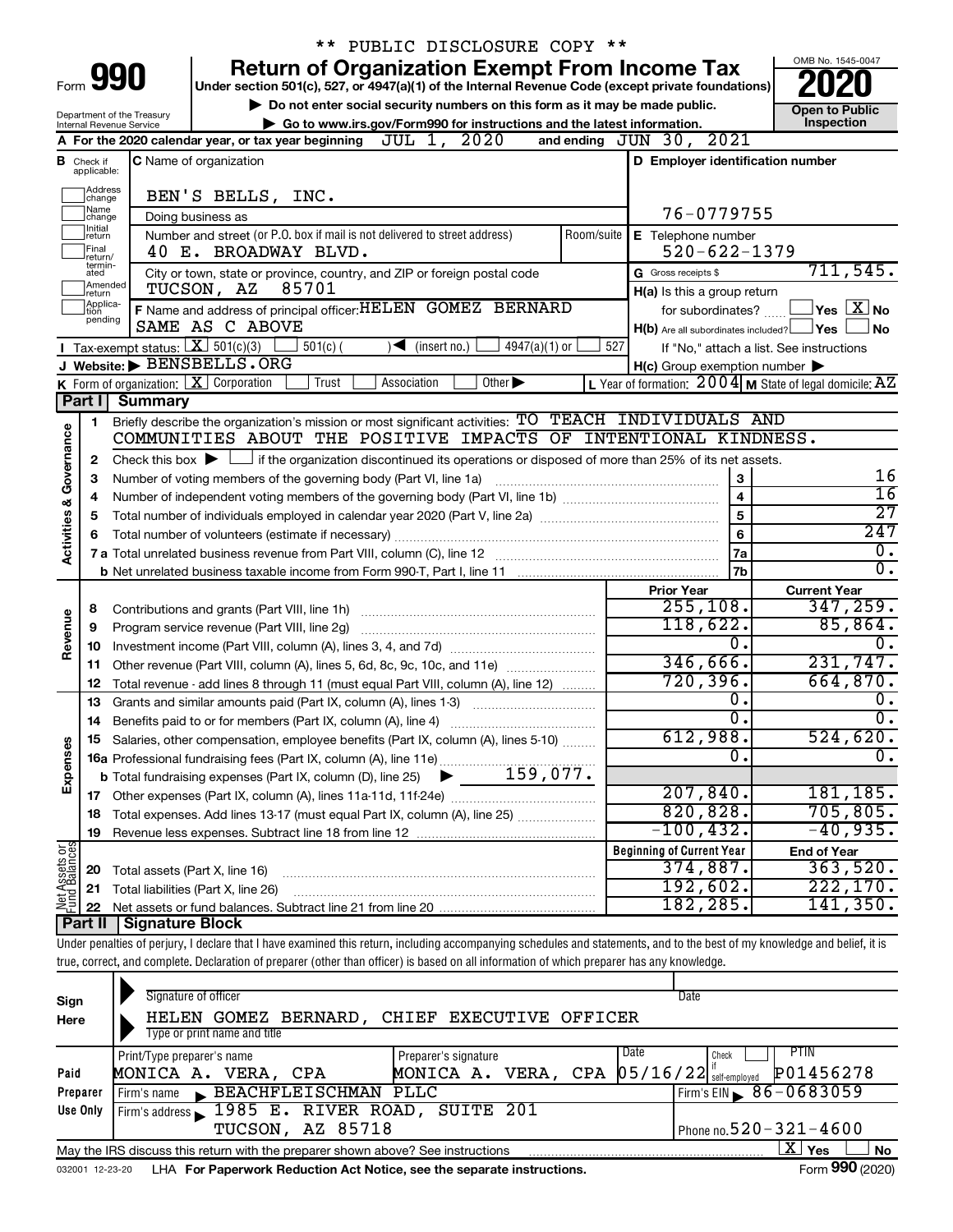|              | BEN'S BELLS, INC.<br>Form 990 (2020)                                                                                                                            | 76-0779755      | Page 2                                           |
|--------------|-----------------------------------------------------------------------------------------------------------------------------------------------------------------|-----------------|--------------------------------------------------|
|              | Part III   Statement of Program Service Accomplishments                                                                                                         |                 |                                                  |
|              |                                                                                                                                                                 |                 | $\boxed{\textbf{X}}$                             |
| 1            | Briefly describe the organization's mission:<br>THE MISSION OF BEN'S BELLS IS TO TEACH INDIVIDUALS AND COMMUNITIES                                              |                 |                                                  |
|              | ABOUT THE POSITIVE IMPACTS OF INTENTIONAL KINDNESS AND TO INSPIRE<br>PEOPLE TO PRACTICE KINDNESS AS A WAY OF LIFE.                                              |                 |                                                  |
|              |                                                                                                                                                                 |                 |                                                  |
| $\mathbf{2}$ | Did the organization undertake any significant program services during the year which were not listed on the                                                    |                 |                                                  |
|              | prior Form 990 or 990-EZ?                                                                                                                                       |                 | $\sqrt{\mathsf{Yes}\ \mathbf{X}}$ No             |
|              | If "Yes," describe these new services on Schedule O.                                                                                                            |                 | $\sqrt{}$ Yes $\sqrt{}$ $\overline{\text{X}}$ No |
| 3            | Did the organization cease conducting, or make significant changes in how it conducts, any program services?<br>If "Yes," describe these changes on Schedule O. |                 |                                                  |
| 4            | Describe the organization's program service accomplishments for each of its three largest program services, as measured by expenses.                            |                 |                                                  |
|              | Section 501(c)(3) and 501(c)(4) organizations are required to report the amount of grants and allocations to others, the total expenses, and                    |                 |                                                  |
|              | revenue, if any, for each program service reported.<br>304,709. including grants of \$                                                                          | 233, 256.       |                                                  |
|              | 4a (Code:<br>(Expenses \$<br>MERCHANDISING/STUDIO:                                                                                                              | Revenue \$      |                                                  |
|              | BEN'S BELLS HAS THREE STUDIO LOCATIONS IN ARIZONA AND ONE                                                                                                       | IN              |                                                  |
|              | CONNECTICUT. SINCE 2003, BEN'S BELLS VOLUNTEERS HAVE BEEN PRODUCING                                                                                             |                 |                                                  |
|              | THOUSANDS OF CERAMIC WIND CHIMES IN THE STUDIOS EACH YEAR TO DISTRIBUTE                                                                                         |                 |                                                  |
|              | THROUGHOUT THE COMMUNITY. THE BELLS ARE A SYMBOL OF KINDNESS AND ITS                                                                                            |                 |                                                  |
|              | POWER IN HEALING, MEANT TO TOUCH OTHERS LIVES AND MAKE OUR COMMUNITY A                                                                                          |                 |                                                  |
|              | GENTLER PLACE TO LIVE.                                                                                                                                          |                 |                                                  |
|              |                                                                                                                                                                 |                 |                                                  |
|              | THE STUDIO LOCATIONS ALSO OPERATE AS STORE FRONTS IN ADDITION                                                                                                   | TO AN           |                                                  |
|              | ONLINE WEBSITE WHERE MERCHANDISE CAN BE ORDERED. SHOP KIND                                                                                                      | MORE THAN<br>IS |                                                  |
|              | JUST A RETAIL STORE, HOWEVER. BEN'S BELLS' "GOODS FOR KINDNESS" ARE                                                                                             |                 |                                                  |
|              | LITERALLY THAT. IT'S PURPOSE-DRIVEN SHOPPING THAT IMPACTS THE ENTIRE                                                                                            |                 |                                                  |
| 4b           | $92, 156$ $\cdot$ including grants of \$<br>) (Expenses \$<br>(Code:                                                                                            | Revenue \$      | 5,700.                                           |
|              | EDUCATION:<br>SINCE ITS INCEPTION, OVER 800 SCHOOLS HAVE PARTICIPATED                                                                                           | TN              |                                                  |
|              | CAMPUS PROGRAM, MEANING MORE THAN 1.6 MILLION STUDENTS HAVE HAD                                                                                                 | OUR KIND<br>THE |                                                  |
|              | OPPORTUNITY TO LEARN STRATEGIES FOR BUILDING KINDNESS SKILLS                                                                                                    |                 |                                                  |
|              | (SOCIAL-EMOTIONAL SKILLS) THAT FOCUS ON THE FOUR TENETS OF OUR                                                                                                  |                 |                                                  |
|              | PROGRAMMING: THE KIND MIND, SELF-KINDNESS, SOCIAL KINDNESS,                                                                                                     | AND             |                                                  |
|              | KINDNESS IN ACTION.                                                                                                                                             |                 |                                                  |
|              |                                                                                                                                                                 |                 |                                                  |
|              | OUR OTHER KINDNESS EDUCATION PROGRAMS CONTINUE TO DEVELOP AND GROW WITH                                                                                         |                 |                                                  |
|              | 40 ORGANIZATIONS THAT HAVE FORMALLY PARTICIPATED IN OUR KIND COLLEAGUES                                                                                         |                 |                                                  |
|              | PROGRAM, WHICH HAS BENEFITTED MORE THAN 32,800 EMPLOYEES AT                                                                                                     |                 |                                                  |
|              | PARTICIPATING ORGANIZATIONS. MEANWHILE, MANY OTHER ORGANIZATIONS                                                                                                |                 |                                                  |
|              | 51, 600. including grants of \$<br>) (Expenses \$<br>4c (Code:                                                                                                  | ) (Revenue \$   | 66, 365.                                         |
|              | MURAL:                                                                                                                                                          |                 |                                                  |
|              | BEN'S BELLS HAS INSTALLED A SERIES OF KINDNESS-THEMED MOSAIC MURALS IN<br>TUCSON, PHOENIX, CONNECTICUT, AND THE SURROUNDING AREAS. THESE BRIGHTLY               |                 |                                                  |
|              | COLORED PUBLIC ART PIECES SYMBOLIZE COMMUNITY CONNECTION AND SUPPORT                                                                                            |                 |                                                  |
|              | THROUGH KINDNESS, AND ARE CREATED BY A DIVERSE GROUP OF STUDENTS, LOCAL                                                                                         |                 |                                                  |
|              | ARTISTS, AND COMMUNITY MEMBERS WHEREVER THEY ARE LOCATED.                                                                                                       |                 |                                                  |
|              |                                                                                                                                                                 |                 |                                                  |
|              | IN DECEMBER OF 2009, THE BEN'S BELLS PROJECT, TUSD'S COMMUNITY                                                                                                  |                 |                                                  |
|              | TRANSITION PROGRAMS, AND THE MARSHALL FOUNDATION BROUGHT WORLD-RENOWNED                                                                                         |                 |                                                  |
|              | AND AWARD-WINNING MOSAIC ARTIST ISAIAH ZAGAR FROM PHILADELPHIA TO                                                                                               |                 |                                                  |
|              | TUCSON. HE TAUGHT THE "ZAGAR METHOD" AND WORKED ALONGSIDE STUDENTS AND                                                                                          |                 |                                                  |
|              | COMMUNITY MEMBERS TO INSTALL MOSAIC ART ONTO TWO PUBLIC WALLS WITHIN                                                                                            |                 |                                                  |
|              | 4d Other program services (Describe on Schedule O.)                                                                                                             |                 |                                                  |
|              | (Expenses \$<br>including grants of \$<br>) (Revenue \$                                                                                                         |                 |                                                  |
|              | 448,465.<br>4e Total program service expenses                                                                                                                   |                 |                                                  |
|              |                                                                                                                                                                 | Form 990 (2020) |                                                  |
|              | SEE SCHEDULE O FOR CONTINUATION(S)<br>032002 12-23-20                                                                                                           |                 |                                                  |
|              | 2                                                                                                                                                               |                 |                                                  |
|              | 11100516 759078 25166<br>2020.05094 BEN'S BELLS, INC.                                                                                                           | $25166 - 1$     |                                                  |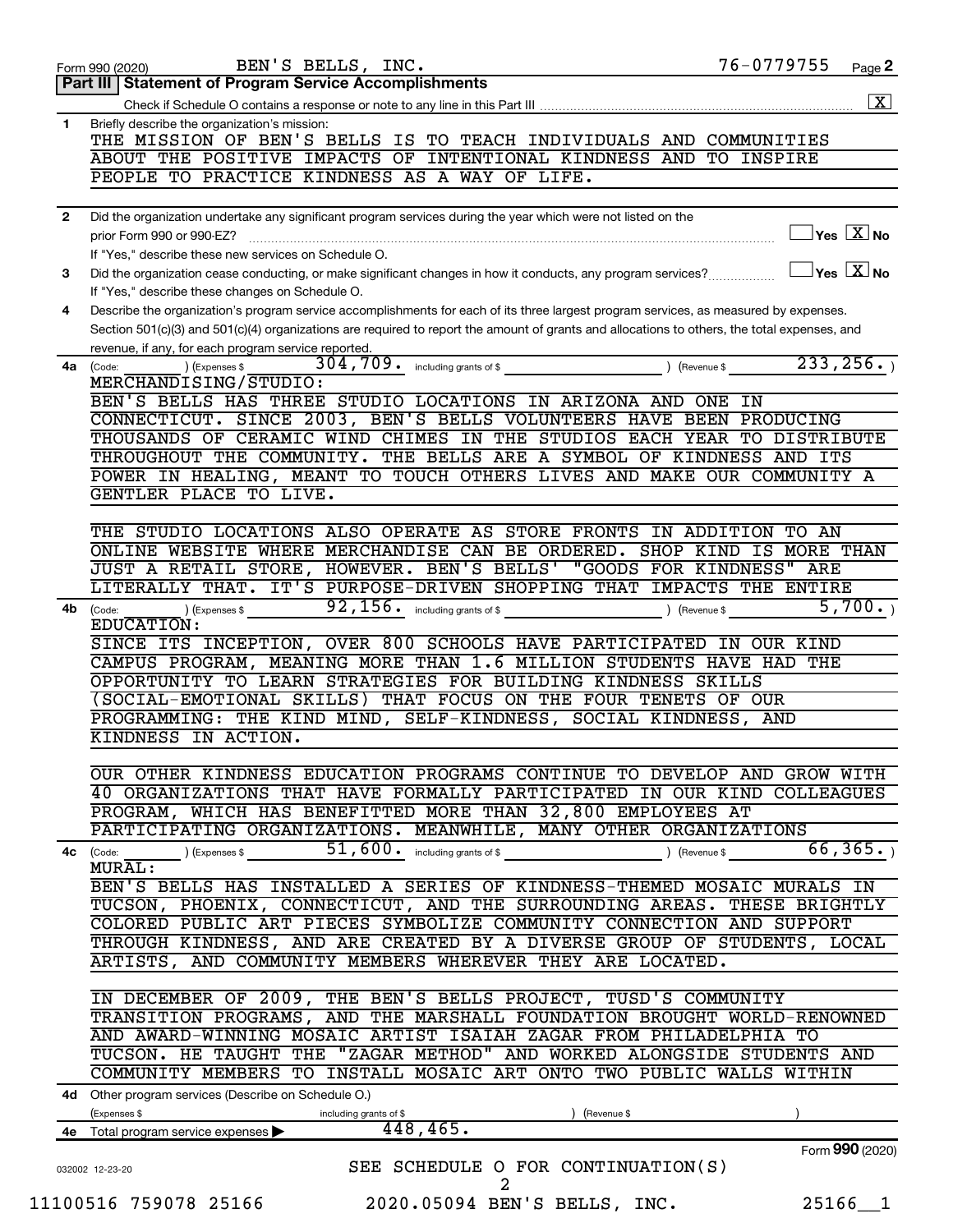| Form 990 (2020) |  |
|-----------------|--|

Form 990 (2020) Page BEN'S BELLS, INC. 76-0779755

**Part IV Checklist of Required Schedules**

|    |                                                                                                                                                                                                                                                                |                 | Yes                     | No                           |
|----|----------------------------------------------------------------------------------------------------------------------------------------------------------------------------------------------------------------------------------------------------------------|-----------------|-------------------------|------------------------------|
| 1  | Is the organization described in section $501(c)(3)$ or $4947(a)(1)$ (other than a private foundation)?<br>If "Yes," complete Schedule A                                                                                                                       | 1               | х                       |                              |
| 2  |                                                                                                                                                                                                                                                                | $\overline{2}$  | $\overline{\textbf{X}}$ |                              |
| 3  | Did the organization engage in direct or indirect political campaign activities on behalf of or in opposition to candidates for<br>public office? If "Yes," complete Schedule C, Part I                                                                        | 3               |                         | x                            |
| 4  | Section 501(c)(3) organizations. Did the organization engage in lobbying activities, or have a section 501(h) election in effect                                                                                                                               | 4               |                         | x                            |
| 5  | Is the organization a section 501(c)(4), 501(c)(5), or 501(c)(6) organization that receives membership dues, assessments, or                                                                                                                                   |                 |                         |                              |
|    |                                                                                                                                                                                                                                                                | 5               |                         | x                            |
| 6  | Did the organization maintain any donor advised funds or any similar funds or accounts for which donors have the right to                                                                                                                                      |                 |                         |                              |
|    | provide advice on the distribution or investment of amounts in such funds or accounts? If "Yes," complete Schedule D, Part I                                                                                                                                   | 6               |                         | x                            |
| 7  | Did the organization receive or hold a conservation easement, including easements to preserve open space,                                                                                                                                                      |                 |                         |                              |
|    |                                                                                                                                                                                                                                                                | $\overline{7}$  |                         | x                            |
| 8  | Did the organization maintain collections of works of art, historical treasures, or other similar assets? If "Yes," complete                                                                                                                                   |                 |                         |                              |
|    | Schedule D, Part III <b>www.community.community.community.community.community.community.com</b>                                                                                                                                                                | 8               |                         | x                            |
| 9  | Did the organization report an amount in Part X, line 21, for escrow or custodial account liability, serve as a custodian for                                                                                                                                  |                 |                         |                              |
|    | amounts not listed in Part X; or provide credit counseling, debt management, credit repair, or debt negotiation services?                                                                                                                                      | 9               |                         | x                            |
| 10 | Did the organization, directly or through a related organization, hold assets in donor-restricted endowments                                                                                                                                                   |                 |                         |                              |
|    |                                                                                                                                                                                                                                                                | 10              |                         | x                            |
| 11 | If the organization's answer to any of the following questions is "Yes," then complete Schedule D, Parts VI, VII, VIII, IX, or X<br>as applicable.                                                                                                             |                 |                         |                              |
|    | a Did the organization report an amount for land, buildings, and equipment in Part X, line 10? If "Yes," complete Schedule D,<br>Part VI                                                                                                                       | 11a             | X                       |                              |
|    | <b>b</b> Did the organization report an amount for investments - other securities in Part X, line 12, that is 5% or more of its total                                                                                                                          | 11b             |                         | x                            |
|    | c Did the organization report an amount for investments - program related in Part X, line 13, that is 5% or more of its total                                                                                                                                  | 11c             |                         | x                            |
|    | d Did the organization report an amount for other assets in Part X, line 15, that is 5% or more of its total assets reported in                                                                                                                                |                 |                         |                              |
|    |                                                                                                                                                                                                                                                                | 11d             |                         | x                            |
|    |                                                                                                                                                                                                                                                                | 11 <sub>e</sub> |                         | $\overline{\mathbf{x}}$      |
| f  | Did the organization's separate or consolidated financial statements for the tax year include a footnote that addresses                                                                                                                                        |                 |                         |                              |
|    | the organization's liability for uncertain tax positions under FIN 48 (ASC 740)? If "Yes," complete Schedule D, Part X                                                                                                                                         | 11f             | х                       |                              |
|    | 12a Did the organization obtain separate, independent audited financial statements for the tax year? If "Yes," complete                                                                                                                                        | 12a             | X                       |                              |
|    | b Was the organization included in consolidated, independent audited financial statements for the tax year?                                                                                                                                                    |                 |                         |                              |
|    | If "Yes," and if the organization answered "No" to line 12a, then completing Schedule D, Parts XI and XII is optional                                                                                                                                          | 12 <sub>b</sub> |                         | х<br>$\overline{\mathbf{X}}$ |
| 13 |                                                                                                                                                                                                                                                                | 13              |                         | X                            |
|    |                                                                                                                                                                                                                                                                | 14a             |                         |                              |
|    | <b>b</b> Did the organization have aggregate revenues or expenses of more than \$10,000 from grantmaking, fundraising, business,<br>investment, and program service activities outside the United States, or aggregate foreign investments valued at \$100,000 |                 |                         |                              |
|    |                                                                                                                                                                                                                                                                | 14b             |                         | x                            |
| 15 | Did the organization report on Part IX, column (A), line 3, more than \$5,000 of grants or other assistance to or for any                                                                                                                                      |                 |                         |                              |
|    |                                                                                                                                                                                                                                                                | 15              |                         | x                            |
| 16 | Did the organization report on Part IX, column (A), line 3, more than \$5,000 of aggregate grants or other assistance to                                                                                                                                       | 16              |                         | x                            |
| 17 | Did the organization report a total of more than \$15,000 of expenses for professional fundraising services on Part IX,                                                                                                                                        |                 |                         |                              |
|    |                                                                                                                                                                                                                                                                | 17              |                         | x                            |
| 18 | Did the organization report more than \$15,000 total of fundraising event gross income and contributions on Part VIII, lines                                                                                                                                   | 18              | х                       |                              |
| 19 | Did the organization report more than \$15,000 of gross income from gaming activities on Part VIII, line 9a? If "Yes,"                                                                                                                                         | 19              |                         | х                            |
|    |                                                                                                                                                                                                                                                                | <b>20a</b>      |                         | $\overline{\mathbf{X}}$      |
|    |                                                                                                                                                                                                                                                                | 20 <sub>b</sub> |                         |                              |
| 21 | Did the organization report more than \$5,000 of grants or other assistance to any domestic organization or                                                                                                                                                    |                 |                         |                              |
|    |                                                                                                                                                                                                                                                                | 21              |                         | x                            |
|    | 032003 12-23-20                                                                                                                                                                                                                                                |                 |                         | Form 990 (2020)              |

11100516 759078 25166 2020.05094 BEN'S BELLS, INC. 25166\_\_1 3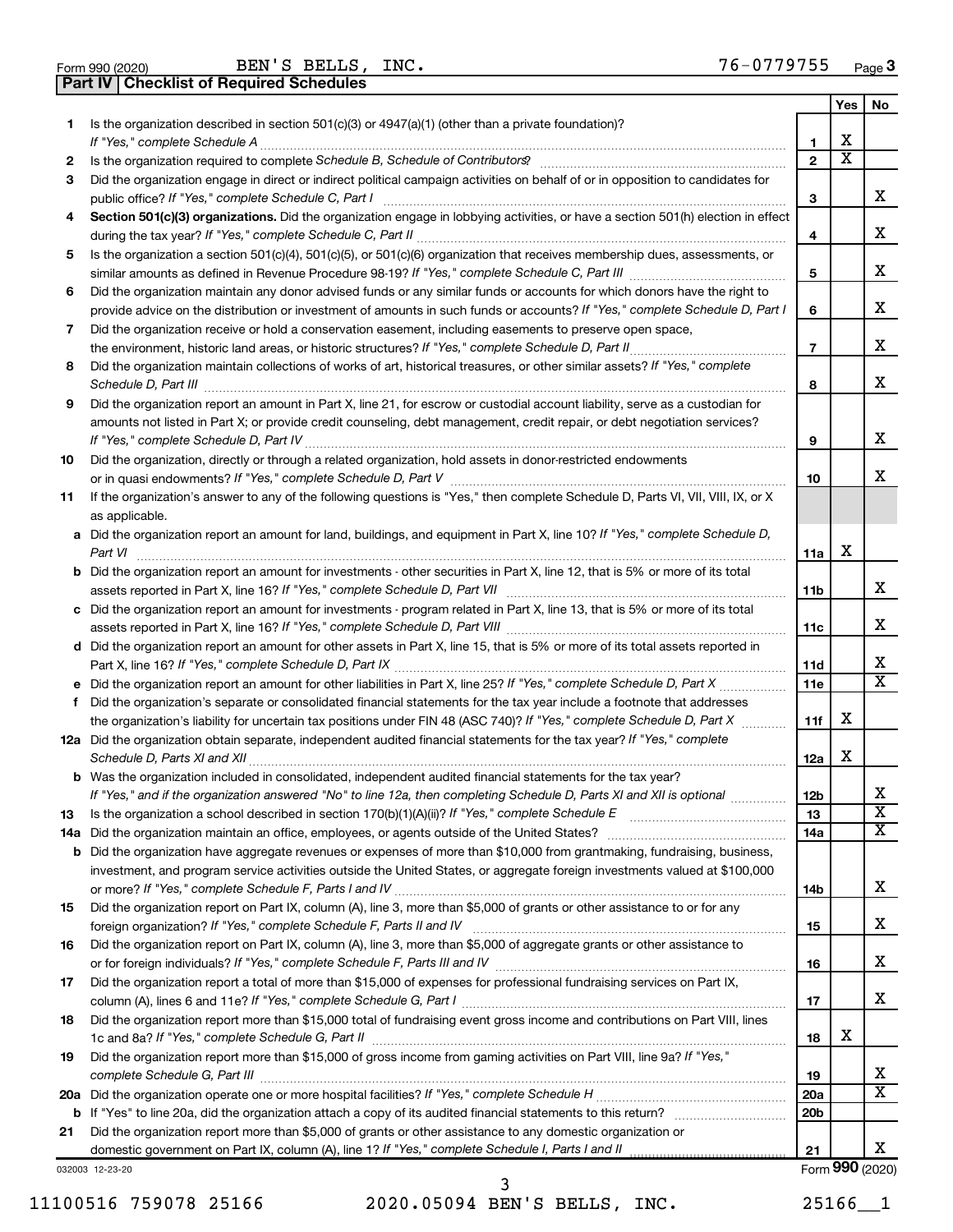|  | Form 990 (2020) |
|--|-----------------|
|  |                 |

**Part IV Checklist of Required Schedules**

BEN'S BELLS, INC. 76-0779755

*(continued)*

|          | <b>Part IV   Checklist of Required Schedules</b> (continued)                                                                        |                 |     |                         |
|----------|-------------------------------------------------------------------------------------------------------------------------------------|-----------------|-----|-------------------------|
|          |                                                                                                                                     |                 | Yes | No                      |
| 22       | Did the organization report more than \$5,000 of grants or other assistance to or for domestic individuals on                       |                 |     |                         |
|          |                                                                                                                                     | 22              |     | x                       |
| 23       | Did the organization answer "Yes" to Part VII, Section A, line 3, 4, or 5 about compensation of the organization's current          |                 |     |                         |
|          | and former officers, directors, trustees, key employees, and highest compensated employees? If "Yes," complete                      |                 |     |                         |
|          |                                                                                                                                     | 23              |     | x                       |
|          | 24a Did the organization have a tax-exempt bond issue with an outstanding principal amount of more than \$100,000 as of the         |                 |     |                         |
|          | last day of the year, that was issued after December 31, 2002? If "Yes," answer lines 24b through 24d and complete                  |                 |     |                         |
|          | Schedule K. If "No," go to line 25a                                                                                                 | 24a             |     | x                       |
|          |                                                                                                                                     | 24 <sub>b</sub> |     |                         |
|          | c Did the organization maintain an escrow account other than a refunding escrow at any time during the year to defease              |                 |     |                         |
|          |                                                                                                                                     | 24c             |     |                         |
|          |                                                                                                                                     | 24d             |     |                         |
|          | 25a Section 501(c)(3), 501(c)(4), and 501(c)(29) organizations. Did the organization engage in an excess benefit                    |                 |     |                         |
|          |                                                                                                                                     | 25a             |     | x                       |
|          | <b>b</b> Is the organization aware that it engaged in an excess benefit transaction with a disqualified person in a prior year, and |                 |     |                         |
|          | that the transaction has not been reported on any of the organization's prior Forms 990 or 990-EZ? If "Yes," complete               |                 |     |                         |
|          | Schedule L, Part I                                                                                                                  | 25 <sub>b</sub> |     | х                       |
| 26       | Did the organization report any amount on Part X, line 5 or 22, for receivables from or payables to any current                     |                 |     |                         |
|          | or former officer, director, trustee, key employee, creator or founder, substantial contributor, or 35%                             |                 |     |                         |
|          | controlled entity or family member of any of these persons? If "Yes," complete Schedule L, Part II                                  | 26              |     | x                       |
| 27       | Did the organization provide a grant or other assistance to any current or former officer, director, trustee, key employee,         |                 |     |                         |
|          | creator or founder, substantial contributor or employee thereof, a grant selection committee member, or to a 35% controlled         |                 |     |                         |
|          | entity (including an employee thereof) or family member of any of these persons? If "Yes," complete Schedule L, Part III            | 27              |     | x                       |
| 28       | Was the organization a party to a business transaction with one of the following parties (see Schedule L, Part IV                   |                 |     |                         |
|          | instructions, for applicable filing thresholds, conditions, and exceptions):                                                        |                 |     |                         |
|          | a A current or former officer, director, trustee, key employee, creator or founder, or substantial contributor? If                  |                 |     |                         |
|          |                                                                                                                                     | 28a             |     | х                       |
|          |                                                                                                                                     | 28 <sub>b</sub> |     | х                       |
|          | c A 35% controlled entity of one or more individuals and/or organizations described in lines 28a or 28b?If                          |                 |     |                         |
|          |                                                                                                                                     | 28c             |     | х                       |
| 29       |                                                                                                                                     | 29              |     | $\overline{\text{x}}$   |
| 30       | Did the organization receive contributions of art, historical treasures, or other similar assets, or qualified conservation         |                 |     |                         |
|          |                                                                                                                                     | 30              |     | х                       |
| 31       | Did the organization liquidate, terminate, or dissolve and cease operations? If "Yes," complete Schedule N, Part I                  | 31              |     | $\overline{\textbf{X}}$ |
| 32       | Did the organization sell, exchange, dispose of, or transfer more than 25% of its net assets? If "Yes," complete                    |                 |     |                         |
|          | Schedule N. Part II                                                                                                                 | 32              |     | х                       |
| 33       | Did the organization own 100% of an entity disregarded as separate from the organization under Regulations                          |                 |     |                         |
|          |                                                                                                                                     | 33              |     | х                       |
| 34       | Was the organization related to any tax-exempt or taxable entity? If "Yes," complete Schedule R, Part II, III, or IV, and           |                 |     |                         |
|          | Part V, line 1                                                                                                                      | 34              |     | х                       |
|          |                                                                                                                                     | 35a             |     | х                       |
|          | b If "Yes" to line 35a, did the organization receive any payment from or engage in any transaction with a controlled entity         |                 |     |                         |
|          |                                                                                                                                     | 35 <sub>b</sub> |     |                         |
| 36       | Section 501(c)(3) organizations. Did the organization make any transfers to an exempt non-charitable related organization?          |                 |     |                         |
|          |                                                                                                                                     | 36              |     | х                       |
| 37       | Did the organization conduct more than 5% of its activities through an entity that is not a related organization                    |                 |     |                         |
|          |                                                                                                                                     | 37              |     | х                       |
| 38       | Did the organization complete Schedule O and provide explanations in Schedule O for Part VI, lines 11b and 19?                      |                 |     |                         |
|          | Note: All Form 990 filers are required to complete Schedule O                                                                       | 38              | х   |                         |
| ∣ Part V | <b>Statements Regarding Other IRS Filings and Tax Compliance</b>                                                                    |                 |     |                         |
|          |                                                                                                                                     |                 |     |                         |
|          |                                                                                                                                     |                 | Yes | No                      |
|          | 1a                                                                                                                                  |                 |     |                         |
|          | 1b                                                                                                                                  |                 |     |                         |
|          | c Did the organization comply with backup withholding rules for reportable payments to vendors and reportable gaming                |                 |     |                         |
|          |                                                                                                                                     | 1c              | х   |                         |
|          | 032004 12-23-20                                                                                                                     |                 |     | Form 990 (2020)         |
|          | 4                                                                                                                                   |                 |     |                         |

11100516 759078 25166 2020.05094 BEN'S BELLS, INC. 25166\_\_1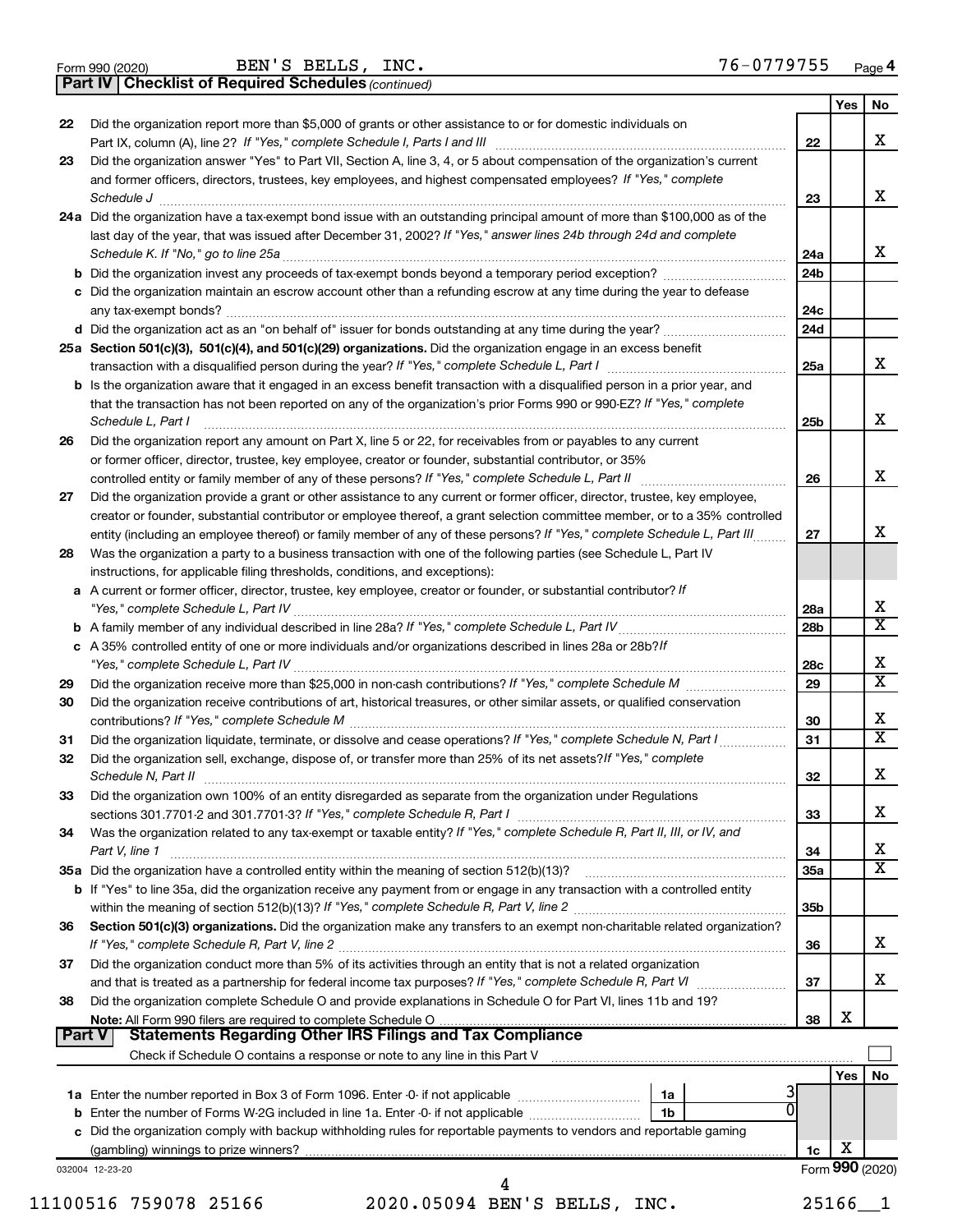|               | BEN'S BELLS, INC.<br>76-0779755<br>Form 990 (2020)                                                                                              |                |     | Page 5                  |  |  |  |  |  |  |
|---------------|-------------------------------------------------------------------------------------------------------------------------------------------------|----------------|-----|-------------------------|--|--|--|--|--|--|
| <b>Part V</b> | Statements Regarding Other IRS Filings and Tax Compliance (continued)                                                                           |                |     |                         |  |  |  |  |  |  |
|               |                                                                                                                                                 |                | Yes | No                      |  |  |  |  |  |  |
|               | 2a Enter the number of employees reported on Form W-3, Transmittal of Wage and Tax Statements,                                                  |                |     |                         |  |  |  |  |  |  |
|               | 27<br>filed for the calendar year ending with or within the year covered by this return<br>2a                                                   |                | X   |                         |  |  |  |  |  |  |
| b             |                                                                                                                                                 |                |     |                         |  |  |  |  |  |  |
|               |                                                                                                                                                 |                |     | X                       |  |  |  |  |  |  |
|               | 3a Did the organization have unrelated business gross income of \$1,000 or more during the year?                                                |                |     |                         |  |  |  |  |  |  |
| b             | If "Yes," has it filed a Form 990-T for this year? If "No" to line 3b, provide an explanation on Schedule O                                     | 3 <sub>b</sub> |     |                         |  |  |  |  |  |  |
|               | 4a At any time during the calendar year, did the organization have an interest in, or a signature or other authority over, a                    |                |     |                         |  |  |  |  |  |  |
|               | financial account in a foreign country (such as a bank account, securities account, or other financial account)?                                | 4a             |     | x                       |  |  |  |  |  |  |
|               | <b>b</b> If "Yes," enter the name of the foreign country $\blacktriangleright$                                                                  |                |     |                         |  |  |  |  |  |  |
|               | See instructions for filing requirements for FinCEN Form 114, Report of Foreign Bank and Financial Accounts (FBAR).                             |                |     |                         |  |  |  |  |  |  |
| 5а            |                                                                                                                                                 | 5a             |     | x                       |  |  |  |  |  |  |
| b             |                                                                                                                                                 | 5 <sub>b</sub> |     | $\overline{\mathbf{X}}$ |  |  |  |  |  |  |
| с             |                                                                                                                                                 | 5 <sub>c</sub> |     |                         |  |  |  |  |  |  |
|               | 6a Does the organization have annual gross receipts that are normally greater than \$100,000, and did the organization solicit                  |                |     |                         |  |  |  |  |  |  |
|               |                                                                                                                                                 | 6а             |     | x                       |  |  |  |  |  |  |
|               | <b>b</b> If "Yes," did the organization include with every solicitation an express statement that such contributions or gifts                   |                |     |                         |  |  |  |  |  |  |
|               |                                                                                                                                                 | 6b             |     |                         |  |  |  |  |  |  |
| 7             | Organizations that may receive deductible contributions under section 170(c).                                                                   |                |     |                         |  |  |  |  |  |  |
| а             | Did the organization receive a payment in excess of \$75 made partly as a contribution and partly for goods and services provided to the payor? | 7a             | х   |                         |  |  |  |  |  |  |
| b             |                                                                                                                                                 | 7b             | X   |                         |  |  |  |  |  |  |
| с             | Did the organization sell, exchange, or otherwise dispose of tangible personal property for which it was required                               |                |     |                         |  |  |  |  |  |  |
|               |                                                                                                                                                 | 7c             |     | X                       |  |  |  |  |  |  |
| d             | 7d                                                                                                                                              |                |     |                         |  |  |  |  |  |  |
| е             | Did the organization receive any funds, directly or indirectly, to pay premiums on a personal benefit contract?                                 | 7е             |     | X                       |  |  |  |  |  |  |
| Ť             | Did the organization, during the year, pay premiums, directly or indirectly, on a personal benefit contract?                                    | 7f             |     | $\overline{\mathbf{X}}$ |  |  |  |  |  |  |
| g             | If the organization received a contribution of qualified intellectual property, did the organization file Form 8899 as required?                | 7g             |     |                         |  |  |  |  |  |  |
| h             | If the organization received a contribution of cars, boats, airplanes, or other vehicles, did the organization file a Form 1098-C?              | 7h             |     |                         |  |  |  |  |  |  |
| 8             | Sponsoring organizations maintaining donor advised funds. Did a donor advised fund maintained by the                                            |                |     |                         |  |  |  |  |  |  |
|               |                                                                                                                                                 | 8              |     |                         |  |  |  |  |  |  |
| 9             | Sponsoring organizations maintaining donor advised funds.                                                                                       |                |     |                         |  |  |  |  |  |  |
| а             | Did the sponsoring organization make any taxable distributions under section 4966?                                                              | 9а             |     |                         |  |  |  |  |  |  |
| b             |                                                                                                                                                 | 9b             |     |                         |  |  |  |  |  |  |
| 10            | Section 501(c)(7) organizations. Enter:                                                                                                         |                |     |                         |  |  |  |  |  |  |
|               | 10a                                                                                                                                             |                |     |                         |  |  |  |  |  |  |
|               | Gross receipts, included on Form 990, Part VIII, line 12, for public use of club facilities<br>10 <sub>b</sub>                                  |                |     |                         |  |  |  |  |  |  |
| 11            | Section 501(c)(12) organizations. Enter:                                                                                                        |                |     |                         |  |  |  |  |  |  |
| а             | 11a                                                                                                                                             |                |     |                         |  |  |  |  |  |  |
| b             | Gross income from other sources (Do not net amounts due or paid to other sources against                                                        |                |     |                         |  |  |  |  |  |  |
|               | 11b                                                                                                                                             |                |     |                         |  |  |  |  |  |  |
|               | 12a Section 4947(a)(1) non-exempt charitable trusts. Is the organization filing Form 990 in lieu of Form 1041?                                  | 12a            |     |                         |  |  |  |  |  |  |
|               | 12b<br><b>b</b> If "Yes," enter the amount of tax-exempt interest received or accrued during the year                                           |                |     |                         |  |  |  |  |  |  |
| 13            | Section 501(c)(29) qualified nonprofit health insurance issuers.                                                                                |                |     |                         |  |  |  |  |  |  |
| а             | Is the organization licensed to issue qualified health plans in more than one state?                                                            | 1За            |     |                         |  |  |  |  |  |  |
|               | Note: See the instructions for additional information the organization must report on Schedule O.                                               |                |     |                         |  |  |  |  |  |  |
| b             | Enter the amount of reserves the organization is required to maintain by the states in which the                                                |                |     |                         |  |  |  |  |  |  |
|               | 13 <sub>b</sub>                                                                                                                                 |                |     |                         |  |  |  |  |  |  |
| с             | 13 <sub>c</sub>                                                                                                                                 | 14a            |     | $\overline{\mathbf{X}}$ |  |  |  |  |  |  |
| 14a           | Did the organization receive any payments for indoor tanning services during the tax year?                                                      |                |     |                         |  |  |  |  |  |  |
|               | <b>b</b> If "Yes," has it filed a Form 720 to report these payments? If "No," provide an explanation on Schedule O                              |                |     |                         |  |  |  |  |  |  |
| 15            | Is the organization subject to the section 4960 tax on payment(s) of more than \$1,000,000 in remuneration or                                   |                |     |                         |  |  |  |  |  |  |
|               | excess parachute payment(s) during the year?                                                                                                    | 15             |     | х                       |  |  |  |  |  |  |
|               | If "Yes," see instructions and file Form 4720, Schedule N.                                                                                      |                |     |                         |  |  |  |  |  |  |
| 16            | Is the organization an educational institution subject to the section 4968 excise tax on net investment income?                                 | 16             |     | x                       |  |  |  |  |  |  |
|               | If "Yes," complete Form 4720, Schedule O.                                                                                                       |                |     |                         |  |  |  |  |  |  |

Form (2020) **990**

032005 12-23-20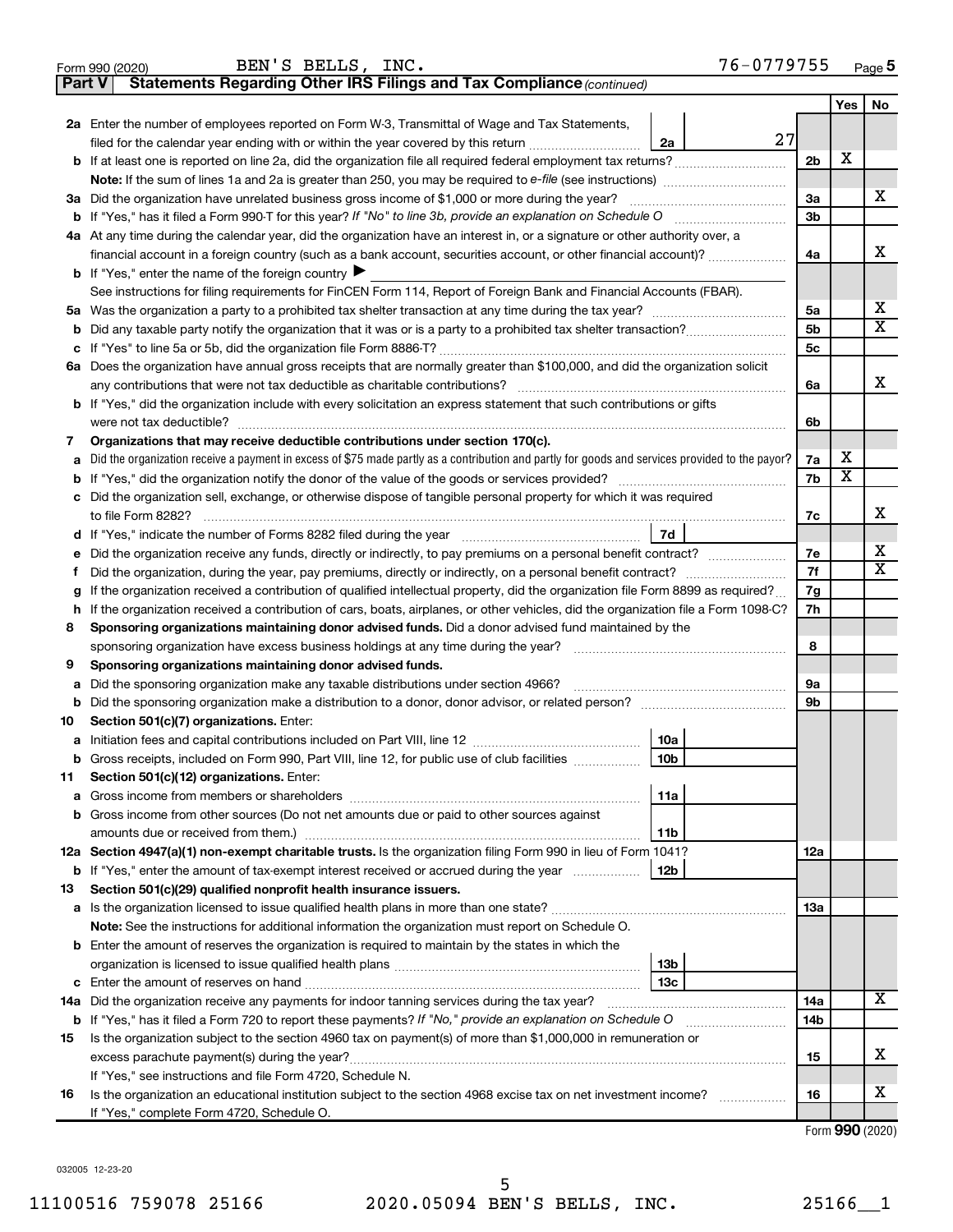|                                                                                                        | Check if Schedule O contains a response or note to any line in this Part VI [11] [12] [2] [2] [2] [2] [2] [2] [<br><b>Section A. Governing Body and Management</b>                                                             |                 |                         |                         |  |  |  |  |
|--------------------------------------------------------------------------------------------------------|--------------------------------------------------------------------------------------------------------------------------------------------------------------------------------------------------------------------------------|-----------------|-------------------------|-------------------------|--|--|--|--|
|                                                                                                        |                                                                                                                                                                                                                                |                 | Yes                     | No                      |  |  |  |  |
|                                                                                                        | 16<br>1a Enter the number of voting members of the governing body at the end of the tax year manuscom<br>1a                                                                                                                    |                 |                         |                         |  |  |  |  |
|                                                                                                        | If there are material differences in voting rights among members of the governing body, or if the governing                                                                                                                    |                 |                         |                         |  |  |  |  |
|                                                                                                        | body delegated broad authority to an executive committee or similar committee, explain on Schedule O.                                                                                                                          |                 |                         |                         |  |  |  |  |
| b                                                                                                      | 16<br>Enter the number of voting members included on line 1a, above, who are independent <i></i><br>1b                                                                                                                         |                 |                         |                         |  |  |  |  |
| 2                                                                                                      | Did any officer, director, trustee, or key employee have a family relationship or a business relationship with any other                                                                                                       |                 |                         |                         |  |  |  |  |
|                                                                                                        | officer, director, trustee, or key employee?                                                                                                                                                                                   | 2               |                         | х                       |  |  |  |  |
| 3                                                                                                      | Did the organization delegate control over management duties customarily performed by or under the direct supervision                                                                                                          |                 |                         |                         |  |  |  |  |
|                                                                                                        |                                                                                                                                                                                                                                | 3               |                         | Χ                       |  |  |  |  |
| 4                                                                                                      | Did the organization make any significant changes to its governing documents since the prior Form 990 was filed?                                                                                                               | 4               |                         | $\overline{\mathbf{x}}$ |  |  |  |  |
| 5                                                                                                      |                                                                                                                                                                                                                                | 5               |                         | $\overline{\mathbf{X}}$ |  |  |  |  |
| 6                                                                                                      |                                                                                                                                                                                                                                | 6               |                         | $\overline{\mathbf{x}}$ |  |  |  |  |
| 7a                                                                                                     | Did the organization have members, stockholders, or other persons who had the power to elect or appoint one or                                                                                                                 |                 |                         |                         |  |  |  |  |
|                                                                                                        |                                                                                                                                                                                                                                | 7a              |                         | X                       |  |  |  |  |
|                                                                                                        | <b>b</b> Are any governance decisions of the organization reserved to (or subject to approval by) members, stockholders, or                                                                                                    |                 |                         |                         |  |  |  |  |
|                                                                                                        |                                                                                                                                                                                                                                | 7b              |                         | x                       |  |  |  |  |
|                                                                                                        | Did the organization contemporaneously document the meetings held or written actions undertaken during the year by the following:                                                                                              |                 |                         |                         |  |  |  |  |
| a                                                                                                      |                                                                                                                                                                                                                                | 8a              | х                       |                         |  |  |  |  |
| b                                                                                                      |                                                                                                                                                                                                                                | 8b              | $\overline{\mathbf{X}}$ |                         |  |  |  |  |
|                                                                                                        | Is there any officer, director, trustee, or key employee listed in Part VII, Section A, who cannot be reached at the                                                                                                           |                 |                         |                         |  |  |  |  |
|                                                                                                        |                                                                                                                                                                                                                                | 9               |                         | х                       |  |  |  |  |
|                                                                                                        | <b>Section B. Policies</b> (This Section B requests information about policies not required by the Internal Revenue Code.)                                                                                                     |                 |                         |                         |  |  |  |  |
|                                                                                                        |                                                                                                                                                                                                                                |                 | Yes                     | No                      |  |  |  |  |
|                                                                                                        |                                                                                                                                                                                                                                | 10a             |                         | х                       |  |  |  |  |
|                                                                                                        | <b>b</b> If "Yes," did the organization have written policies and procedures governing the activities of such chapters, affiliates,                                                                                            |                 |                         |                         |  |  |  |  |
|                                                                                                        |                                                                                                                                                                                                                                | 10 <sub>b</sub> | X                       |                         |  |  |  |  |
|                                                                                                        | 11a<br>11a Has the organization provided a complete copy of this Form 990 to all members of its governing body before filing the form?                                                                                         |                 |                         |                         |  |  |  |  |
| <b>b</b> Describe in Schedule O the process, if any, used by the organization to review this Form 990. |                                                                                                                                                                                                                                |                 |                         |                         |  |  |  |  |
|                                                                                                        |                                                                                                                                                                                                                                |                 |                         |                         |  |  |  |  |
| b                                                                                                      | Were officers, directors, or trustees, and key employees required to disclose annually interests that could give rise to conflicts?                                                                                            | 12 <sub>b</sub> | $\overline{\mathbf{X}}$ |                         |  |  |  |  |
|                                                                                                        | c Did the organization regularly and consistently monitor and enforce compliance with the policy? If "Yes," describe                                                                                                           |                 |                         |                         |  |  |  |  |
|                                                                                                        |                                                                                                                                                                                                                                | 12c             | х                       |                         |  |  |  |  |
|                                                                                                        |                                                                                                                                                                                                                                | 13              | $\overline{\mathbf{X}}$ |                         |  |  |  |  |
|                                                                                                        |                                                                                                                                                                                                                                | 14              | $\overline{\mathbf{X}}$ |                         |  |  |  |  |
|                                                                                                        | Did the process for determining compensation of the following persons include a review and approval by independent                                                                                                             |                 |                         |                         |  |  |  |  |
|                                                                                                        | persons, comparability data, and contemporaneous substantiation of the deliberation and decision?                                                                                                                              |                 |                         |                         |  |  |  |  |
|                                                                                                        | a The organization's CEO, Executive Director, or top management official manufactured content content of the organization's CEO, Executive Director, or top management official manufactured content of the state of the state | 15a             | х                       |                         |  |  |  |  |
|                                                                                                        |                                                                                                                                                                                                                                | 15 <sub>b</sub> | $\overline{\textbf{x}}$ |                         |  |  |  |  |
|                                                                                                        | If "Yes" to line 15a or 15b, describe the process in Schedule O (see instructions).                                                                                                                                            |                 |                         |                         |  |  |  |  |
|                                                                                                        | 16a Did the organization invest in, contribute assets to, or participate in a joint venture or similar arrangement with a                                                                                                      |                 |                         |                         |  |  |  |  |
|                                                                                                        | taxable entity during the year?                                                                                                                                                                                                | 16a             |                         | х                       |  |  |  |  |
|                                                                                                        | b If "Yes," did the organization follow a written policy or procedure requiring the organization to evaluate its participation                                                                                                 |                 |                         |                         |  |  |  |  |
|                                                                                                        | in joint venture arrangements under applicable federal tax law, and take steps to safeguard the organization's                                                                                                                 |                 |                         |                         |  |  |  |  |
|                                                                                                        | exempt status with respect to such arrangements?                                                                                                                                                                               | 16b             |                         |                         |  |  |  |  |
|                                                                                                        | <b>Section C. Disclosure</b>                                                                                                                                                                                                   |                 |                         |                         |  |  |  |  |
|                                                                                                        | <b>NONE</b><br>List the states with which a copy of this Form 990 is required to be filed $\blacktriangleright$                                                                                                                |                 |                         |                         |  |  |  |  |
| 18                                                                                                     | Section 6104 requires an organization to make its Forms 1023 (1024 or 1024-A, if applicable), 990, and 990-T (Section 501(c)(3)s only) available                                                                               |                 |                         |                         |  |  |  |  |
|                                                                                                        | for public inspection. Indicate how you made these available. Check all that apply.                                                                                                                                            |                 |                         |                         |  |  |  |  |
|                                                                                                        | $\lfloor x \rfloor$ Upon request<br><b>X</b> Own website<br>Another's website<br>Other (explain on Schedule O)                                                                                                                 |                 |                         |                         |  |  |  |  |
| 19                                                                                                     | Describe on Schedule O whether (and if so, how) the organization made its governing documents, conflict of interest policy, and financial                                                                                      |                 |                         |                         |  |  |  |  |
|                                                                                                        | statements available to the public during the tax year.                                                                                                                                                                        |                 |                         |                         |  |  |  |  |
| 20                                                                                                     | State the name, address, and telephone number of the person who possesses the organization's books and records                                                                                                                 |                 |                         |                         |  |  |  |  |
|                                                                                                        | KATIE KEVERSHAN - 520-622-1379                                                                                                                                                                                                 |                 |                         |                         |  |  |  |  |
|                                                                                                        | 85701<br>40 E. BROADWAY BLVD., TUCSON, AZ                                                                                                                                                                                      |                 |                         |                         |  |  |  |  |
|                                                                                                        | 032006 12-23-20                                                                                                                                                                                                                |                 | Form 990 (2020)         |                         |  |  |  |  |
|                                                                                                        | 6                                                                                                                                                                                                                              |                 |                         |                         |  |  |  |  |
|                                                                                                        | 2020.05094 BEN'S BELLS, INC.<br>11100516 759078 25166                                                                                                                                                                          |                 | $25166 - 1$             |                         |  |  |  |  |
|                                                                                                        |                                                                                                                                                                                                                                |                 |                         |                         |  |  |  |  |

 $\frac{1}{\text{Form 990 (2020)}}$  BEIN'S BELILS, INC.

BEN'S BELLS, INC. 76-0779755

**Part VI Governance, Management, and Disclosure** 

*For each "Yes" response to lines 2 through 7b below, and for a "No" response*

**6**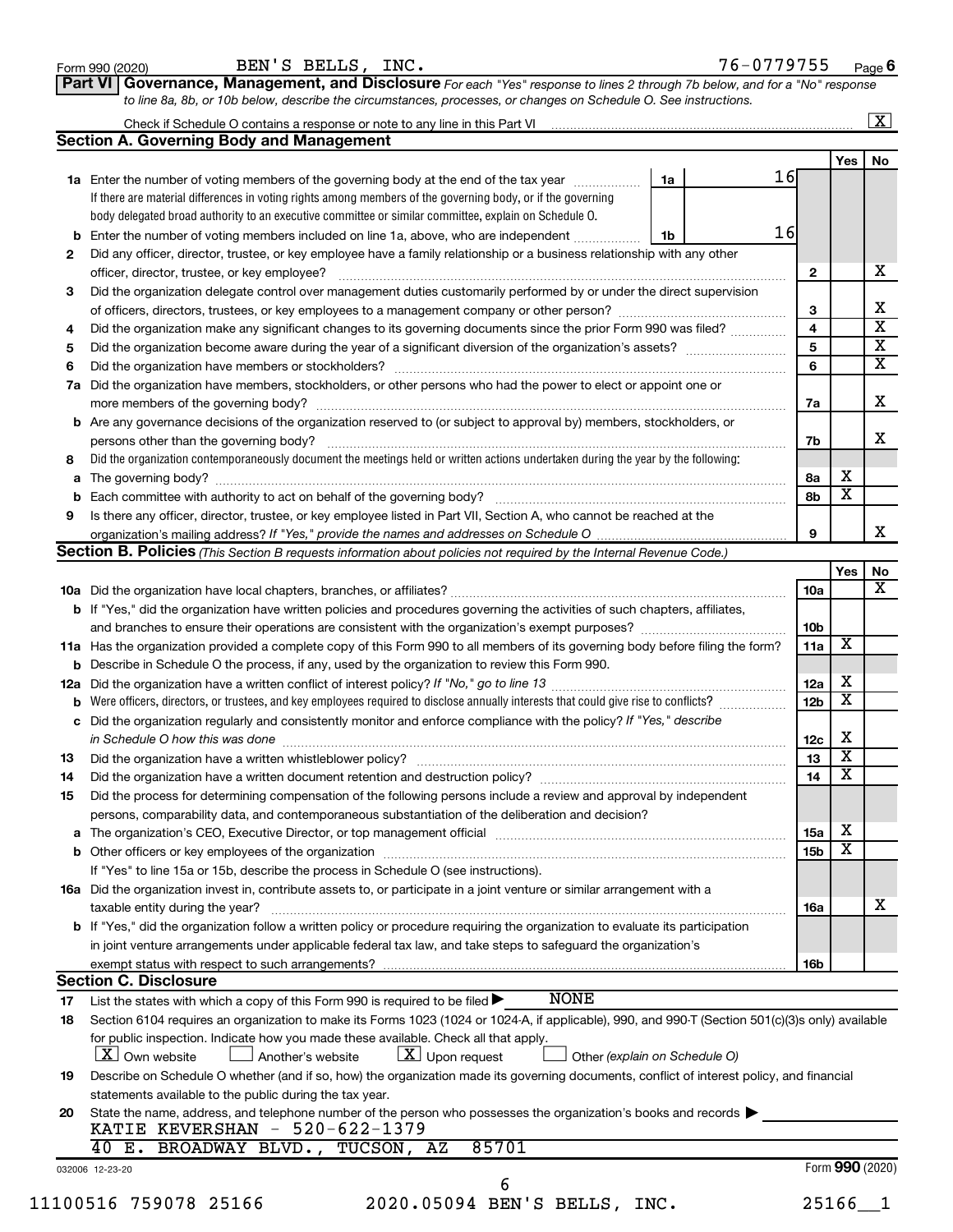| Form 990 (2020)                               | BEN'S BELLS,<br>$INC$ .                                                                           | 76-0779755 | Page |  |  |  |  |  |  |  |
|-----------------------------------------------|---------------------------------------------------------------------------------------------------|------------|------|--|--|--|--|--|--|--|
|                                               | <b>Part VII</b> Compensation of Officers, Directors, Trustees, Key Employees, Highest Compensated |            |      |  |  |  |  |  |  |  |
| <b>Employees, and Independent Contractors</b> |                                                                                                   |            |      |  |  |  |  |  |  |  |
|                                               | Check if Schedule O contains a response or note to any line in this Part VII                      |            |      |  |  |  |  |  |  |  |

**Section A. Officers, Directors, Trustees, Key Employees, and Highest Compensated Employees**

**1a**  Complete this table for all persons required to be listed. Report compensation for the calendar year ending with or within the organization's tax year.  $\bullet$  List all of the organization's current officers, directors, trustees (whether individuals or organizations), regardless of amount of compensation.

Enter -0- in columns (D), (E), and (F) if no compensation was paid.

**•** List all of the organization's current key employees, if any. See instructions for definition of "key employee."

• List the organization's five *current* highest compensated employees (other than an officer, director, trustee, or key employee) who received reportable compensation (Box 5 of Form W-2 and/or Box 7 of Form 1099-MISC) of more than \$100,000 from the organization and any related organizations.

 $\bullet$  List all of the organization's former officers, key employees, and highest compensated employees who received more than \$100,000 of reportable compensation from the organization and any related organizations.

**•** List all of the organization's former directors or trustees that received, in the capacity as a former director or trustee of the organization, more than \$10,000 of reportable compensation from the organization and any related organizations.

See instructions for the order in which to list the persons above.

Check this box if neither the organization nor any related organization compensated any current officer, director, or trustee.  $\Box$ 

| (A)                          | (B)                  |                                |                                                                  | (C)                   |                                         |                                   |        | (D)                             | (E)             | (F)                      |
|------------------------------|----------------------|--------------------------------|------------------------------------------------------------------|-----------------------|-----------------------------------------|-----------------------------------|--------|---------------------------------|-----------------|--------------------------|
| Name and title               | Average              |                                |                                                                  |                       | Position<br>(do not check more than one |                                   |        | Reportable                      | Reportable      | Estimated                |
|                              | hours per            |                                | box, unless person is both an<br>officer and a director/trustee) |                       |                                         |                                   |        | compensation                    | compensation    | amount of                |
|                              | week                 |                                |                                                                  |                       |                                         |                                   |        | from                            | from related    | other                    |
|                              | (list any            |                                |                                                                  |                       |                                         |                                   |        | the                             | organizations   | compensation             |
|                              | hours for<br>related |                                |                                                                  |                       |                                         |                                   |        | organization<br>(W-2/1099-MISC) | (W-2/1099-MISC) | from the<br>organization |
|                              | organizations        |                                |                                                                  |                       |                                         |                                   |        |                                 |                 | and related              |
|                              | below                |                                |                                                                  |                       |                                         |                                   |        |                                 |                 | organizations            |
|                              | line)                | Individual trustee or director | Institutional trustee                                            | Officer               | Key employee                            | Highest compensated<br>  employee | Former |                                 |                 |                          |
| CHRIS FONSECA<br>(1)         | 1.00                 |                                |                                                                  |                       |                                         |                                   |        |                                 |                 |                          |
| <b>DIRECTOR</b>              |                      | $\mathbf X$                    |                                                                  |                       |                                         |                                   |        | 0.                              | $\mathbf 0$ .   | 0.                       |
| DEBBIE MCGUIRE<br>(2)        | 1.00                 |                                |                                                                  |                       |                                         |                                   |        |                                 |                 |                          |
| <b>DIRECTOR</b>              |                      | X                              |                                                                  |                       |                                         |                                   |        | 0.                              | $\mathbf 0$ .   | $\mathbf 0$ .            |
| (3)<br>MARY MELADY           | 1.00                 |                                |                                                                  |                       |                                         |                                   |        |                                 |                 |                          |
| <b>DIRECTOR</b>              |                      | $\mathbf X$                    |                                                                  |                       |                                         |                                   |        | 0.                              | 0.              | 0.                       |
| KAREN MELLO<br>(4)           | 1.00                 |                                |                                                                  |                       |                                         |                                   |        |                                 |                 |                          |
| <b>DIRECTOR</b>              |                      | X                              |                                                                  |                       |                                         |                                   |        | $\mathbf 0$ .                   | $\mathbf 0$ .   | 0.                       |
| (1)<br>HELEN GOMEZ BERNARD   | 40.00                |                                |                                                                  |                       |                                         |                                   |        |                                 |                 |                          |
| CHIEF EXECUTIVE OFFICER      |                      |                                |                                                                  | X                     |                                         |                                   |        | 69,227.                         | $\mathbf 0$ .   | 2,400.                   |
| <b>JEANNETTE MARE</b><br>(2) | 10.00                |                                |                                                                  |                       |                                         |                                   |        |                                 |                 |                          |
| CHIEF KINDESS OFFICER        |                      |                                |                                                                  | $\overline{\text{X}}$ |                                         |                                   |        | 34,615.                         | $\mathbf 0$ .   | 0.                       |
| <b>JENNIFER AVARI</b><br>(3) | 1.00                 |                                |                                                                  |                       |                                         |                                   |        |                                 |                 |                          |
| <b>DIRECTOR</b>              |                      | X                              |                                                                  |                       |                                         |                                   |        | $\mathbf 0$                     | $\mathbf 0$ .   | $\mathbf 0$ .            |
| (4)<br>STACEY KELLY          | 1.00                 |                                |                                                                  |                       |                                         |                                   |        |                                 |                 |                          |
| <b>DIRECTOR</b>              |                      | X                              |                                                                  |                       |                                         |                                   |        | $\mathbf 0$ .                   | $\mathbf 0$ .   | $\mathbf 0$ .            |
| (5)<br><b>ASHLEIGH KRUK</b>  | 1.00                 |                                |                                                                  |                       |                                         |                                   |        |                                 |                 |                          |
| <b>DIRECTOR</b>              |                      | X                              |                                                                  |                       |                                         |                                   |        | $\mathbf 0$ .                   | $\mathbf 0$ .   | $0$ .                    |
| FOREST MELTON<br>(6)         | 1.00                 |                                |                                                                  |                       |                                         |                                   |        |                                 |                 |                          |
| <b>DIRECTOR</b>              |                      | $\mathbf X$                    |                                                                  |                       |                                         |                                   |        | 0.                              | $\mathbf 0$ .   | $\mathbf 0$ .            |
| CELINA RAMIREZ<br>(7)        | 1.00                 |                                |                                                                  |                       |                                         |                                   |        |                                 |                 |                          |
| <b>DIRECTOR</b>              |                      | $\mathbf X$                    |                                                                  |                       |                                         |                                   |        | $\mathbf 0$                     | $\mathbf 0$     | $\mathbf 0$ .            |
| <b>RYAN SHIRLEY</b><br>(8)   | 1.00                 |                                |                                                                  |                       |                                         |                                   |        |                                 |                 |                          |
| <b>DIRECTOR</b>              |                      | X                              |                                                                  |                       |                                         |                                   |        | $\mathbf 0$                     | $\mathbf 0$ .   | 0.                       |
| DANIELA SIQUERIOS<br>(9)     | 1.00                 |                                |                                                                  |                       |                                         |                                   |        |                                 |                 |                          |
| <b>DIRECTOR</b>              |                      | X                              |                                                                  |                       |                                         |                                   |        | $\mathbf 0$                     | $\mathbf 0$ .   | $\mathbf 0$ .            |
| (14) SHANNON TIGHE           | 1.00                 |                                |                                                                  |                       |                                         |                                   |        |                                 |                 |                          |
| <b>DIRECTOR</b>              |                      | $\mathbf X$                    |                                                                  |                       |                                         |                                   |        | $\mathbf 0$ .                   | $\mathbf 0$ .   | $\mathbf 0$ .            |
| (15) CYNTHIA WOLFE           | 1.00                 |                                |                                                                  |                       |                                         |                                   |        |                                 |                 |                          |
| <b>DIRECTOR</b>              |                      | X                              |                                                                  |                       |                                         |                                   |        | $\mathbf 0$                     | 0.              | $\mathbf 0$ .            |
| (16) REBECCA FORD            | 1.00                 |                                |                                                                  |                       |                                         |                                   |        |                                 |                 |                          |
| PRESIDENT                    |                      | X                              |                                                                  | $\mathbf X$           |                                         |                                   |        | $\mathbf 0$ .                   | $\mathbf 0$ .   | $\mathbf 0$ .            |
| (17) ROSEANNE CHANNELL       | 1.00                 |                                |                                                                  |                       |                                         |                                   |        |                                 |                 |                          |
| <b>TREASURER</b>             |                      | X                              |                                                                  | X                     |                                         |                                   |        | 0.                              | $\mathbf 0$ .   | 0.                       |
| 032007 12-23-20              |                      |                                |                                                                  |                       |                                         |                                   |        |                                 |                 | Form 990 (2020)          |

11100516 759078 25166 2020.05094 BEN'S BELLS, INC. 25166\_\_1 7

**7**

 $\Box$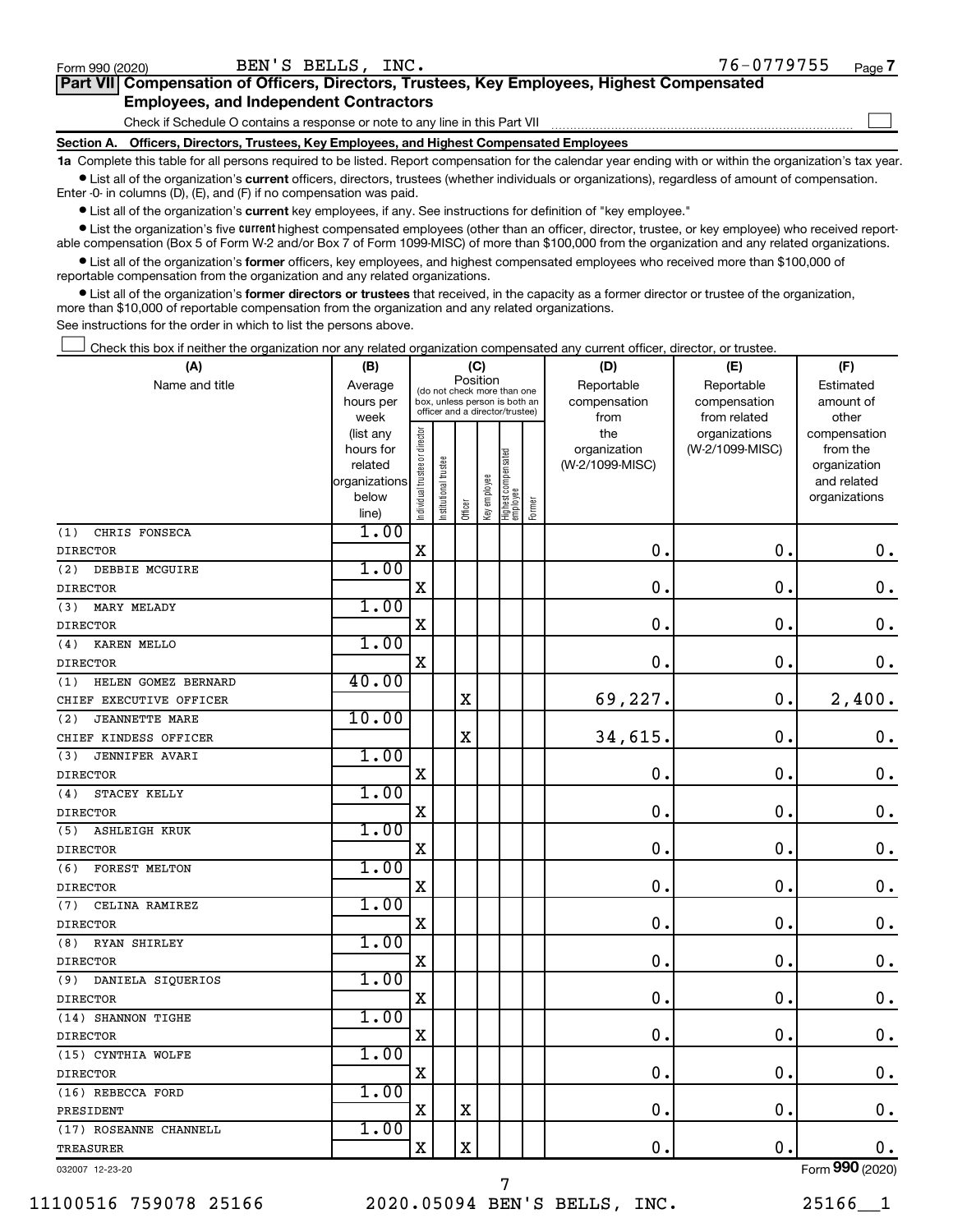|   | BEN'S BELLS, INC.<br>Form 990 (2020)                                                                                                                                                                                                                   |                                                         |                                                                                                                    |                       |         |              |                                  |        |                                           | 76-0779755                                        |          |                                        |                                                                          | Page 8 |  |
|---|--------------------------------------------------------------------------------------------------------------------------------------------------------------------------------------------------------------------------------------------------------|---------------------------------------------------------|--------------------------------------------------------------------------------------------------------------------|-----------------------|---------|--------------|----------------------------------|--------|-------------------------------------------|---------------------------------------------------|----------|----------------------------------------|--------------------------------------------------------------------------|--------|--|
|   | Part VII<br>Section A. Officers, Directors, Trustees, Key Employees, and Highest Compensated Employees (continued)                                                                                                                                     |                                                         |                                                                                                                    |                       |         |              |                                  |        |                                           |                                                   |          |                                        |                                                                          |        |  |
|   | (A)<br>Name and title                                                                                                                                                                                                                                  | (B)<br>Average<br>hours per<br>week<br>(list any        | (C)<br>Position<br>(do not check more than one<br>box, unless person is both an<br>officer and a director/trustee) |                       |         |              |                                  |        | (D)<br>Reportable<br>compensation<br>from | (E)<br>Reportable<br>compensation<br>from related |          | (F)<br>Estimated<br>amount of<br>other |                                                                          |        |  |
|   |                                                                                                                                                                                                                                                        | hours for<br>related<br>organizations<br>below<br>line) | Individual trustee or director                                                                                     | Institutional trustee | Officer | Key employee | Highest compensated<br> employee | Former | the<br>organization<br>(W-2/1099-MISC)    | organizations<br>(W-2/1099-MISC)                  |          |                                        | compensation<br>from the<br>organization<br>and related<br>organizations |        |  |
|   | (18) TERESA BROWN                                                                                                                                                                                                                                      | 1.00                                                    |                                                                                                                    |                       |         |              |                                  |        |                                           |                                                   |          |                                        |                                                                          |        |  |
|   | <b>SECRETARY</b>                                                                                                                                                                                                                                       |                                                         | X                                                                                                                  |                       | X       |              |                                  |        | 0.                                        |                                                   | о.       |                                        |                                                                          | 0.     |  |
|   |                                                                                                                                                                                                                                                        |                                                         |                                                                                                                    |                       |         |              |                                  |        |                                           |                                                   |          |                                        |                                                                          |        |  |
|   |                                                                                                                                                                                                                                                        |                                                         |                                                                                                                    |                       |         |              |                                  |        |                                           |                                                   |          |                                        |                                                                          |        |  |
|   |                                                                                                                                                                                                                                                        |                                                         |                                                                                                                    |                       |         |              |                                  |        |                                           |                                                   |          |                                        |                                                                          |        |  |
|   |                                                                                                                                                                                                                                                        |                                                         |                                                                                                                    |                       |         |              |                                  |        |                                           |                                                   |          |                                        |                                                                          |        |  |
|   | 1b Subtotal                                                                                                                                                                                                                                            |                                                         |                                                                                                                    |                       |         |              |                                  |        | 103,842.                                  |                                                   | Ο.       |                                        | 2,400.                                                                   |        |  |
| d |                                                                                                                                                                                                                                                        |                                                         |                                                                                                                    |                       |         |              |                                  |        | 0.<br>103,842.                            |                                                   | σ.<br>Ο. |                                        | Ο.<br>2,400.                                                             |        |  |
| 2 | Total number of individuals (including but not limited to those listed above) who received more than \$100,000 of reportable<br>compensation from the organization $\blacktriangleright$                                                               |                                                         |                                                                                                                    |                       |         |              |                                  |        |                                           |                                                   |          |                                        |                                                                          | O      |  |
|   |                                                                                                                                                                                                                                                        |                                                         |                                                                                                                    |                       |         |              |                                  |        |                                           |                                                   |          |                                        | Yes                                                                      | No     |  |
| з | Did the organization list any former officer, director, trustee, key employee, or highest compensated employee on<br>line 1a? If "Yes," complete Schedule J for such individual                                                                        |                                                         |                                                                                                                    |                       |         |              |                                  |        |                                           |                                                   |          | 3                                      |                                                                          | х      |  |
| 4 | For any individual listed on line 1a, is the sum of reportable compensation and other compensation from the organization                                                                                                                               |                                                         |                                                                                                                    |                       |         |              |                                  |        |                                           |                                                   |          | 4                                      |                                                                          | х      |  |
| 5 | Did any person listed on line 1a receive or accrue compensation from any unrelated organization or individual for services                                                                                                                             |                                                         |                                                                                                                    |                       |         |              |                                  |        |                                           |                                                   |          |                                        |                                                                          | X      |  |
|   | <b>Section B. Independent Contractors</b>                                                                                                                                                                                                              |                                                         |                                                                                                                    |                       |         |              |                                  |        |                                           |                                                   |          | 5                                      |                                                                          |        |  |
| 1 | Complete this table for your five highest compensated independent contractors that received more than \$100,000 of compensation from<br>the organization. Report compensation for the calendar year ending with or within the organization's tax year. |                                                         |                                                                                                                    |                       |         |              |                                  |        |                                           |                                                   |          |                                        |                                                                          |        |  |
|   | (A)<br>Name and business address                                                                                                                                                                                                                       |                                                         | <b>NONE</b>                                                                                                        |                       |         |              |                                  |        | (B)<br>Description of services            |                                                   |          | (C)<br>Compensation                    |                                                                          |        |  |
|   |                                                                                                                                                                                                                                                        |                                                         |                                                                                                                    |                       |         |              |                                  |        |                                           |                                                   |          |                                        |                                                                          |        |  |
|   |                                                                                                                                                                                                                                                        |                                                         |                                                                                                                    |                       |         |              |                                  |        |                                           |                                                   |          |                                        |                                                                          |        |  |
|   |                                                                                                                                                                                                                                                        |                                                         |                                                                                                                    |                       |         |              |                                  |        |                                           |                                                   |          |                                        |                                                                          |        |  |
|   |                                                                                                                                                                                                                                                        |                                                         |                                                                                                                    |                       |         |              |                                  |        |                                           |                                                   |          |                                        |                                                                          |        |  |
| 2 | Total number of independent contractors (including but not limited to those listed above) who received more than<br>\$100,000 of compensation from the organization                                                                                    |                                                         |                                                                                                                    |                       |         | 0            |                                  |        |                                           |                                                   |          |                                        |                                                                          |        |  |
|   |                                                                                                                                                                                                                                                        |                                                         |                                                                                                                    |                       |         |              |                                  |        |                                           |                                                   |          |                                        | Form 990 (2020)                                                          |        |  |

032008 12-23-20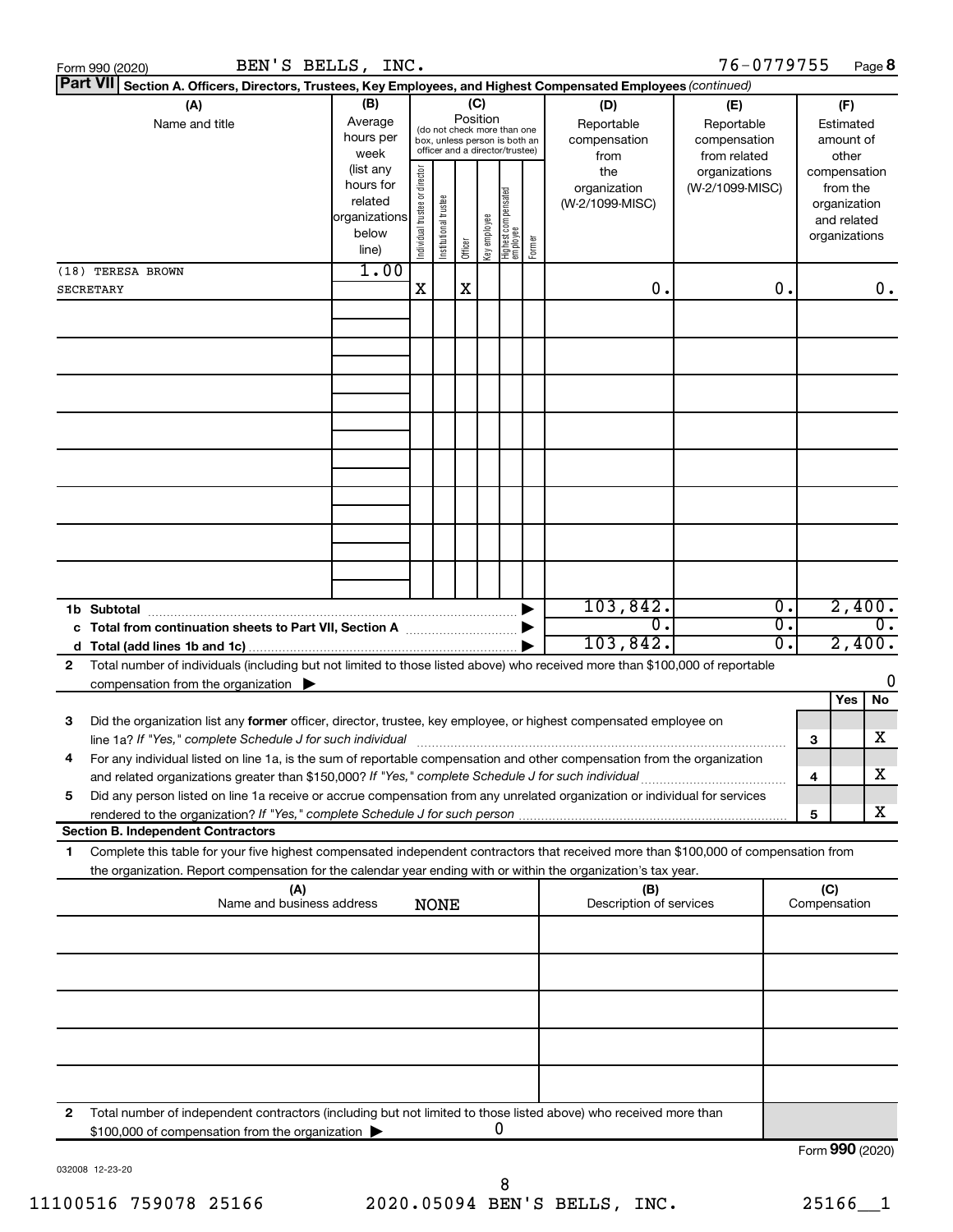|                                                           |    |             |                                                       |                |                |    |                              | Total revenue | (B)<br>Related or exempt<br>function revenue | (C)<br>Unrelated<br>business revenue | (D)<br>Revenue excluded<br>from tax under<br>sections 512 - 514 |
|-----------------------------------------------------------|----|-------------|-------------------------------------------------------|----------------|----------------|----|------------------------------|---------------|----------------------------------------------|--------------------------------------|-----------------------------------------------------------------|
|                                                           |    |             | <b>1 a</b> Federated campaigns                        |                | 1a             |    |                              |               |                                              |                                      |                                                                 |
| Contributions, Gifts, Grants<br>and Other Similar Amounts |    | b           | Membership dues                                       |                | 1 <sub>b</sub> |    |                              |               |                                              |                                      |                                                                 |
|                                                           |    | c           | Fundraising events                                    |                | 1 <sub>c</sub> |    | 9,857.                       |               |                                              |                                      |                                                                 |
|                                                           |    | d           | Related organizations                                 |                | 1 <sub>d</sub> |    |                              |               |                                              |                                      |                                                                 |
|                                                           |    | е           | Government grants (contributions)                     |                | 1e             |    | 109,500.                     |               |                                              |                                      |                                                                 |
|                                                           |    |             | f All other contributions, gifts, grants, and         |                |                |    |                              |               |                                              |                                      |                                                                 |
|                                                           |    |             | similar amounts not included above                    |                | 1f             |    | 227,902.                     |               |                                              |                                      |                                                                 |
|                                                           |    | g           | Noncash contributions included in lines 1a-1f         |                | $1g$ \$        |    | 2,797.                       |               |                                              |                                      |                                                                 |
|                                                           |    | h.          |                                                       |                |                |    |                              | 347,259.      |                                              |                                      |                                                                 |
|                                                           |    |             |                                                       |                |                |    | <b>Business Code</b>         |               |                                              |                                      |                                                                 |
|                                                           |    |             | 2 a MURALS                                            |                |                |    | 900099                       | 66, 365.      | 66, 365.                                     |                                      |                                                                 |
|                                                           |    | $\mathbf b$ | <b>STUDIO</b>                                         |                |                |    | 900099                       | 13,799.       | 13,799.                                      |                                      |                                                                 |
|                                                           |    | C           | <b>EDUCATION</b>                                      |                |                |    | 611710                       | 5,700.        | 5,700.                                       |                                      |                                                                 |
| Program Service<br>Revenue                                |    | d           |                                                       |                |                |    |                              |               |                                              |                                      |                                                                 |
|                                                           |    | е           |                                                       |                |                |    |                              |               |                                              |                                      |                                                                 |
|                                                           |    | f           | All other program service revenue                     |                |                |    |                              |               |                                              |                                      |                                                                 |
|                                                           |    | a           |                                                       |                |                |    |                              | 85,864.       |                                              |                                      |                                                                 |
|                                                           | З  |             | Investment income (including dividends, interest, and |                |                |    |                              |               |                                              |                                      |                                                                 |
|                                                           |    |             |                                                       |                |                |    |                              |               |                                              |                                      |                                                                 |
|                                                           | 4  |             | Income from investment of tax-exempt bond proceeds    |                |                |    |                              |               |                                              |                                      |                                                                 |
|                                                           | 5  |             |                                                       |                |                |    |                              |               |                                              |                                      |                                                                 |
|                                                           |    |             |                                                       |                | (i) Real       |    | (ii) Personal                |               |                                              |                                      |                                                                 |
|                                                           |    |             | <b>6 a</b> Gross rents<br>.                           | 6a             |                |    |                              |               |                                              |                                      |                                                                 |
|                                                           |    | b           | Less: rental expenses                                 | 6 <sub>b</sub> |                |    |                              |               |                                              |                                      |                                                                 |
|                                                           |    | c           | Rental income or (loss)                               | 6c             |                |    |                              |               |                                              |                                      |                                                                 |
|                                                           |    | d           | Net rental income or (loss)                           |                |                |    |                              |               |                                              |                                      |                                                                 |
|                                                           |    |             | 7 a Gross amount from sales of                        |                | (i) Securities |    | (ii) Other                   |               |                                              |                                      |                                                                 |
|                                                           |    |             | assets other than inventory                           | 7a             |                |    |                              |               |                                              |                                      |                                                                 |
|                                                           |    |             | <b>b</b> Less: cost or other basis                    |                |                |    |                              |               |                                              |                                      |                                                                 |
|                                                           |    |             | and sales expenses                                    | 7b             |                |    |                              |               |                                              |                                      |                                                                 |
| <b>Other Revenue</b>                                      |    |             | <b>c</b> Gain or (loss) $\ldots$                      | 7c             |                |    |                              |               |                                              |                                      |                                                                 |
|                                                           |    |             |                                                       |                |                |    |                              |               |                                              |                                      |                                                                 |
|                                                           |    |             | 8 a Gross income from fundraising events (not         |                |                |    |                              |               |                                              |                                      |                                                                 |
|                                                           |    |             |                                                       |                |                |    |                              |               |                                              |                                      |                                                                 |
|                                                           |    |             | contributions reported on line 1c). See               |                |                |    |                              |               |                                              |                                      |                                                                 |
|                                                           |    |             | Part IV, line 18                                      |                |                | 8a | 16,320.                      |               |                                              |                                      |                                                                 |
|                                                           |    |             | b Less: direct expenses                               |                |                | 8b | 6,864.                       |               |                                              |                                      |                                                                 |
|                                                           |    |             | c Net income or (loss) from fundraising events        |                |                |    |                              | 9,456.        |                                              |                                      | 9,456.                                                          |
|                                                           |    |             | 9 a Gross income from gaming activities. See          |                |                |    |                              |               |                                              |                                      |                                                                 |
|                                                           |    |             |                                                       |                |                | 9a | 2,834.<br>0.                 |               |                                              |                                      |                                                                 |
|                                                           |    |             | <b>b</b> Less: direct expenses                        |                |                | 9b |                              | 2,834.        |                                              |                                      | 2,834.                                                          |
|                                                           |    |             | c Net income or (loss) from gaming activities         |                |                |    |                              |               |                                              |                                      |                                                                 |
|                                                           |    |             | 10 a Gross sales of inventory, less returns           |                |                |    | $\vert$ 10a $\vert$ 259,121. |               |                                              |                                      |                                                                 |
|                                                           |    |             |                                                       |                |                |    | $\frac{1}{10}$ 39,811.       |               |                                              |                                      |                                                                 |
|                                                           |    |             | <b>b</b> Less: cost of goods sold                     |                |                |    |                              | 219,310.      | 219,310.                                     |                                      |                                                                 |
|                                                           |    |             | c Net income or (loss) from sales of inventory        |                |                |    | <b>Business Code</b>         |               |                                              |                                      |                                                                 |
|                                                           |    |             | 11 a MISCELLANEOUS                                    |                |                |    | 900099                       | 147.          | 147.                                         |                                      |                                                                 |
| Miscellaneous<br>Revenue                                  |    |             |                                                       |                |                |    |                              |               |                                              |                                      |                                                                 |
|                                                           |    | b           |                                                       |                |                |    |                              |               |                                              |                                      |                                                                 |
|                                                           |    | с           |                                                       |                |                |    |                              |               |                                              |                                      |                                                                 |
|                                                           |    |             |                                                       |                |                |    |                              | 147.          |                                              |                                      |                                                                 |
|                                                           | 12 |             | <b>Total revenue.</b> See instructions                |                |                |    |                              | 664,870.      | 305, 321.                                    | $\overline{0}$ .                     | 12,290.                                                         |
| 032009 12-23-20                                           |    |             |                                                       |                |                |    |                              |               |                                              |                                      | Form 990 (2020)                                                 |
|                                                           |    |             |                                                       |                |                |    |                              | 9             |                                              |                                      |                                                                 |

**Part VIII Statement of Revenue**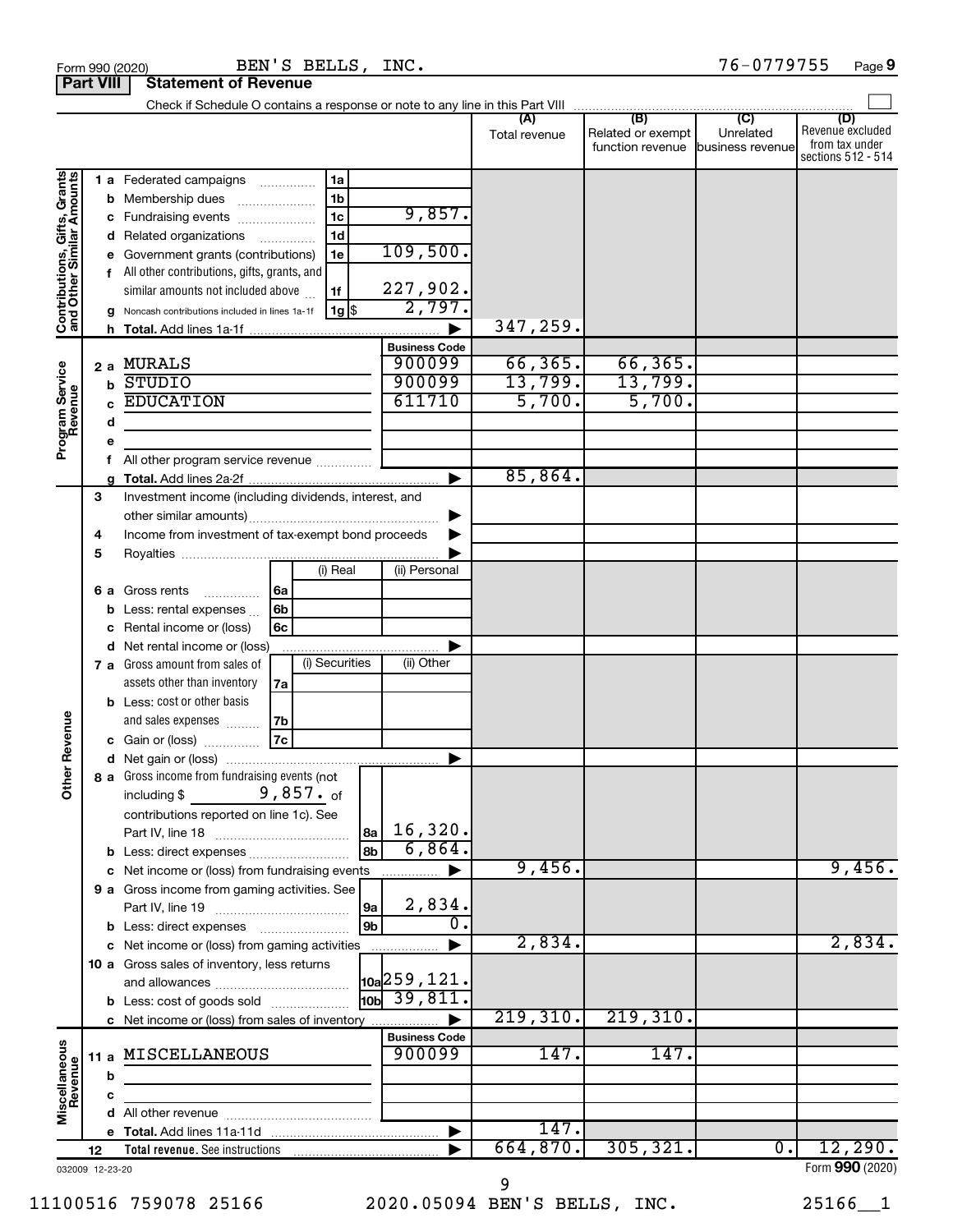$\frac{1}{100}$   $\frac{1}{100}$   $\frac{1}{100}$   $\frac{1}{100}$   $\frac{1}{100}$   $\frac{1}{100}$   $\frac{1}{100}$   $\frac{1}{100}$   $\frac{1}{100}$   $\frac{1}{100}$   $\frac{1}{100}$   $\frac{1}{100}$   $\frac{1}{100}$   $\frac{1}{100}$   $\frac{1}{100}$   $\frac{1}{100}$   $\frac{1}{100}$   $\frac{1}{100}$   $\frac{1$ BEN'S BELLS, INC. 76-0779755

| <b>Part IX Statement of Functional Expenses</b>                                                                            |
|----------------------------------------------------------------------------------------------------------------------------|
| Section 501(c)(3) and 501(c)(4) organizations must complete all columns. All other organizations must complete column (A). |

|    | Check if Schedule O contains a response or note to any line in this Part IX                                                                                                                                |                       |                                    |                                    |                                |  |  |  |  |
|----|------------------------------------------------------------------------------------------------------------------------------------------------------------------------------------------------------------|-----------------------|------------------------------------|------------------------------------|--------------------------------|--|--|--|--|
|    | Do not include amounts reported on lines 6b,<br>7b, 8b, 9b, and 10b of Part VIII.                                                                                                                          | (A)<br>Total expenses | (B)<br>Program service<br>expenses | Management and<br>general expenses | (D)<br>Fundraising<br>expenses |  |  |  |  |
| 1. | Grants and other assistance to domestic organizations                                                                                                                                                      |                       |                                    |                                    |                                |  |  |  |  |
|    | and domestic governments. See Part IV, line 21                                                                                                                                                             |                       |                                    |                                    |                                |  |  |  |  |
| 2  | Grants and other assistance to domestic                                                                                                                                                                    |                       |                                    |                                    |                                |  |  |  |  |
|    | individuals. See Part IV, line 22                                                                                                                                                                          |                       |                                    |                                    |                                |  |  |  |  |
| 3  | Grants and other assistance to foreign                                                                                                                                                                     |                       |                                    |                                    |                                |  |  |  |  |
|    | organizations, foreign governments, and foreign                                                                                                                                                            |                       |                                    |                                    |                                |  |  |  |  |
|    | individuals. See Part IV, lines 15 and 16                                                                                                                                                                  |                       |                                    |                                    |                                |  |  |  |  |
| 4  | Benefits paid to or for members                                                                                                                                                                            |                       |                                    |                                    |                                |  |  |  |  |
| 5  | Compensation of current officers, directors,                                                                                                                                                               |                       |                                    |                                    |                                |  |  |  |  |
|    | trustees, and key employees                                                                                                                                                                                | 105,488.              | 55,912.                            | 24,788.                            | 24,788.                        |  |  |  |  |
| 6  | Compensation not included above to disqualified                                                                                                                                                            |                       |                                    |                                    |                                |  |  |  |  |
|    | persons (as defined under section 4958(f)(1)) and                                                                                                                                                          |                       |                                    |                                    |                                |  |  |  |  |
|    | persons described in section 4958(c)(3)(B)                                                                                                                                                                 |                       |                                    |                                    |                                |  |  |  |  |
| 7  | Other salaries and wages                                                                                                                                                                                   | 361,466.              | 245, 385.                          | 22, 347.                           | 93,734.                        |  |  |  |  |
| 8  | Pension plan accruals and contributions (include                                                                                                                                                           |                       |                                    |                                    |                                |  |  |  |  |
|    | section 401(k) and 403(b) employer contributions)                                                                                                                                                          | 6,051.                | 2,645.                             | 823.                               | 2,583.                         |  |  |  |  |
| 9  |                                                                                                                                                                                                            | 16,917.               | 11,313.                            | 1,478.                             | 4,126.                         |  |  |  |  |
| 10 |                                                                                                                                                                                                            | 34,698.               | 19,364.                            | 5,267.                             | 10,067.                        |  |  |  |  |
| 11 | Fees for services (nonemployees):                                                                                                                                                                          |                       |                                    |                                    |                                |  |  |  |  |
| a  |                                                                                                                                                                                                            | 110.                  |                                    | 110.                               |                                |  |  |  |  |
| b  |                                                                                                                                                                                                            | 18,825.               |                                    | 18,825.                            |                                |  |  |  |  |
| с  |                                                                                                                                                                                                            |                       |                                    |                                    |                                |  |  |  |  |
| d  |                                                                                                                                                                                                            |                       |                                    |                                    |                                |  |  |  |  |
| e  | Professional fundraising services. See Part IV, line 17                                                                                                                                                    |                       |                                    |                                    |                                |  |  |  |  |
| f  | Investment management fees<br>Other. (If line 11g amount exceeds 10% of line 25,                                                                                                                           |                       |                                    |                                    |                                |  |  |  |  |
| g  | column (A) amount, list line 11g expenses on Sch O.)                                                                                                                                                       | 8,281.                | 384.                               | 1,818.                             | 6,079.                         |  |  |  |  |
| 12 |                                                                                                                                                                                                            | 6,710.                | 397.                               | 70.                                | 6, 243.                        |  |  |  |  |
| 13 |                                                                                                                                                                                                            | 19,509.               | 14,543.                            | 1,912.                             | 3,054.                         |  |  |  |  |
| 14 |                                                                                                                                                                                                            | 25, 285.              | 16, 234.                           | 5,070.                             | 3,981.                         |  |  |  |  |
| 15 |                                                                                                                                                                                                            |                       |                                    |                                    |                                |  |  |  |  |
| 16 |                                                                                                                                                                                                            | 60, 122.              | 47,535.                            | 8,928.                             | 3,659.                         |  |  |  |  |
| 17 | Travel                                                                                                                                                                                                     | 4,695.                | 4,295.                             | 114.                               | 286.                           |  |  |  |  |
| 18 | Payments of travel or entertainment expenses                                                                                                                                                               |                       |                                    |                                    |                                |  |  |  |  |
|    | for any federal, state, or local public officials                                                                                                                                                          |                       |                                    |                                    |                                |  |  |  |  |
| 19 | Conferences, conventions, and meetings                                                                                                                                                                     |                       |                                    |                                    |                                |  |  |  |  |
| 20 | Interest                                                                                                                                                                                                   |                       |                                    |                                    |                                |  |  |  |  |
| 21 |                                                                                                                                                                                                            |                       |                                    |                                    |                                |  |  |  |  |
| 22 | Depreciation, depletion, and amortization                                                                                                                                                                  | 6,708.                |                                    | 6,708.                             |                                |  |  |  |  |
| 23 | Insurance                                                                                                                                                                                                  | 1,700.                | 1,598.                             |                                    | 102.                           |  |  |  |  |
| 24 | Other expenses. Itemize expenses not covered<br>above (List miscellaneous expenses on line 24e. If<br>line 24e amount exceeds 10% of line 25, column (A)<br>amount, list line 24e expenses on Schedule O.) |                       |                                    |                                    |                                |  |  |  |  |
| a  | MERCHANDISE SHIPPING                                                                                                                                                                                       | 15,686.               | 15,678.                            |                                    | 8.                             |  |  |  |  |
| b  | PROGRAM SUPPLIES                                                                                                                                                                                           | 7,531.                | 7,314.                             |                                    | 217.                           |  |  |  |  |
| C. | <b>MISCELLANEOUS</b>                                                                                                                                                                                       | 3,102.                | 3,097.                             | 5.                                 |                                |  |  |  |  |
| d  | MERCHANDISE EXPENSES                                                                                                                                                                                       | 2,921.                | 2,771.                             |                                    | 150.                           |  |  |  |  |
|    | e All other expenses                                                                                                                                                                                       |                       |                                    |                                    |                                |  |  |  |  |
| 25 | Total functional expenses. Add lines 1 through 24e                                                                                                                                                         | 705, 805.             | 448,465.                           | 98, 263.                           | 159,077.                       |  |  |  |  |
| 26 | Joint costs. Complete this line only if the organization                                                                                                                                                   |                       |                                    |                                    |                                |  |  |  |  |
|    | reported in column (B) joint costs from a combined                                                                                                                                                         |                       |                                    |                                    |                                |  |  |  |  |
|    | educational campaign and fundraising solicitation.                                                                                                                                                         |                       |                                    |                                    |                                |  |  |  |  |
|    | Check here $\blacktriangleright$<br>if following SOP 98-2 (ASC 958-720)                                                                                                                                    |                       |                                    |                                    |                                |  |  |  |  |

032010 12-23-20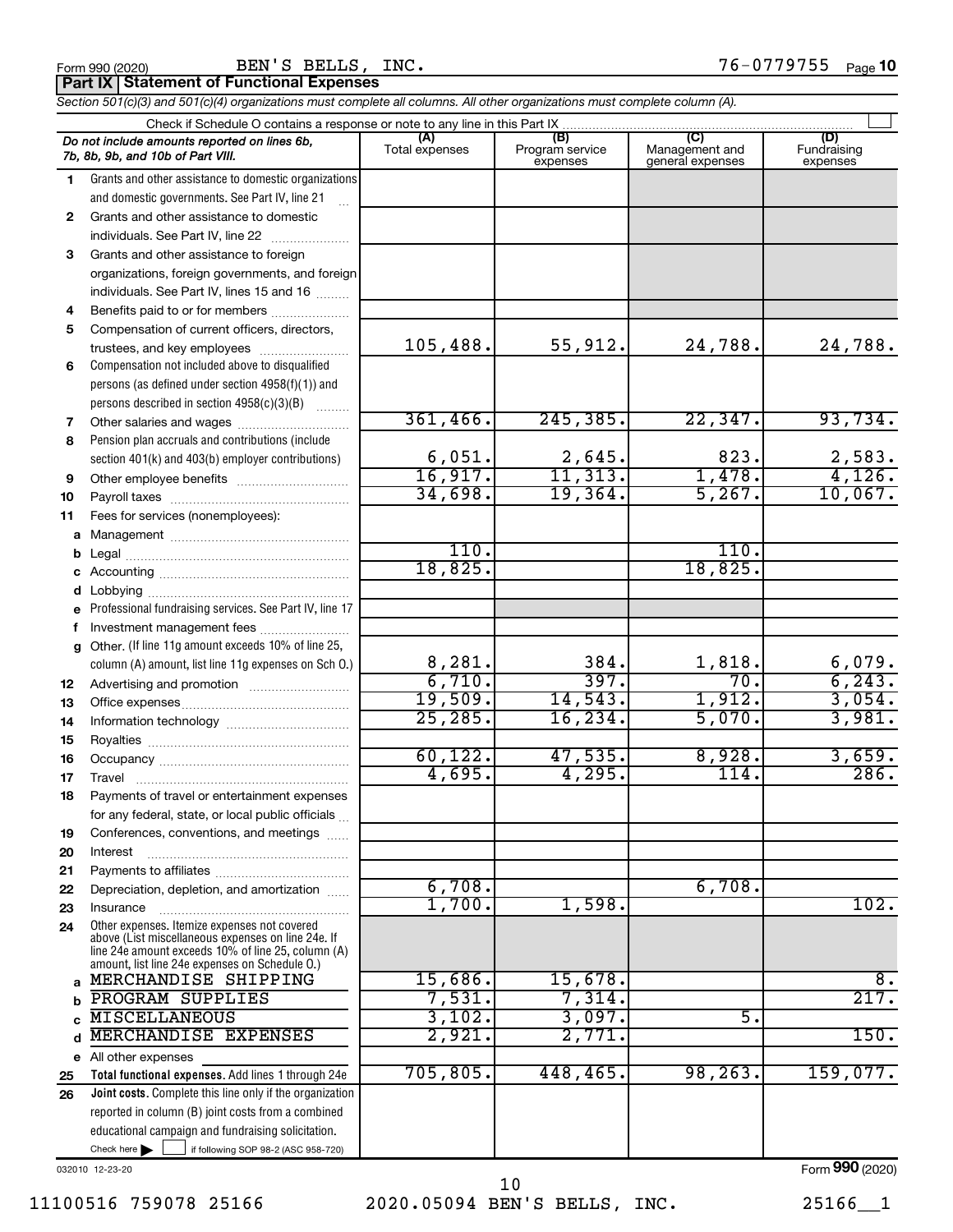Add lines 17 through 25  $\blacktriangleright$ ~~~~~~~~~~~~~~~~~~~~ ~~~~~~~~~~~~~~~~~~~~~~  $\blacktriangleright$ ~~~~~~~~~~~~~~~ ……………………… ~~~~~~~~~~  $\lfloor x \rfloor$  $\Box$ X

Form 990 (2020) BEN'S BELLS, INC.  $76-0779755$  Page

|                             |          | <b>Part X   Balance Sheet</b>                                                                                                            |          |              |                          |                  |                    |
|-----------------------------|----------|------------------------------------------------------------------------------------------------------------------------------------------|----------|--------------|--------------------------|------------------|--------------------|
|                             |          |                                                                                                                                          |          |              |                          |                  |                    |
|                             |          |                                                                                                                                          |          |              | (A)<br>Beginning of year |                  | (B)<br>End of year |
|                             | 1        |                                                                                                                                          | 109,781. | $\mathbf{1}$ | 107, 168.                |                  |                    |
|                             | 2        |                                                                                                                                          |          |              | 160,931.                 | $\overline{2}$   | 142,819.           |
|                             | З        |                                                                                                                                          |          |              |                          | 3                |                    |
|                             | 4        |                                                                                                                                          |          |              | 4,497.                   | $\overline{4}$   | 35,925.            |
|                             | 5        | Loans and other receivables from any current or former officer, director,                                                                |          |              |                          |                  |                    |
|                             |          | trustee, key employee, creator or founder, substantial contributor, or 35%                                                               |          |              |                          |                  |                    |
|                             |          | controlled entity or family member of any of these persons                                                                               |          |              |                          | 5                |                    |
|                             | 6        | Loans and other receivables from other disqualified persons (as defined                                                                  |          |              |                          |                  |                    |
|                             |          | under section $4958(f)(1)$ , and persons described in section $4958(c)(3)(B)$                                                            |          | $\sim$       |                          | 6                |                    |
|                             | 7        |                                                                                                                                          |          |              |                          | $\overline{7}$   |                    |
| Assets                      | 8        |                                                                                                                                          |          |              | 76,585.                  | 8                | 58, 213.           |
|                             | 9        | Prepaid expenses and deferred charges                                                                                                    |          |              | 13, 185.                 | $\mathbf{9}$     | 13,749.            |
|                             |          | <b>10a</b> Land, buildings, and equipment: cost or other                                                                                 |          |              |                          |                  |                    |
|                             |          | basis. Complete Part VI of Schedule D  10a                                                                                               |          | 123,538.     |                          |                  |                    |
|                             |          | <b>b</b> Less: accumulated depreciation                                                                                                  | 10b l    | 120, 338.    | 9,908.                   | 10 <sub>c</sub>  | 3,200.             |
|                             | 11       |                                                                                                                                          |          |              |                          | 11               |                    |
|                             | 12       |                                                                                                                                          |          |              |                          | 12               |                    |
|                             | 13       |                                                                                                                                          |          |              |                          | 13               |                    |
|                             | 14       |                                                                                                                                          |          |              |                          | 14               |                    |
|                             | 15       |                                                                                                                                          |          |              |                          | 15               | 2,446.             |
|                             | 16       | <b>Total assets.</b> Add lines 1 through 15 (must equal line 33) <i></i>                                                                 |          |              | 374,887.                 | 16               | 363,520.           |
|                             | 17       |                                                                                                                                          |          | 24,637.      | 17                       | 44,539.          |                    |
|                             | 18       |                                                                                                                                          |          |              |                          | 18               |                    |
|                             | 19       |                                                                                                                                          |          |              | 167,965.                 | 19               | 177,631.           |
|                             | 20       |                                                                                                                                          |          |              |                          | 20               |                    |
|                             | 21       | Escrow or custodial account liability. Complete Part IV of Schedule D                                                                    |          |              |                          | 21               |                    |
|                             | 22       | Loans and other payables to any current or former officer, director,                                                                     |          |              |                          |                  |                    |
| Liabilities                 |          | trustee, key employee, creator or founder, substantial contributor, or 35%                                                               |          |              |                          |                  |                    |
|                             |          | controlled entity or family member of any of these persons                                                                               |          |              | 22                       |                  |                    |
|                             | 23       | Secured mortgages and notes payable to unrelated third parties                                                                           |          |              |                          | 23               |                    |
|                             | 24       | Unsecured notes and loans payable to unrelated third parties                                                                             |          |              |                          | 24               |                    |
|                             | 25       | Other liabilities (including federal income tax, payables to related third                                                               |          |              |                          |                  |                    |
|                             |          | parties, and other liabilities not included on lines 17-24). Complete Part X                                                             |          |              |                          |                  |                    |
|                             |          | of Schedule D                                                                                                                            |          |              | 192,602.                 | 25<br>26         | 222,170.           |
|                             | 26       | Total liabilities. Add lines 17 through 25<br>Organizations that follow FASB ASC 958, check here $\blacktriangleright \lfloor X \rfloor$ |          |              |                          |                  |                    |
|                             |          |                                                                                                                                          |          |              |                          |                  |                    |
|                             |          | and complete lines 27, 28, 32, and 33.                                                                                                   |          | 181,285.     | 27                       | 141,350.         |                    |
|                             | 27<br>28 |                                                                                                                                          |          | 1,000.       | 28                       | $\overline{0}$ . |                    |
|                             |          | Organizations that do not follow FASB ASC 958, check here $\blacktriangleright$                                                          |          |              |                          |                  |                    |
|                             |          | and complete lines 29 through 33.                                                                                                        |          |              |                          |                  |                    |
|                             | 29       |                                                                                                                                          |          |              |                          | 29               |                    |
| Net Assets or Fund Balances | 30       | Paid-in or capital surplus, or land, building, or equipment fund                                                                         |          |              |                          | 30               |                    |
|                             | 31       | Retained earnings, endowment, accumulated income, or other funds                                                                         |          |              |                          | 31               |                    |
|                             | 32       |                                                                                                                                          |          |              | 182,285.                 | 32               | 141,350.           |
|                             | 33       |                                                                                                                                          |          |              | 374,887.                 | 33               | 363,520.           |
|                             |          |                                                                                                                                          |          |              |                          |                  | $000 \text{$       |

Form (2020) **990**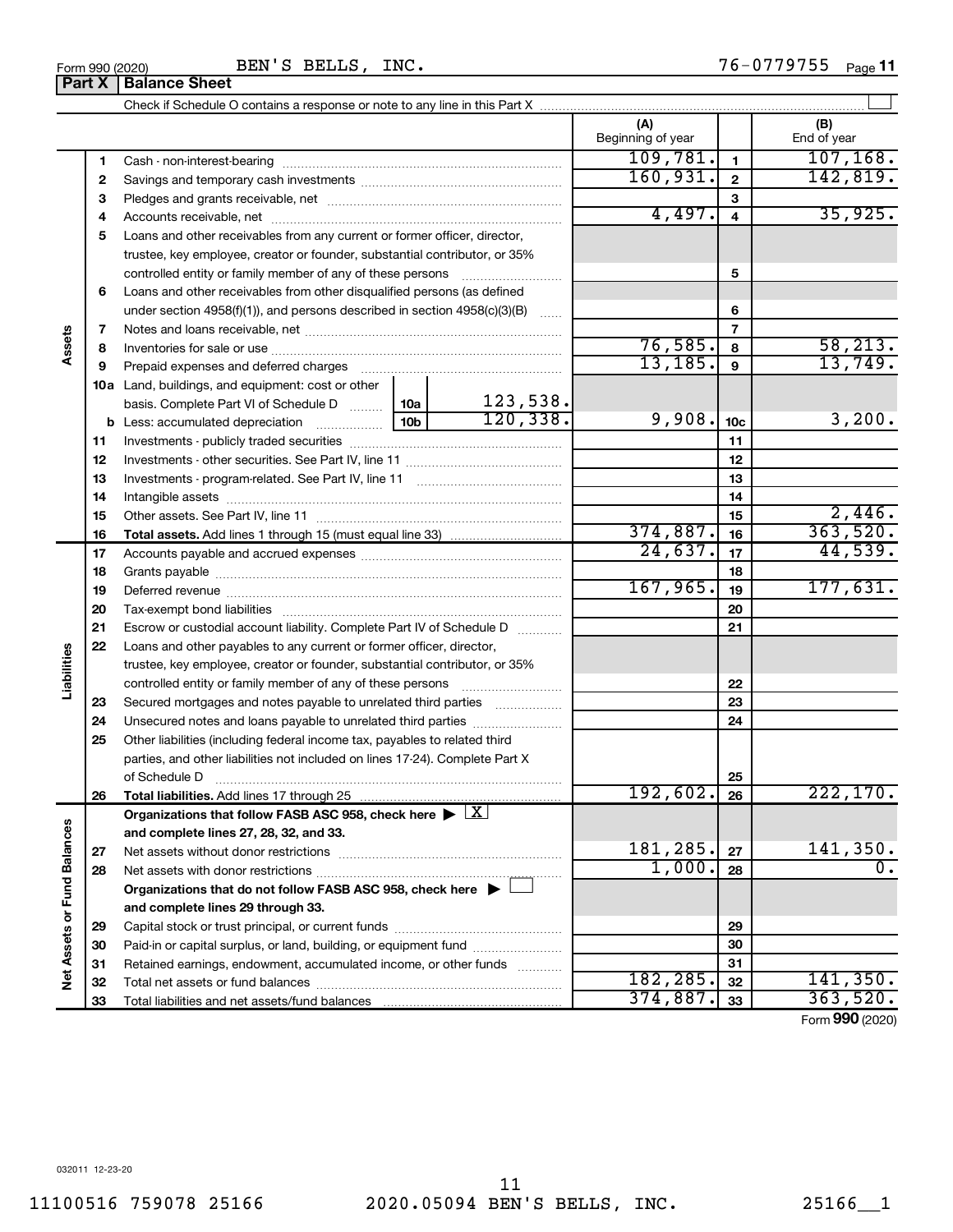|    | BEN'S BELLS, INC.<br>Form 990 (2020)                                                                                                                                                                                           | 76-0779755     |                |              | Page 12          |
|----|--------------------------------------------------------------------------------------------------------------------------------------------------------------------------------------------------------------------------------|----------------|----------------|--------------|------------------|
|    | Part XI<br><b>Reconciliation of Net Assets</b>                                                                                                                                                                                 |                |                |              |                  |
|    |                                                                                                                                                                                                                                |                |                |              |                  |
|    |                                                                                                                                                                                                                                |                |                |              |                  |
| 1  |                                                                                                                                                                                                                                | 1.             |                |              | 664,870.         |
| 2  |                                                                                                                                                                                                                                | $\mathbf{2}$   |                |              | 705, 805.        |
| 3  | Revenue less expenses. Subtract line 2 from line 1                                                                                                                                                                             | 3              |                |              | $-40,935.$       |
| 4  |                                                                                                                                                                                                                                | 4              |                |              | 182, 285.        |
| 5  |                                                                                                                                                                                                                                | 5              |                |              |                  |
| 6  |                                                                                                                                                                                                                                | 6              |                |              |                  |
| 7  | Investment expenses www.communication.com/www.communication.com/www.communication.com/www.com                                                                                                                                  | $\overline{7}$ |                |              |                  |
| 8  | Prior period adjustments material contents and content of the content of the content of the content of the content of the content of the content of the content of the content of the content of the content of the content of | 8              |                |              |                  |
| 9  | Other changes in net assets or fund balances (explain on Schedule O)                                                                                                                                                           | 9              |                |              | $\overline{0}$ . |
| 10 | Net assets or fund balances at end of year. Combine lines 3 through 9 (must equal Part X, line 32,                                                                                                                             |                |                |              |                  |
|    |                                                                                                                                                                                                                                | 10             |                |              | 141,350.         |
|    | Part XII Financial Statements and Reporting                                                                                                                                                                                    |                |                |              |                  |
|    |                                                                                                                                                                                                                                |                |                |              |                  |
|    |                                                                                                                                                                                                                                |                |                | Yes          | <b>No</b>        |
| 1  | $\lfloor x \rfloor$ Accrual<br>Accounting method used to prepare the Form 990: $\Box$ Cash<br>Other                                                                                                                            |                |                |              |                  |
|    | If the organization changed its method of accounting from a prior year or checked "Other," explain in Schedule O.                                                                                                              |                |                |              |                  |
|    |                                                                                                                                                                                                                                |                | 2a             |              | x                |
|    | If "Yes," check a box below to indicate whether the financial statements for the year were compiled or reviewed on a                                                                                                           |                |                |              |                  |
|    | separate basis, consolidated basis, or both:                                                                                                                                                                                   |                |                |              |                  |
|    | Both consolidated and separate basis<br>Separate basis<br>Consolidated basis                                                                                                                                                   |                |                |              |                  |
|    |                                                                                                                                                                                                                                |                | 2 <sub>b</sub> | x            |                  |
|    | If "Yes," check a box below to indicate whether the financial statements for the year were audited on a separate basis,                                                                                                        |                |                |              |                  |
|    | consolidated basis, or both:                                                                                                                                                                                                   |                |                |              |                  |
|    | $ \mathbf{X} $ Separate basis<br>Consolidated basis<br>Both consolidated and separate basis                                                                                                                                    |                |                |              |                  |
|    | c If "Yes" to line 2a or 2b, does the organization have a committee that assumes responsibility for oversight of the audit,                                                                                                    |                |                |              |                  |
|    | review, or compilation of its financial statements and selection of an independent accountant?                                                                                                                                 |                | 2c             | X            |                  |
|    | If the organization changed either its oversight process or selection process during the tax year, explain on Schedule O.                                                                                                      |                |                |              |                  |
|    | 3a As a result of a federal award, was the organization required to undergo an audit or audits as set forth in the Single Audit                                                                                                |                |                |              |                  |
|    |                                                                                                                                                                                                                                |                | За             |              | x                |
|    | <b>b</b> If "Yes," did the organization undergo the required audit or audits? If the organization did not undergo the required audit                                                                                           |                |                |              |                  |
|    |                                                                                                                                                                                                                                |                | Зb             | $000 \text{$ |                  |
|    |                                                                                                                                                                                                                                |                |                |              |                  |

Form (2020) **990**

032012 12-23-20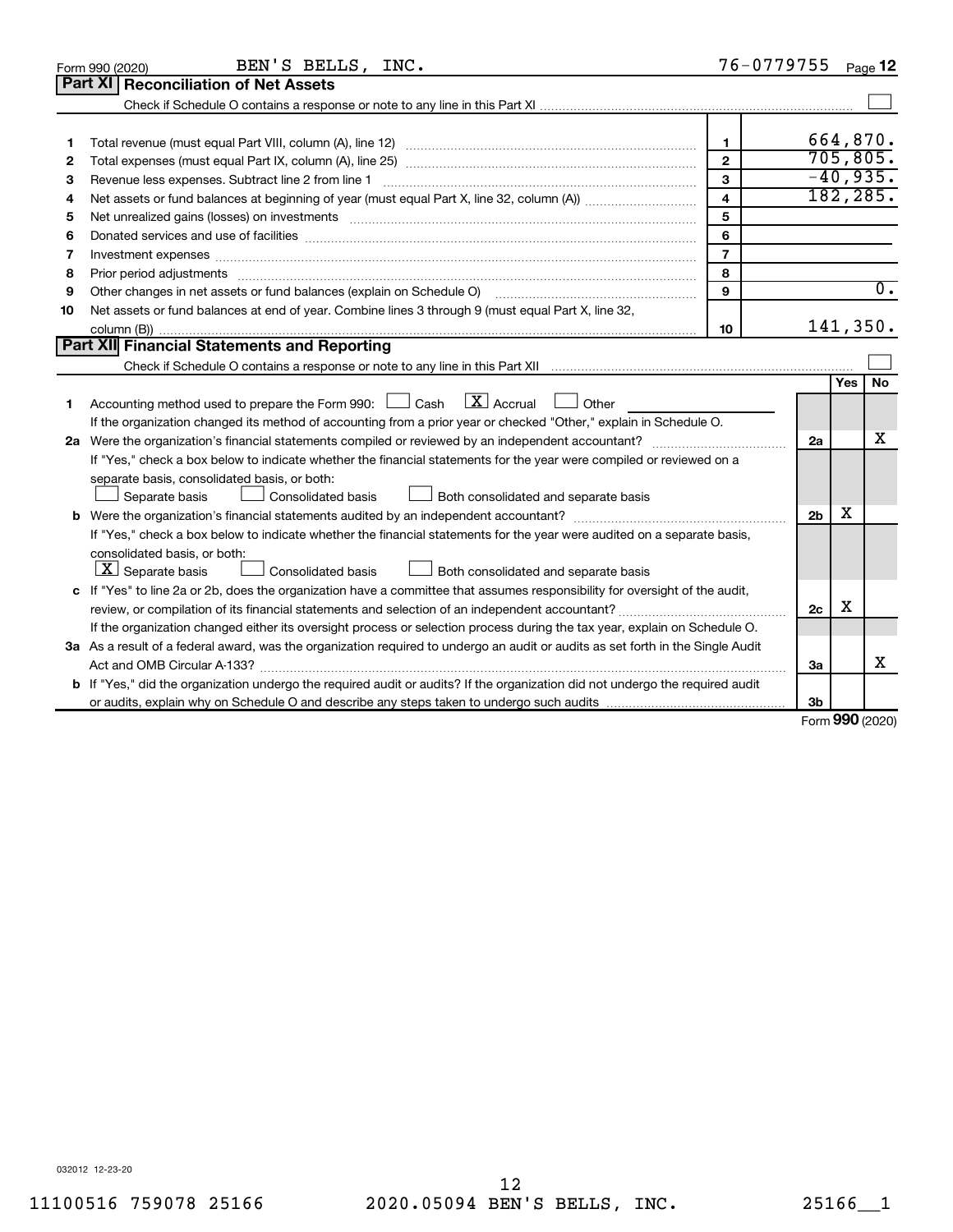**SCHEDULE A**

Department of the Treasury Internal Revenue Service

# Form 990 or 990-EZ) **Public Charity Status and Public Support**<br>
Complete if the organization is a section 501(c)(3) organization or a section<br> **2020**

**4947(a)(1) nonexempt charitable trust. | Attach to Form 990 or Form 990-EZ.** 

**| Go to www.irs.gov/Form990 for instructions and the latest information.**

|    | OMB No. 1545-0047                   |
|----|-------------------------------------|
|    | U21                                 |
|    | <b>Open to Public</b><br>Inspection |
| ١r | entification nu                     |

|              | Name of the organization<br>BEN'S BELLS, INC.                                                                     |                                                                                                                                                                                                    |          |                                                       |                             |                                 |                            | <b>Employer identification number</b> |                            |
|--------------|-------------------------------------------------------------------------------------------------------------------|----------------------------------------------------------------------------------------------------------------------------------------------------------------------------------------------------|----------|-------------------------------------------------------|-----------------------------|---------------------------------|----------------------------|---------------------------------------|----------------------------|
|              | Reason for Public Charity Status. (All organizations must complete this part.) See instructions.<br><b>Part I</b> |                                                                                                                                                                                                    |          |                                                       |                             |                                 |                            |                                       | 76-0779755                 |
|              |                                                                                                                   |                                                                                                                                                                                                    |          |                                                       |                             |                                 |                            |                                       |                            |
|              |                                                                                                                   | The organization is not a private foundation because it is: (For lines 1 through 12, check only one box.)                                                                                          |          |                                                       |                             |                                 |                            |                                       |                            |
| 1            |                                                                                                                   | A church, convention of churches, or association of churches described in section 170(b)(1)(A)(i).                                                                                                 |          |                                                       |                             |                                 |                            |                                       |                            |
| 2            |                                                                                                                   | A school described in section 170(b)(1)(A)(ii). (Attach Schedule E (Form 990 or 990-EZ).)                                                                                                          |          |                                                       |                             |                                 |                            |                                       |                            |
| з            |                                                                                                                   | A hospital or a cooperative hospital service organization described in section 170(b)(1)(A)(iii).                                                                                                  |          |                                                       |                             |                                 |                            |                                       |                            |
| 4            |                                                                                                                   | A medical research organization operated in conjunction with a hospital described in section 170(b)(1)(A)(iii). Enter the hospital's name,<br>city, and state:                                     |          |                                                       |                             |                                 |                            |                                       |                            |
| 5            |                                                                                                                   | An organization operated for the benefit of a college or university owned or operated by a governmental unit described in                                                                          |          |                                                       |                             |                                 |                            |                                       |                            |
|              |                                                                                                                   | section 170(b)(1)(A)(iv). (Complete Part II.)                                                                                                                                                      |          |                                                       |                             |                                 |                            |                                       |                            |
| 6            |                                                                                                                   | A federal, state, or local government or governmental unit described in section 170(b)(1)(A)(v).                                                                                                   |          |                                                       |                             |                                 |                            |                                       |                            |
|              |                                                                                                                   | 7 $ X $ An organization that normally receives a substantial part of its support from a governmental unit or from the general public described in<br>section 170(b)(1)(A)(vi). (Complete Part II.) |          |                                                       |                             |                                 |                            |                                       |                            |
| 8            |                                                                                                                   | A community trust described in section 170(b)(1)(A)(vi). (Complete Part II.)                                                                                                                       |          |                                                       |                             |                                 |                            |                                       |                            |
| 9            |                                                                                                                   | An agricultural research organization described in section 170(b)(1)(A)(ix) operated in conjunction with a land-grant college                                                                      |          |                                                       |                             |                                 |                            |                                       |                            |
|              |                                                                                                                   | or university or a non-land-grant college of agriculture (see instructions). Enter the name, city, and state of the college or                                                                     |          |                                                       |                             |                                 |                            |                                       |                            |
|              |                                                                                                                   | university:                                                                                                                                                                                        |          |                                                       |                             |                                 |                            |                                       |                            |
| 10           |                                                                                                                   | An organization that normally receives (1) more than 33 1/3% of its support from contributions, membership fees, and gross receipts from                                                           |          |                                                       |                             |                                 |                            |                                       |                            |
|              |                                                                                                                   | activities related to its exempt functions, subject to certain exceptions; and (2) no more than 33 1/3% of its support from gross investment                                                       |          |                                                       |                             |                                 |                            |                                       |                            |
|              |                                                                                                                   | income and unrelated business taxable income (less section 511 tax) from businesses acquired by the organization after June 30, 1975.                                                              |          |                                                       |                             |                                 |                            |                                       |                            |
|              |                                                                                                                   | See section 509(a)(2). (Complete Part III.)                                                                                                                                                        |          |                                                       |                             |                                 |                            |                                       |                            |
| 11           |                                                                                                                   | An organization organized and operated exclusively to test for public safety. See section 509(a)(4).                                                                                               |          |                                                       |                             |                                 |                            |                                       |                            |
| 12           |                                                                                                                   | An organization organized and operated exclusively for the benefit of, to perform the functions of, or to carry out the purposes of one or                                                         |          |                                                       |                             |                                 |                            |                                       |                            |
|              |                                                                                                                   | more publicly supported organizations described in section 509(a)(1) or section 509(a)(2). See section 509(a)(3). Check the box in                                                                 |          |                                                       |                             |                                 |                            |                                       |                            |
|              |                                                                                                                   | lines 12a through 12d that describes the type of supporting organization and complete lines 12e, 12f, and 12g.                                                                                     |          |                                                       |                             |                                 |                            |                                       |                            |
| a            |                                                                                                                   | Type I. A supporting organization operated, supervised, or controlled by its supported organization(s), typically by giving                                                                        |          |                                                       |                             |                                 |                            |                                       |                            |
|              |                                                                                                                   | the supported organization(s) the power to regularly appoint or elect a majority of the directors or trustees of the supporting                                                                    |          |                                                       |                             |                                 |                            |                                       |                            |
|              |                                                                                                                   | organization. You must complete Part IV, Sections A and B.                                                                                                                                         |          |                                                       |                             |                                 |                            |                                       |                            |
| b            |                                                                                                                   | Type II. A supporting organization supervised or controlled in connection with its supported organization(s), by having                                                                            |          |                                                       |                             |                                 |                            |                                       |                            |
|              |                                                                                                                   | control or management of the supporting organization vested in the same persons that control or manage the supported                                                                               |          |                                                       |                             |                                 |                            |                                       |                            |
|              |                                                                                                                   | organization(s). You must complete Part IV, Sections A and C.<br>Type III functionally integrated. A supporting organization operated in connection with, and functionally integrated with,        |          |                                                       |                             |                                 |                            |                                       |                            |
| с            |                                                                                                                   | its supported organization(s) (see instructions). You must complete Part IV, Sections A, D, and E.                                                                                                 |          |                                                       |                             |                                 |                            |                                       |                            |
| d            |                                                                                                                   | Type III non-functionally integrated. A supporting organization operated in connection with its supported organization(s)                                                                          |          |                                                       |                             |                                 |                            |                                       |                            |
|              |                                                                                                                   | that is not functionally integrated. The organization generally must satisfy a distribution requirement and an attentiveness                                                                       |          |                                                       |                             |                                 |                            |                                       |                            |
|              |                                                                                                                   | requirement (see instructions). You must complete Part IV, Sections A and D, and Part V.                                                                                                           |          |                                                       |                             |                                 |                            |                                       |                            |
|              |                                                                                                                   | Check this box if the organization received a written determination from the IRS that it is a Type I, Type II, Type III                                                                            |          |                                                       |                             |                                 |                            |                                       |                            |
|              |                                                                                                                   | functionally integrated, or Type III non-functionally integrated supporting organization.                                                                                                          |          |                                                       |                             |                                 |                            |                                       |                            |
|              |                                                                                                                   | f Enter the number of supported organizations                                                                                                                                                      |          |                                                       |                             |                                 |                            |                                       |                            |
|              |                                                                                                                   | g Provide the following information about the supported organization(s).                                                                                                                           |          |                                                       |                             |                                 |                            |                                       |                            |
|              |                                                                                                                   | (i) Name of supported                                                                                                                                                                              | (ii) EIN | (iii) Type of organization                            | in your governing document? | (iv) Is the organization listed | (v) Amount of monetary     |                                       | (vi) Amount of other       |
|              |                                                                                                                   | organization                                                                                                                                                                                       |          | (described on lines 1-10<br>above (see instructions)) | Yes                         | No                              | support (see instructions) |                                       | support (see instructions) |
|              |                                                                                                                   |                                                                                                                                                                                                    |          |                                                       |                             |                                 |                            |                                       |                            |
|              |                                                                                                                   |                                                                                                                                                                                                    |          |                                                       |                             |                                 |                            |                                       |                            |
|              |                                                                                                                   |                                                                                                                                                                                                    |          |                                                       |                             |                                 |                            |                                       |                            |
|              |                                                                                                                   |                                                                                                                                                                                                    |          |                                                       |                             |                                 |                            |                                       |                            |
|              |                                                                                                                   |                                                                                                                                                                                                    |          |                                                       |                             |                                 |                            |                                       |                            |
|              |                                                                                                                   |                                                                                                                                                                                                    |          |                                                       |                             |                                 |                            |                                       |                            |
|              |                                                                                                                   |                                                                                                                                                                                                    |          |                                                       |                             |                                 |                            |                                       |                            |
| <b>Total</b> |                                                                                                                   |                                                                                                                                                                                                    |          |                                                       |                             |                                 |                            |                                       |                            |

LHA For Paperwork Reduction Act Notice, see the Instructions for Form 990 or 990-EZ. 032021 01-25-21 Schedule A (Form 990 or 990-EZ) 2020 13

11100516 759078 25166 2020.05094 BEN'S BELLS, INC. 25166\_\_1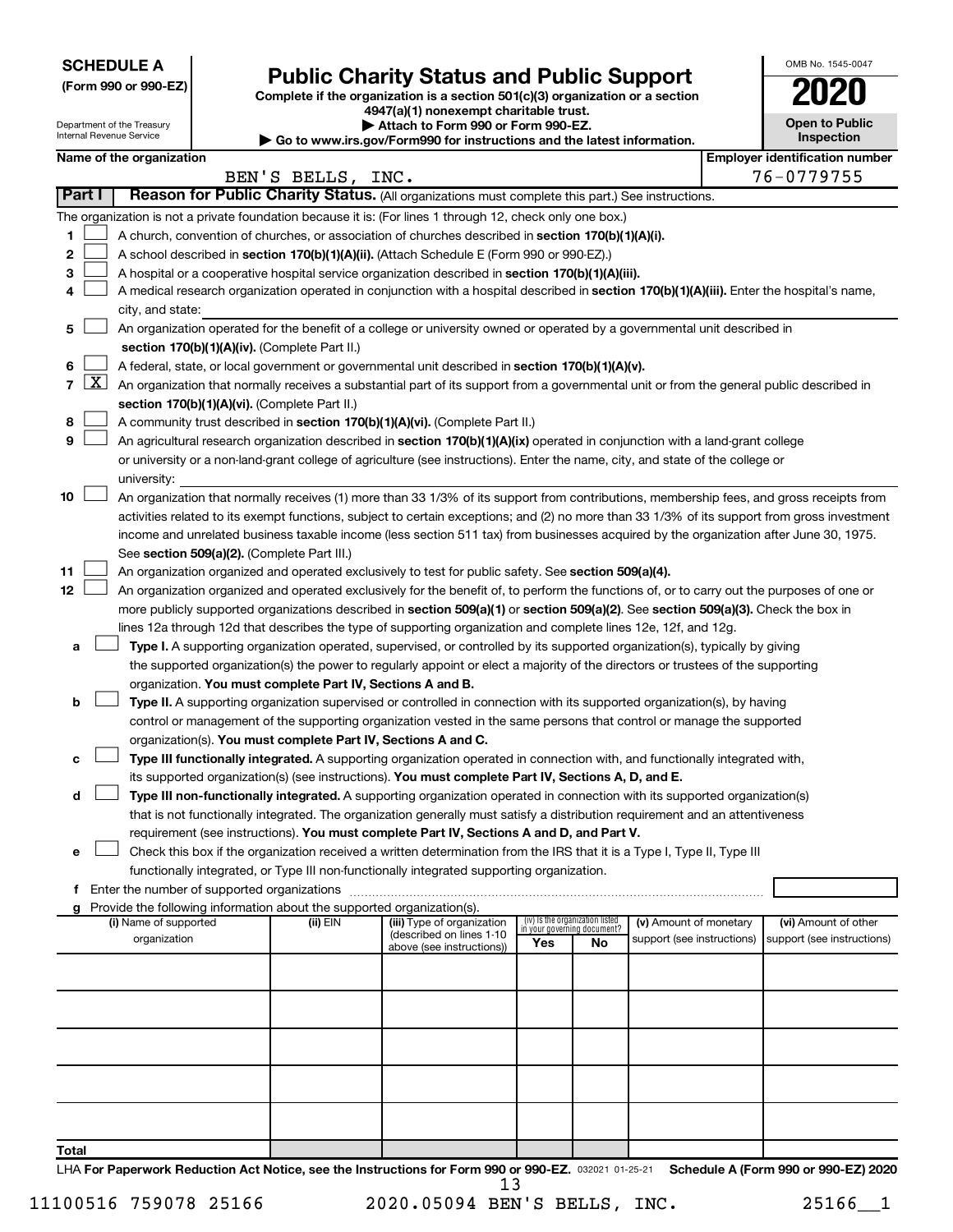#### Schedule A (Form 990 or 990-EZ) 2020  $BEN'S$  BELLS,  $INC$ .  $2NC$  and  $76-0779755$   $Page$

76-0779755 <sub>Page 2</sub>

**Part II Support Schedule for Organizations Described in Sections 170(b)(1)(A)(iv) and 170(b)(1)(A)(vi)**

(Complete only if you checked the box on line 5, 7, or 8 of Part I or if the organization failed to qualify under Part III. If the organization fails to qualify under the tests listed below, please complete Part III.)

| <b>Section A. Public Support</b>                                                                                                                                                                                                    |          |                                  |            |            |                                      |                                          |  |
|-------------------------------------------------------------------------------------------------------------------------------------------------------------------------------------------------------------------------------------|----------|----------------------------------|------------|------------|--------------------------------------|------------------------------------------|--|
| Calendar year (or fiscal year beginning in)                                                                                                                                                                                         | (a) 2016 | (b) 2017                         | $(c)$ 2018 | $(d)$ 2019 | (e) 2020                             | (f) Total                                |  |
| 1 Gifts, grants, contributions, and                                                                                                                                                                                                 |          |                                  |            |            |                                      |                                          |  |
| membership fees received. (Do not                                                                                                                                                                                                   |          |                                  |            |            |                                      |                                          |  |
| include any "unusual grants.")                                                                                                                                                                                                      | 258,045. | 273, 101.                        | 305, 561.  | 255, 107.  | 347,259.                             | 1,439,073.                               |  |
| 2 Tax revenues levied for the organ-                                                                                                                                                                                                |          |                                  |            |            |                                      |                                          |  |
| ization's benefit and either paid to                                                                                                                                                                                                |          |                                  |            |            |                                      |                                          |  |
| or expended on its behalf                                                                                                                                                                                                           |          |                                  |            |            |                                      |                                          |  |
| 3 The value of services or facilities                                                                                                                                                                                               |          |                                  |            |            |                                      |                                          |  |
| furnished by a governmental unit to                                                                                                                                                                                                 |          |                                  |            |            |                                      |                                          |  |
| the organization without charge                                                                                                                                                                                                     |          |                                  |            |            |                                      |                                          |  |
| 4 Total. Add lines 1 through 3                                                                                                                                                                                                      | 258,045. | 273, 101.                        | 305,561.   | 255, 107.  | 347, 259.                            | 1,439,073.                               |  |
| 5 The portion of total contributions                                                                                                                                                                                                |          |                                  |            |            |                                      |                                          |  |
| by each person (other than a                                                                                                                                                                                                        |          |                                  |            |            |                                      |                                          |  |
| governmental unit or publicly                                                                                                                                                                                                       |          |                                  |            |            |                                      |                                          |  |
| supported organization) included                                                                                                                                                                                                    |          |                                  |            |            |                                      |                                          |  |
| on line 1 that exceeds 2% of the                                                                                                                                                                                                    |          |                                  |            |            |                                      |                                          |  |
| amount shown on line 11,                                                                                                                                                                                                            |          |                                  |            |            |                                      |                                          |  |
| column (f)                                                                                                                                                                                                                          |          |                                  |            |            |                                      |                                          |  |
| 6 Public support. Subtract line 5 from line 4.                                                                                                                                                                                      |          |                                  |            |            |                                      | 1,439,073.                               |  |
| <b>Section B. Total Support</b>                                                                                                                                                                                                     |          |                                  |            |            |                                      |                                          |  |
| Calendar year (or fiscal year beginning in)                                                                                                                                                                                         | (a) 2016 | (b) 2017                         | $(c)$ 2018 | $(d)$ 2019 | (e) 2020                             | (f) Total                                |  |
| 7 Amounts from line 4                                                                                                                                                                                                               | 258,045. | $\overline{273}, \overline{101}$ | 305, 561.  | 255, 107.  | 347,259.                             | 1,439,073.                               |  |
| 8 Gross income from interest,                                                                                                                                                                                                       |          |                                  |            |            |                                      |                                          |  |
| dividends, payments received on                                                                                                                                                                                                     |          |                                  |            |            |                                      |                                          |  |
| securities loans, rents, royalties,                                                                                                                                                                                                 |          |                                  |            |            |                                      |                                          |  |
| and income from similar sources                                                                                                                                                                                                     |          |                                  |            |            |                                      |                                          |  |
| <b>9</b> Net income from unrelated business                                                                                                                                                                                         |          |                                  |            |            |                                      |                                          |  |
| activities, whether or not the                                                                                                                                                                                                      |          |                                  |            |            |                                      |                                          |  |
| business is regularly carried on                                                                                                                                                                                                    | 56,905.  | 102, 209.                        | 31,920.    | 4,430.     | 12, 290.                             | 207,754.                                 |  |
| 10 Other income. Do not include gain                                                                                                                                                                                                |          |                                  |            |            |                                      |                                          |  |
| or loss from the sale of capital                                                                                                                                                                                                    |          |                                  |            |            |                                      |                                          |  |
| assets (Explain in Part VI.)                                                                                                                                                                                                        |          |                                  |            |            |                                      |                                          |  |
| 11 Total support. Add lines 7 through 10                                                                                                                                                                                            |          |                                  |            |            |                                      | 1,646,827.                               |  |
| <b>12</b> Gross receipts from related activities, etc. (see instructions)                                                                                                                                                           |          |                                  |            |            | 12                                   | 2,974,648.                               |  |
| 13 First 5 years. If the Form 990 is for the organization's first, second, third, fourth, or fifth tax year as a section 501(c)(3)                                                                                                  |          |                                  |            |            |                                      |                                          |  |
| organization, check this box and stop here <b>construction and construction</b> or construction of the state of the state of the state of the state of the state of the state of the state of the state of the state of the state o |          |                                  |            |            |                                      |                                          |  |
| <b>Section C. Computation of Public Support Percentage</b>                                                                                                                                                                          |          |                                  |            |            |                                      |                                          |  |
|                                                                                                                                                                                                                                     |          |                                  |            |            | 14                                   | 87.38<br>%                               |  |
|                                                                                                                                                                                                                                     |          |                                  |            |            | 15                                   | 82.28<br>%                               |  |
| 16a 33 1/3% support test - 2020. If the organization did not check the box on line 13, and line 14 is 33 1/3% or more, check this box and                                                                                           |          |                                  |            |            |                                      |                                          |  |
| stop here. The organization qualifies as a publicly supported organization manufactured content and the support of the state of the state of the state of the state of the state of the state of the state of the state of the      |          |                                  |            |            |                                      | $\blacktriangleright$ $\boxed{\text{X}}$ |  |
| b 33 1/3% support test - 2019. If the organization did not check a box on line 13 or 16a, and line 15 is 33 1/3% or more, check this box                                                                                            |          |                                  |            |            |                                      |                                          |  |
|                                                                                                                                                                                                                                     |          |                                  |            |            |                                      |                                          |  |
| 17a 10% -facts-and-circumstances test - 2020. If the organization did not check a box on line 13, 16a, or 16b, and line 14 is 10% or more,                                                                                          |          |                                  |            |            |                                      |                                          |  |
| and if the organization meets the facts-and-circumstances test, check this box and stop here. Explain in Part VI how the organization                                                                                               |          |                                  |            |            |                                      |                                          |  |
| meets the facts-and-circumstances test. The organization qualifies as a publicly supported organization                                                                                                                             |          |                                  |            |            |                                      |                                          |  |
| <b>b 10%</b> -facts-and-circumstances test - 2019. If the organization did not check a box on line 13, 16a, 16b, or 17a, and line 15 is 10% or                                                                                      |          |                                  |            |            |                                      |                                          |  |
| more, and if the organization meets the facts-and-circumstances test, check this box and <b>stop here.</b> Explain in Part VI how the                                                                                               |          |                                  |            |            |                                      |                                          |  |
| organization meets the facts-and-circumstances test. The organization qualifies as a publicly supported organization                                                                                                                |          |                                  |            |            |                                      |                                          |  |
| 18 Private foundation. If the organization did not check a box on line 13, 16a, 16b, 17a, or 17b, check this box and see instructions                                                                                               |          |                                  |            |            |                                      |                                          |  |
|                                                                                                                                                                                                                                     |          |                                  |            |            | Schodule A (Form 000 or 000 EZ) 2020 |                                          |  |

**Schedule A (Form 990 or 990-EZ) 2020**

032022 01-25-21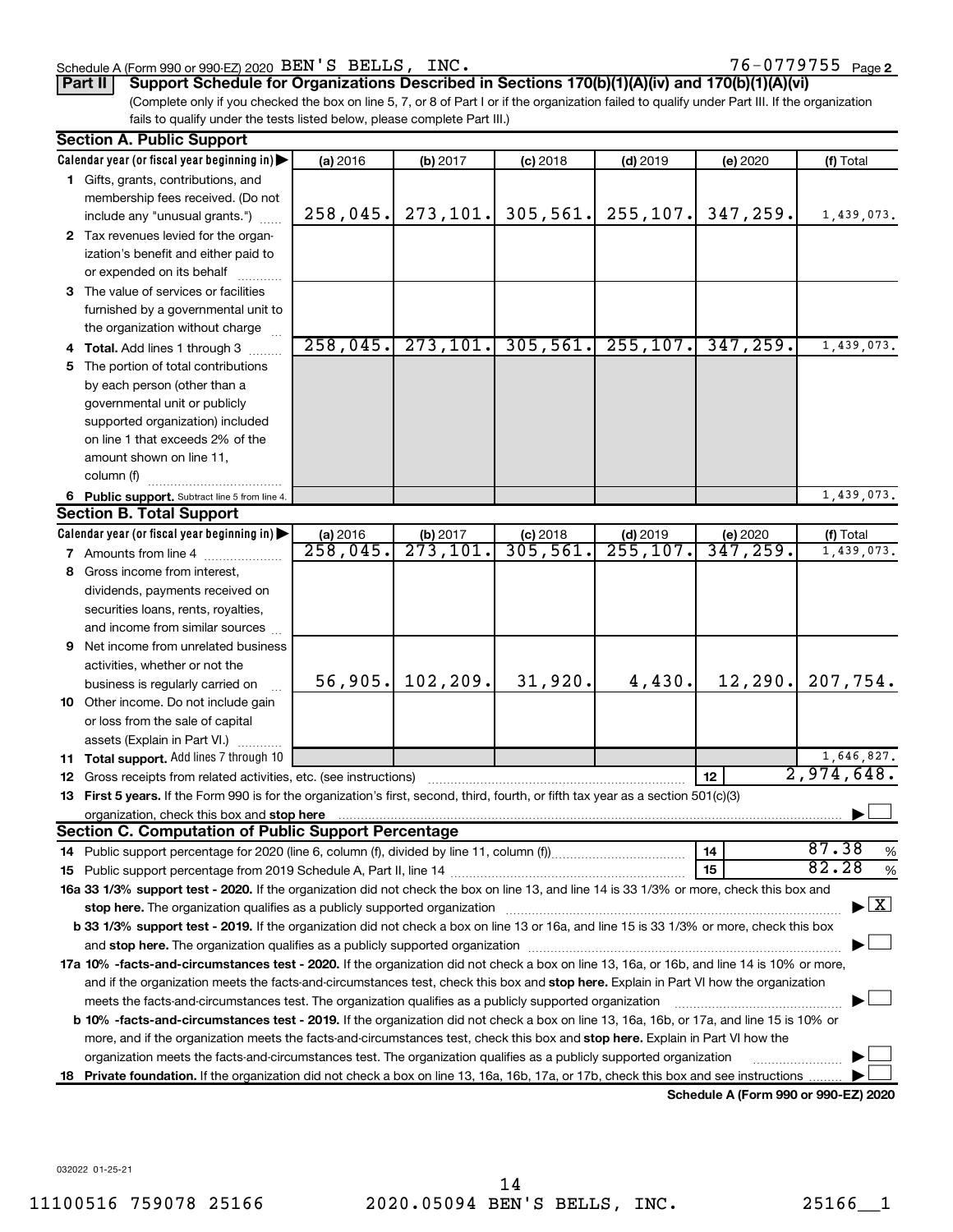| Schedule A (Form 990 or 990-EZ) 2020 $\rm~BEN$ $\rm ^{\prime}$ S $\rm~BELLS$ , $\rm~INC$ . | $76 - 0779755$ Page 3 |
|--------------------------------------------------------------------------------------------|-----------------------|
|--------------------------------------------------------------------------------------------|-----------------------|

# **Part III Support Schedule for Organizations Described in Section 509(a)(2)**

(Complete only if you checked the box on line 10 of Part I or if the organization failed to qualify under Part II. If the organization fails to qualify under the tests listed below, please complete Part II.)

| <b>Section A. Public Support</b>                                                                                                                                                                |          |          |            |            |          |                                      |
|-------------------------------------------------------------------------------------------------------------------------------------------------------------------------------------------------|----------|----------|------------|------------|----------|--------------------------------------|
| Calendar year (or fiscal year beginning in)                                                                                                                                                     | (a) 2016 | (b) 2017 | $(c)$ 2018 | $(d)$ 2019 | (e) 2020 | (f) Total                            |
| 1 Gifts, grants, contributions, and                                                                                                                                                             |          |          |            |            |          |                                      |
| membership fees received. (Do not                                                                                                                                                               |          |          |            |            |          |                                      |
| include any "unusual grants.")                                                                                                                                                                  |          |          |            |            |          |                                      |
| <b>2</b> Gross receipts from admissions,<br>merchandise sold or services per-<br>formed, or facilities furnished in<br>any activity that is related to the<br>organization's tax-exempt purpose |          |          |            |            |          |                                      |
| 3 Gross receipts from activities that                                                                                                                                                           |          |          |            |            |          |                                      |
| are not an unrelated trade or bus-<br>iness under section 513                                                                                                                                   |          |          |            |            |          |                                      |
| 4 Tax revenues levied for the organ-                                                                                                                                                            |          |          |            |            |          |                                      |
| ization's benefit and either paid to<br>or expended on its behalf                                                                                                                               |          |          |            |            |          |                                      |
| 5 The value of services or facilities                                                                                                                                                           |          |          |            |            |          |                                      |
| furnished by a governmental unit to                                                                                                                                                             |          |          |            |            |          |                                      |
| the organization without charge                                                                                                                                                                 |          |          |            |            |          |                                      |
| 6 Total. Add lines 1 through 5                                                                                                                                                                  |          |          |            |            |          |                                      |
| 7a Amounts included on lines 1, 2, and                                                                                                                                                          |          |          |            |            |          |                                      |
| 3 received from disqualified persons                                                                                                                                                            |          |          |            |            |          |                                      |
| <b>b</b> Amounts included on lines 2 and 3 received<br>from other than disqualified persons that<br>exceed the greater of \$5,000 or 1% of the<br>amount on line 13 for the year                |          |          |            |            |          |                                      |
| c Add lines 7a and 7b                                                                                                                                                                           |          |          |            |            |          |                                      |
| 8 Public support. (Subtract line 7c from line 6.)                                                                                                                                               |          |          |            |            |          |                                      |
| <b>Section B. Total Support</b>                                                                                                                                                                 |          |          |            |            |          |                                      |
| Calendar year (or fiscal year beginning in)                                                                                                                                                     | (a) 2016 | (b) 2017 | $(c)$ 2018 | $(d)$ 2019 | (e) 2020 | (f) Total                            |
| 9 Amounts from line 6                                                                                                                                                                           |          |          |            |            |          |                                      |
| <b>10a</b> Gross income from interest,<br>dividends, payments received on<br>securities loans, rents, royalties,<br>and income from similar sources                                             |          |          |            |            |          |                                      |
| <b>b</b> Unrelated business taxable income<br>(less section 511 taxes) from businesses<br>acquired after June 30, 1975                                                                          |          |          |            |            |          |                                      |
| c Add lines 10a and 10b                                                                                                                                                                         |          |          |            |            |          |                                      |
| <b>11</b> Net income from unrelated business<br>activities not included in line 10b.<br>whether or not the business is<br>regularly carried on                                                  |          |          |            |            |          |                                      |
| 12 Other income. Do not include gain<br>or loss from the sale of capital<br>assets (Explain in Part VI.)                                                                                        |          |          |            |            |          |                                      |
| <b>13</b> Total support. (Add lines 9, 10c, 11, and 12.)                                                                                                                                        |          |          |            |            |          |                                      |
| 14 First 5 years. If the Form 990 is for the organization's first, second, third, fourth, or fifth tax year as a section 501(c)(3) organization,                                                |          |          |            |            |          |                                      |
| check this box and stop here <b>contained and the contained and starting and stop here</b> check this box and stop here                                                                         |          |          |            |            |          |                                      |
| Section C. Computation of Public Support Percentage                                                                                                                                             |          |          |            |            |          |                                      |
| 15 Public support percentage for 2020 (line 8, column (f), divided by line 13, column (f) <i></i>                                                                                               |          |          |            |            | 15       | ℅                                    |
|                                                                                                                                                                                                 |          |          |            |            | 16       | %                                    |
| Section D. Computation of Investment Income Percentage                                                                                                                                          |          |          |            |            |          |                                      |
|                                                                                                                                                                                                 |          |          |            |            | 17       | %                                    |
| 18 Investment income percentage from 2019 Schedule A, Part III, line 17                                                                                                                         |          |          |            |            | 18       | %                                    |
| 19a 33 1/3% support tests - 2020. If the organization did not check the box on line 14, and line 15 is more than 33 1/3%, and line 17 is not                                                    |          |          |            |            |          |                                      |
| more than 33 1/3%, check this box and stop here. The organization qualifies as a publicly supported organization                                                                                |          |          |            |            |          |                                      |
| b 33 1/3% support tests - 2019. If the organization did not check a box on line 14 or line 19a, and line 16 is more than 33 1/3%, and                                                           |          |          |            |            |          |                                      |
| line 18 is not more than 33 1/3%, check this box and stop here. The organization qualifies as a publicly supported organization                                                                 |          |          |            |            |          |                                      |
|                                                                                                                                                                                                 |          |          |            |            |          |                                      |
| 032023 01-25-21                                                                                                                                                                                 |          |          | 15         |            |          | Schedule A (Form 990 or 990-EZ) 2020 |

11100516 759078 25166 2020.05094 BEN'S BELLS, INC. 25166\_\_1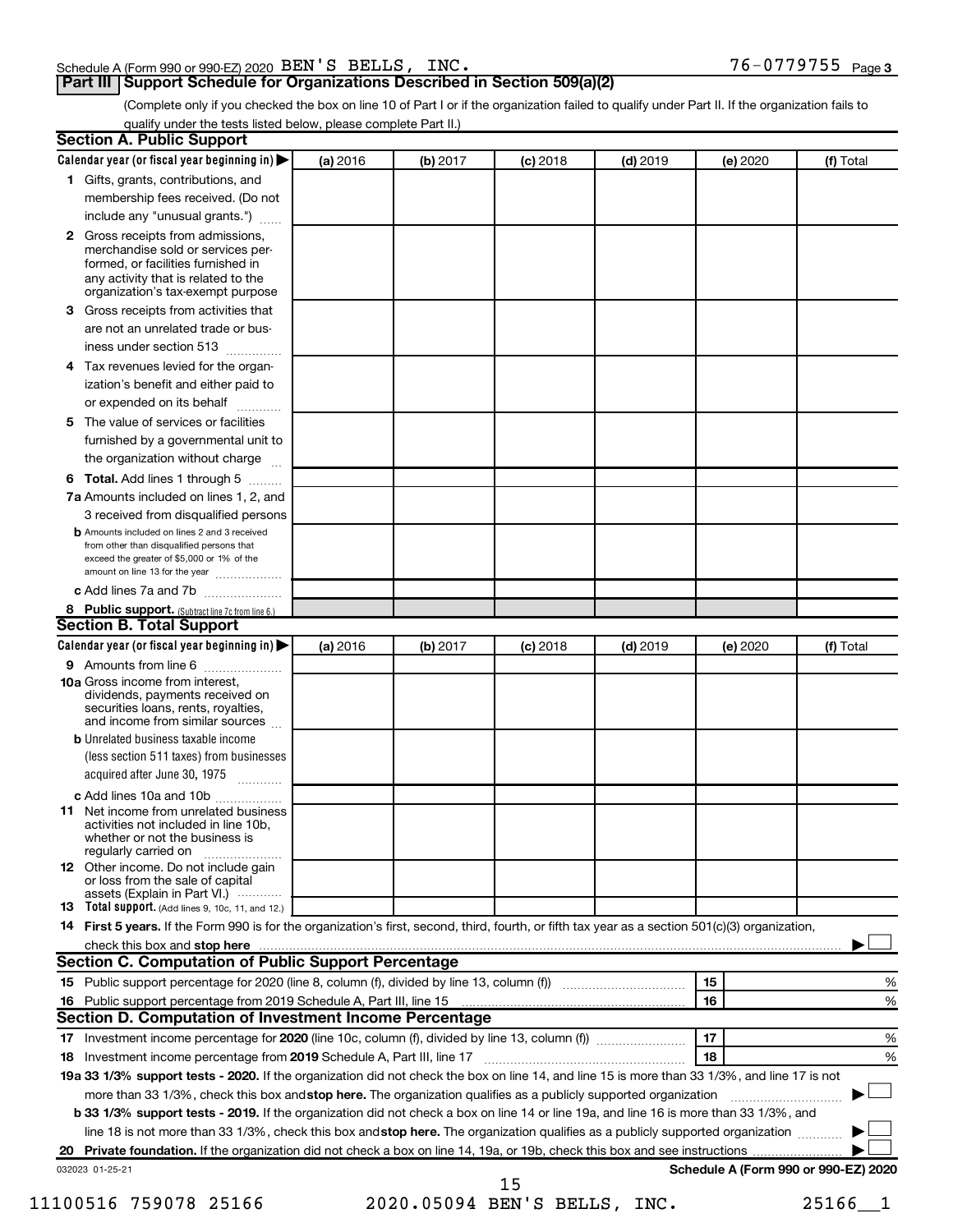**1**

**2**

**3a**

**3b**

**3c**

**4a**

**4b**

**4c**

**5a**

**5b 5c**

**6**

**7**

**8**

**9a**

**9b**

**9c**

**10a**

**Yes No**

### **Part IV Supporting Organizations**

(Complete only if you checked a box in line 12 on Part I. If you checked box 12a, Part I, complete Sections A and B. If you checked box 12b, Part I, complete Sections A and C. If you checked box 12c, Part I, complete Sections A, D, and E. If you checked box 12d, Part I, complete Sections A and D, and complete Part V.)

# **Section A. All Supporting Organizations**

- **1** Are all of the organization's supported organizations listed by name in the organization's governing documents? If "No," describe in Part VI how the supported organizations are designated. If designated by *class or purpose, describe the designation. If historic and continuing relationship, explain.*
- **2** Did the organization have any supported organization that does not have an IRS determination of status under section 509(a)(1) or (2)? If "Yes," explain in Part **VI** how the organization determined that the supported *organization was described in section 509(a)(1) or (2).*
- **3a** Did the organization have a supported organization described in section 501(c)(4), (5), or (6)? If "Yes," answer *lines 3b and 3c below.*
- **b** Did the organization confirm that each supported organization qualified under section 501(c)(4), (5), or (6) and satisfied the public support tests under section 509(a)(2)? If "Yes," describe in Part VI when and how the *organization made the determination.*
- **c** Did the organization ensure that all support to such organizations was used exclusively for section 170(c)(2)(B) purposes? If "Yes," explain in Part VI what controls the organization put in place to ensure such use.
- **4 a** *If* Was any supported organization not organized in the United States ("foreign supported organization")? *"Yes," and if you checked box 12a or 12b in Part I, answer lines 4b and 4c below.*
- **b** Did the organization have ultimate control and discretion in deciding whether to make grants to the foreign supported organization? If "Yes," describe in Part VI how the organization had such control and discretion *despite being controlled or supervised by or in connection with its supported organizations.*
- **c** Did the organization support any foreign supported organization that does not have an IRS determination under sections 501(c)(3) and 509(a)(1) or (2)? If "Yes," explain in Part VI what controls the organization used *to ensure that all support to the foreign supported organization was used exclusively for section 170(c)(2)(B) purposes.*
- **5a** Did the organization add, substitute, or remove any supported organizations during the tax year? If "Yes," answer lines 5b and 5c below (if applicable). Also, provide detail in **Part VI,** including (i) the names and EIN *numbers of the supported organizations added, substituted, or removed; (ii) the reasons for each such action; (iii) the authority under the organization's organizing document authorizing such action; and (iv) how the action was accomplished (such as by amendment to the organizing document).*
- **b** Type I or Type II only. Was any added or substituted supported organization part of a class already designated in the organization's organizing document?
- **c Substitutions only.**  Was the substitution the result of an event beyond the organization's control?
- **6** Did the organization provide support (whether in the form of grants or the provision of services or facilities) to **Part VI.** support or benefit one or more of the filing organization's supported organizations? If "Yes," provide detail in anyone other than (i) its supported organizations, (ii) individuals that are part of the charitable class benefited by one or more of its supported organizations, or (iii) other supporting organizations that also
- **7** Did the organization provide a grant, loan, compensation, or other similar payment to a substantial contributor regard to a substantial contributor? If "Yes," complete Part I of Schedule L (Form 990 or 990-EZ). (as defined in section 4958(c)(3)(C)), a family member of a substantial contributor, or a 35% controlled entity with
- **8** Did the organization make a loan to a disqualified person (as defined in section 4958) not described in line 7? *If "Yes," complete Part I of Schedule L (Form 990 or 990-EZ).*
- **9 a** Was the organization controlled directly or indirectly at any time during the tax year by one or more in section 509(a)(1) or (2))? If "Yes," provide detail in **Part VI.** disqualified persons, as defined in section 4946 (other than foundation managers and organizations described
- **b** Did one or more disqualified persons (as defined in line 9a) hold a controlling interest in any entity in which the supporting organization had an interest? If "Yes," provide detail in Part VI.
- **c** Did a disqualified person (as defined in line 9a) have an ownership interest in, or derive any personal benefit from, assets in which the supporting organization also had an interest? If "Yes," provide detail in Part VI.
- **10 a** Was the organization subject to the excess business holdings rules of section 4943 because of section supporting organizations)? If "Yes," answer line 10b below. 4943(f) (regarding certain Type II supporting organizations, and all Type III non-functionally integrated
	- **b** Did the organization have any excess business holdings in the tax year? (Use Schedule C, Form 4720, to *determine whether the organization had excess business holdings.)*

032024 01-25-21

11100516 759078 25166 2020.05094 BEN'S BELLS, INC. 25166\_\_1 16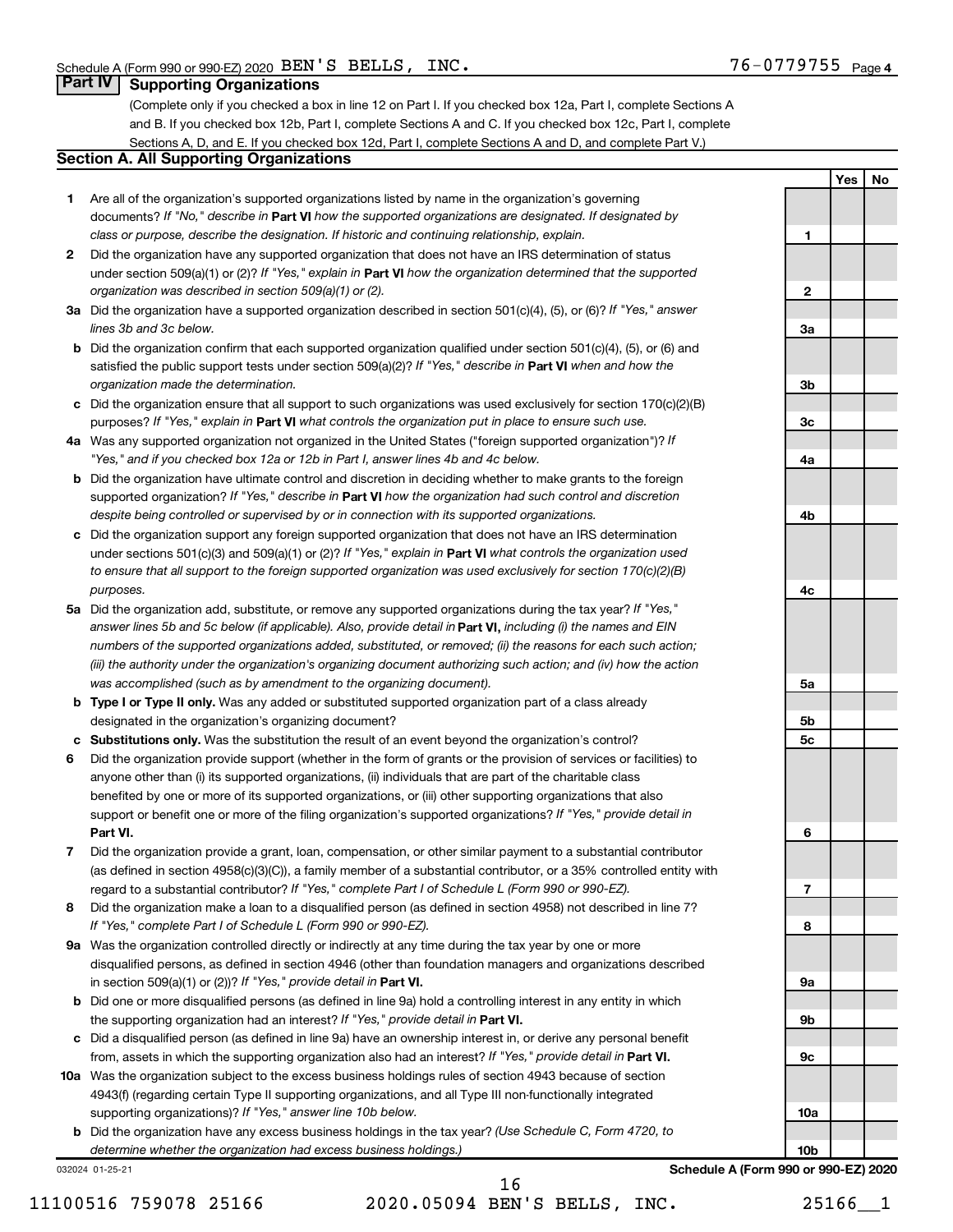|              | Part IV   Supporting Organizations (continued)                                                                                                                                                                                                             |                 |     |    |
|--------------|------------------------------------------------------------------------------------------------------------------------------------------------------------------------------------------------------------------------------------------------------------|-----------------|-----|----|
|              |                                                                                                                                                                                                                                                            |                 | Yes | No |
| 11           | Has the organization accepted a gift or contribution from any of the following persons?                                                                                                                                                                    |                 |     |    |
|              | a A person who directly or indirectly controls, either alone or together with persons described in lines 11b and                                                                                                                                           |                 |     |    |
|              | 11c below, the governing body of a supported organization?                                                                                                                                                                                                 | 11a             |     |    |
|              | <b>b</b> A family member of a person described in line 11a above?                                                                                                                                                                                          | 11 <sub>b</sub> |     |    |
|              | c A 35% controlled entity of a person described in line 11a or 11b above? If "Yes" to line 11a, 11b, or 11c, provide                                                                                                                                       |                 |     |    |
|              | detail in Part VI.                                                                                                                                                                                                                                         | 11c             |     |    |
|              | <b>Section B. Type I Supporting Organizations</b>                                                                                                                                                                                                          |                 |     |    |
|              |                                                                                                                                                                                                                                                            |                 | Yes | No |
| 1.           | Did the governing body, members of the governing body, officers acting in their official capacity, or membership of one or                                                                                                                                 |                 |     |    |
|              | more supported organizations have the power to regularly appoint or elect at least a majority of the organization's officers,                                                                                                                              |                 |     |    |
|              | directors, or trustees at all times during the tax year? If "No," describe in Part VI how the supported organization(s)                                                                                                                                    |                 |     |    |
|              | effectively operated, supervised, or controlled the organization's activities. If the organization had more than one supported<br>organization, describe how the powers to appoint and/or remove officers, directors, or trustees were allocated among the |                 |     |    |
|              | supported organizations and what conditions or restrictions, if any, applied to such powers during the tax year.                                                                                                                                           | 1               |     |    |
| $\mathbf{2}$ | Did the organization operate for the benefit of any supported organization other than the supported                                                                                                                                                        |                 |     |    |
|              | organization(s) that operated, supervised, or controlled the supporting organization? If "Yes," explain in                                                                                                                                                 |                 |     |    |
|              | Part VI how providing such benefit carried out the purposes of the supported organization(s) that operated,                                                                                                                                                |                 |     |    |
|              | supervised, or controlled the supporting organization.                                                                                                                                                                                                     | 2               |     |    |
|              | <b>Section C. Type II Supporting Organizations</b>                                                                                                                                                                                                         |                 |     |    |
|              |                                                                                                                                                                                                                                                            |                 | Yes | No |
| 1.           | Were a majority of the organization's directors or trustees during the tax year also a majority of the directors                                                                                                                                           |                 |     |    |
|              | or trustees of each of the organization's supported organization(s)? If "No," describe in Part VI how control                                                                                                                                              |                 |     |    |
|              | or management of the supporting organization was vested in the same persons that controlled or managed                                                                                                                                                     |                 |     |    |
|              | the supported organization(s).                                                                                                                                                                                                                             | 1               |     |    |
|              | <b>Section D. All Type III Supporting Organizations</b>                                                                                                                                                                                                    |                 |     |    |
|              |                                                                                                                                                                                                                                                            |                 | Yes | No |
| 1.           | Did the organization provide to each of its supported organizations, by the last day of the fifth month of the                                                                                                                                             |                 |     |    |
|              | organization's tax year, (i) a written notice describing the type and amount of support provided during the prior tax                                                                                                                                      |                 |     |    |
|              | year, (ii) a copy of the Form 990 that was most recently filed as of the date of notification, and (iii) copies of the                                                                                                                                     |                 |     |    |
|              | organization's governing documents in effect on the date of notification, to the extent not previously provided?                                                                                                                                           | 1               |     |    |
| 2            | Were any of the organization's officers, directors, or trustees either (i) appointed or elected by the supported                                                                                                                                           |                 |     |    |
|              | organization(s) or (ii) serving on the governing body of a supported organization? If "No," explain in Part VI how                                                                                                                                         |                 |     |    |
|              | the organization maintained a close and continuous working relationship with the supported organization(s).                                                                                                                                                | 2               |     |    |
| 3            | By reason of the relationship described in line 2, above, did the organization's supported organizations have a                                                                                                                                            |                 |     |    |
|              | significant voice in the organization's investment policies and in directing the use of the organization's                                                                                                                                                 |                 |     |    |
|              | income or assets at all times during the tax year? If "Yes," describe in Part VI the role the organization's                                                                                                                                               |                 |     |    |
|              | supported organizations played in this regard.                                                                                                                                                                                                             | 3               |     |    |
|              | <b>Section E. Type III Functionally Integrated Supporting Organizations</b>                                                                                                                                                                                |                 |     |    |
| 1.           | Check the box next to the method that the organization used to satisfy the Integral Part Test during the yealsee instructions).                                                                                                                            |                 |     |    |
| a            | The organization satisfied the Activities Test. Complete line 2 below.                                                                                                                                                                                     |                 |     |    |
| b            | The organization is the parent of each of its supported organizations. Complete line 3 below.                                                                                                                                                              |                 |     |    |
| C            | The organization supported a governmental entity. Describe in Part VI how you supported a governmental entity (see instructions).                                                                                                                          |                 |     |    |
| 2            | Activities Test. Answer lines 2a and 2b below.                                                                                                                                                                                                             |                 | Yes | No |
| а            | Did substantially all of the organization's activities during the tax year directly further the exempt purposes of                                                                                                                                         |                 |     |    |
|              | the supported organization(s) to which the organization was responsive? If "Yes," then in Part VI identify                                                                                                                                                 |                 |     |    |
|              | those supported organizations and explain how these activities directly furthered their exempt purposes,                                                                                                                                                   |                 |     |    |
|              | how the organization was responsive to those supported organizations, and how the organization determined                                                                                                                                                  |                 |     |    |
|              | that these activities constituted substantially all of its activities.                                                                                                                                                                                     | 2a              |     |    |
|              | <b>b</b> Did the activities described in line 2a, above, constitute activities that, but for the organization's involvement,                                                                                                                               |                 |     |    |
|              | one or more of the organization's supported organization(s) would have been engaged in? If "Yes," explain in                                                                                                                                               |                 |     |    |
|              | Part VI the reasons for the organization's position that its supported organization(s) would have engaged in                                                                                                                                               |                 |     |    |
|              | these activities but for the organization's involvement.                                                                                                                                                                                                   | 2b              |     |    |
| 3            | Parent of Supported Organizations. Answer lines 3a and 3b below.                                                                                                                                                                                           |                 |     |    |
|              | a Did the organization have the power to regularly appoint or elect a majority of the officers, directors, or                                                                                                                                              |                 |     |    |
|              | trustees of each of the supported organizations? If "Yes" or "No" provide details in Part VI.                                                                                                                                                              | За              |     |    |
|              | <b>b</b> Did the organization exercise a substantial degree of direction over the policies, programs, and activities of each                                                                                                                               |                 |     |    |
|              | of its supported organizations? If "Yes," describe in Part VI the role played by the organization in this regard.                                                                                                                                          | Зb              |     |    |
|              | Schedule A (Form 990 or 990-EZ) 2020<br>032025 01-25-21                                                                                                                                                                                                    |                 |     |    |

11100516 759078 25166 2020.05094 BEN'S BELLS, INC. 25166\_\_1

17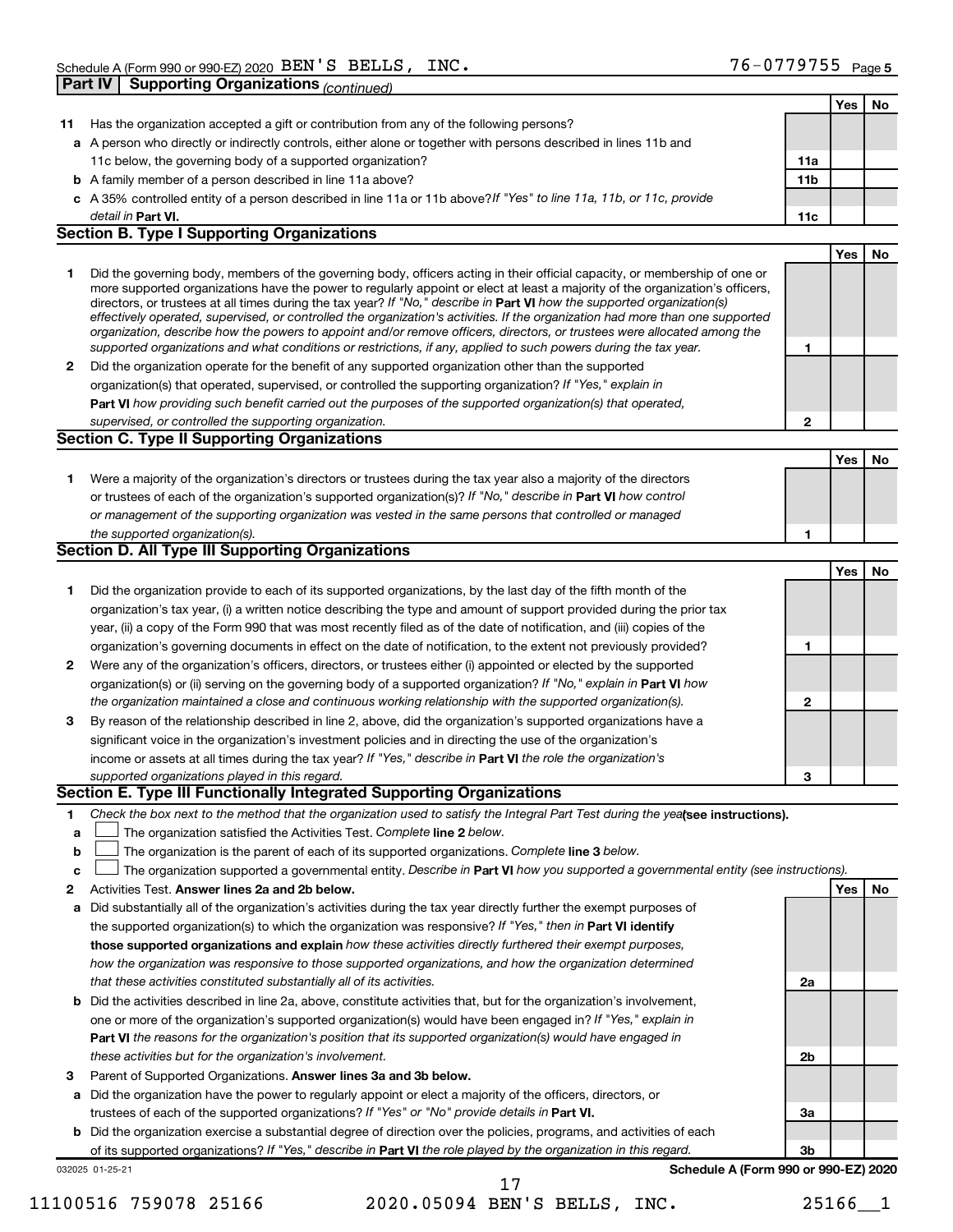| Schedule A (Form 990 or 990-EZ) 2020 $BEN'S$ $BELLS$ , $INC$ .                        | $76 - 0779755$ Page 6 |
|---------------------------------------------------------------------------------------|-----------------------|
| <b>Part V</b> Type III Non-Functionally Integrated 509(a)(3) Supporting Organizations |                       |

1 **Letter See instructions.** Check here if the organization satisfied the Integral Part Test as a qualifying trust on Nov. 20, 1970 (*explain in* Part **VI**). See instructions. All other Type III non-functionally integrated supporting organizations must complete Sections A through E.

|    | Section A - Adjusted Net Income                                                                                                   |                | (A) Prior Year | (B) Current Year<br>(optional) |
|----|-----------------------------------------------------------------------------------------------------------------------------------|----------------|----------------|--------------------------------|
| 1  | Net short-term capital gain                                                                                                       | 1              |                |                                |
| 2  | Recoveries of prior-year distributions                                                                                            | $\mathbf{2}$   |                |                                |
| З  | Other gross income (see instructions)                                                                                             | З              |                |                                |
| 4  | Add lines 1 through 3.                                                                                                            | 4              |                |                                |
| 5  | Depreciation and depletion                                                                                                        | 5              |                |                                |
| 6  | Portion of operating expenses paid or incurred for production or                                                                  |                |                |                                |
|    | collection of gross income or for management, conservation, or                                                                    |                |                |                                |
|    | maintenance of property held for production of income (see instructions)                                                          | 6              |                |                                |
| 7  | Other expenses (see instructions)                                                                                                 | $\overline{7}$ |                |                                |
| 8  | Adjusted Net Income (subtract lines 5, 6, and 7 from line 4)                                                                      | 8              |                |                                |
|    | <b>Section B - Minimum Asset Amount</b>                                                                                           |                | (A) Prior Year | (B) Current Year<br>(optional) |
| 1  | Aggregate fair market value of all non-exempt-use assets (see                                                                     |                |                |                                |
|    | instructions for short tax year or assets held for part of year):                                                                 |                |                |                                |
|    | a Average monthly value of securities                                                                                             | 1a             |                |                                |
|    | <b>b</b> Average monthly cash balances                                                                                            | 1 <sub>b</sub> |                |                                |
|    | c Fair market value of other non-exempt-use assets                                                                                | 1c             |                |                                |
|    | d Total (add lines 1a, 1b, and 1c)                                                                                                | 1d             |                |                                |
|    | e Discount claimed for blockage or other factors                                                                                  |                |                |                                |
|    | (explain in detail in <b>Part VI</b> ):                                                                                           |                |                |                                |
| 2  | Acquisition indebtedness applicable to non-exempt-use assets                                                                      | $\mathbf{2}$   |                |                                |
| 3  | Subtract line 2 from line 1d.                                                                                                     | 3              |                |                                |
| 4  | Cash deemed held for exempt use. Enter 0.015 of line 3 (for greater amount,                                                       |                |                |                                |
|    | see instructions).                                                                                                                | 4              |                |                                |
| 5  | Net value of non-exempt-use assets (subtract line 4 from line 3)                                                                  | 5              |                |                                |
| 6  | Multiply line 5 by 0.035.                                                                                                         | 6              |                |                                |
| 7  | Recoveries of prior-year distributions                                                                                            | $\overline{7}$ |                |                                |
| 8  | Minimum Asset Amount (add line 7 to line 6)                                                                                       | 8              |                |                                |
|    | <b>Section C - Distributable Amount</b>                                                                                           |                |                | <b>Current Year</b>            |
| 1. | Adjusted net income for prior year (from Section A, line 8, column A)                                                             | 1              |                |                                |
| 2  | Enter 0.85 of line 1.                                                                                                             | $\overline{2}$ |                |                                |
| з  | Minimum asset amount for prior year (from Section B, line 8, column A)                                                            | 3              |                |                                |
| 4  | Enter greater of line 2 or line 3.                                                                                                | 4              |                |                                |
| 5  | Income tax imposed in prior year                                                                                                  | 5              |                |                                |
| 6  | <b>Distributable Amount.</b> Subtract line 5 from line 4, unless subject to                                                       |                |                |                                |
|    | emergency temporary reduction (see instructions).                                                                                 | 6              |                |                                |
| 7  | Check here if the current year is the organization's first as a non-functionally integrated Type III supporting organization (see |                |                |                                |

instructions).

**Schedule A (Form 990 or 990-EZ) 2020**

032026 01-25-21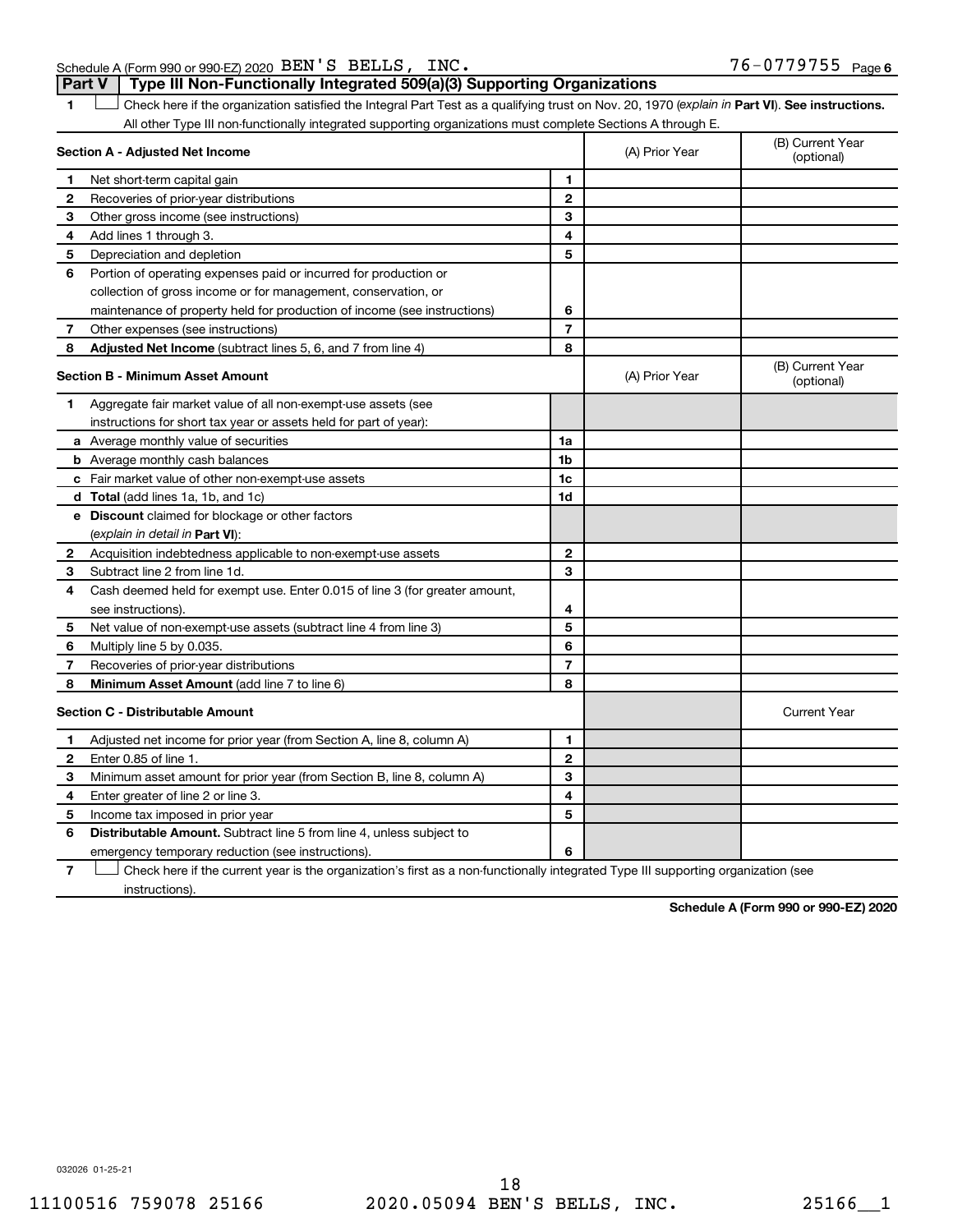|    | Type III Non-Functionally Integrated 509(a)(3) Supporting Organizations (continued)<br>Part V |                                    |                                               |                                                  |  |  |  |  |  |  |
|----|-----------------------------------------------------------------------------------------------|------------------------------------|-----------------------------------------------|--------------------------------------------------|--|--|--|--|--|--|
|    | <b>Section D - Distributions</b>                                                              |                                    |                                               | <b>Current Year</b>                              |  |  |  |  |  |  |
| 1  | Amounts paid to supported organizations to accomplish exempt purposes                         |                                    | 1                                             |                                                  |  |  |  |  |  |  |
| 2  | Amounts paid to perform activity that directly furthers exempt purposes of supported          |                                    |                                               |                                                  |  |  |  |  |  |  |
|    | organizations, in excess of income from activity                                              |                                    | 2                                             |                                                  |  |  |  |  |  |  |
| 3  | Administrative expenses paid to accomplish exempt purposes of supported organizations         |                                    | 3                                             |                                                  |  |  |  |  |  |  |
| 4  | Amounts paid to acquire exempt-use assets                                                     |                                    | 4                                             |                                                  |  |  |  |  |  |  |
| 5  | Qualified set-aside amounts (prior IRS approval required - provide details in Part VI)        | 5                                  |                                               |                                                  |  |  |  |  |  |  |
| 6  | Other distributions ( <i>describe in Part VI</i> ). See instructions.                         |                                    | 6                                             |                                                  |  |  |  |  |  |  |
| 7  | Total annual distributions. Add lines 1 through 6.                                            |                                    | 7                                             |                                                  |  |  |  |  |  |  |
| 8  | Distributions to attentive supported organizations to which the organization is responsive    |                                    |                                               |                                                  |  |  |  |  |  |  |
|    | ( <i>provide details in Part VI</i> ). See instructions.                                      |                                    | 8                                             |                                                  |  |  |  |  |  |  |
| 9  | Distributable amount for 2020 from Section C, line 6                                          |                                    | 9                                             |                                                  |  |  |  |  |  |  |
| 10 | Line 8 amount divided by line 9 amount                                                        |                                    | 10                                            |                                                  |  |  |  |  |  |  |
|    | <b>Section E - Distribution Allocations (see instructions)</b>                                | (i)<br><b>Excess Distributions</b> | (ii)<br><b>Underdistributions</b><br>Pre-2020 | (iii)<br><b>Distributable</b><br>Amount for 2020 |  |  |  |  |  |  |
| 1  | Distributable amount for 2020 from Section C, line 6                                          |                                    |                                               |                                                  |  |  |  |  |  |  |
| 2  | Underdistributions, if any, for years prior to 2020 (reason-                                  |                                    |                                               |                                                  |  |  |  |  |  |  |
|    | able cause required - explain in Part VI). See instructions.                                  |                                    |                                               |                                                  |  |  |  |  |  |  |
| 3  | Excess distributions carryover, if any, to 2020                                               |                                    |                                               |                                                  |  |  |  |  |  |  |
|    | a From 2015                                                                                   |                                    |                                               |                                                  |  |  |  |  |  |  |
|    | $b$ From 2016                                                                                 |                                    |                                               |                                                  |  |  |  |  |  |  |
|    | c From 2017                                                                                   |                                    |                                               |                                                  |  |  |  |  |  |  |
|    | <b>d</b> From 2018                                                                            |                                    |                                               |                                                  |  |  |  |  |  |  |
|    | e From 2019                                                                                   |                                    |                                               |                                                  |  |  |  |  |  |  |
|    | f Total of lines 3a through 3e                                                                |                                    |                                               |                                                  |  |  |  |  |  |  |
|    | g Applied to underdistributions of prior years                                                |                                    |                                               |                                                  |  |  |  |  |  |  |
|    | h Applied to 2020 distributable amount                                                        |                                    |                                               |                                                  |  |  |  |  |  |  |
| Ť. | Carryover from 2015 not applied (see instructions)                                            |                                    |                                               |                                                  |  |  |  |  |  |  |
|    | Remainder. Subtract lines 3g, 3h, and 3i from line 3f.                                        |                                    |                                               |                                                  |  |  |  |  |  |  |
| 4  | Distributions for 2020 from Section D,                                                        |                                    |                                               |                                                  |  |  |  |  |  |  |
|    | line $7:$                                                                                     |                                    |                                               |                                                  |  |  |  |  |  |  |
|    | a Applied to underdistributions of prior years                                                |                                    |                                               |                                                  |  |  |  |  |  |  |
|    | <b>b</b> Applied to 2020 distributable amount                                                 |                                    |                                               |                                                  |  |  |  |  |  |  |
|    | c Remainder. Subtract lines 4a and 4b from line 4.                                            |                                    |                                               |                                                  |  |  |  |  |  |  |
| 5  | Remaining underdistributions for years prior to 2020, if                                      |                                    |                                               |                                                  |  |  |  |  |  |  |
|    | any. Subtract lines 3g and 4a from line 2. For result greater                                 |                                    |                                               |                                                  |  |  |  |  |  |  |
|    | than zero, explain in Part VI. See instructions.                                              |                                    |                                               |                                                  |  |  |  |  |  |  |
| 6  | Remaining underdistributions for 2020. Subtract lines 3h                                      |                                    |                                               |                                                  |  |  |  |  |  |  |
|    | and 4b from line 1. For result greater than zero, explain in                                  |                                    |                                               |                                                  |  |  |  |  |  |  |
|    | <b>Part VI.</b> See instructions.                                                             |                                    |                                               |                                                  |  |  |  |  |  |  |
| 7  | Excess distributions carryover to 2021. Add lines 3j                                          |                                    |                                               |                                                  |  |  |  |  |  |  |
|    | and 4c.                                                                                       |                                    |                                               |                                                  |  |  |  |  |  |  |
| 8  | Breakdown of line 7:                                                                          |                                    |                                               |                                                  |  |  |  |  |  |  |
|    | a Excess from 2016                                                                            |                                    |                                               |                                                  |  |  |  |  |  |  |
|    | <b>b</b> Excess from 2017                                                                     |                                    |                                               |                                                  |  |  |  |  |  |  |
|    | c Excess from 2018                                                                            |                                    |                                               |                                                  |  |  |  |  |  |  |
|    | d Excess from 2019                                                                            |                                    |                                               |                                                  |  |  |  |  |  |  |
|    | e Excess from 2020                                                                            |                                    |                                               |                                                  |  |  |  |  |  |  |

**Schedule A (Form 990 or 990-EZ) 2020**

032027 01-25-21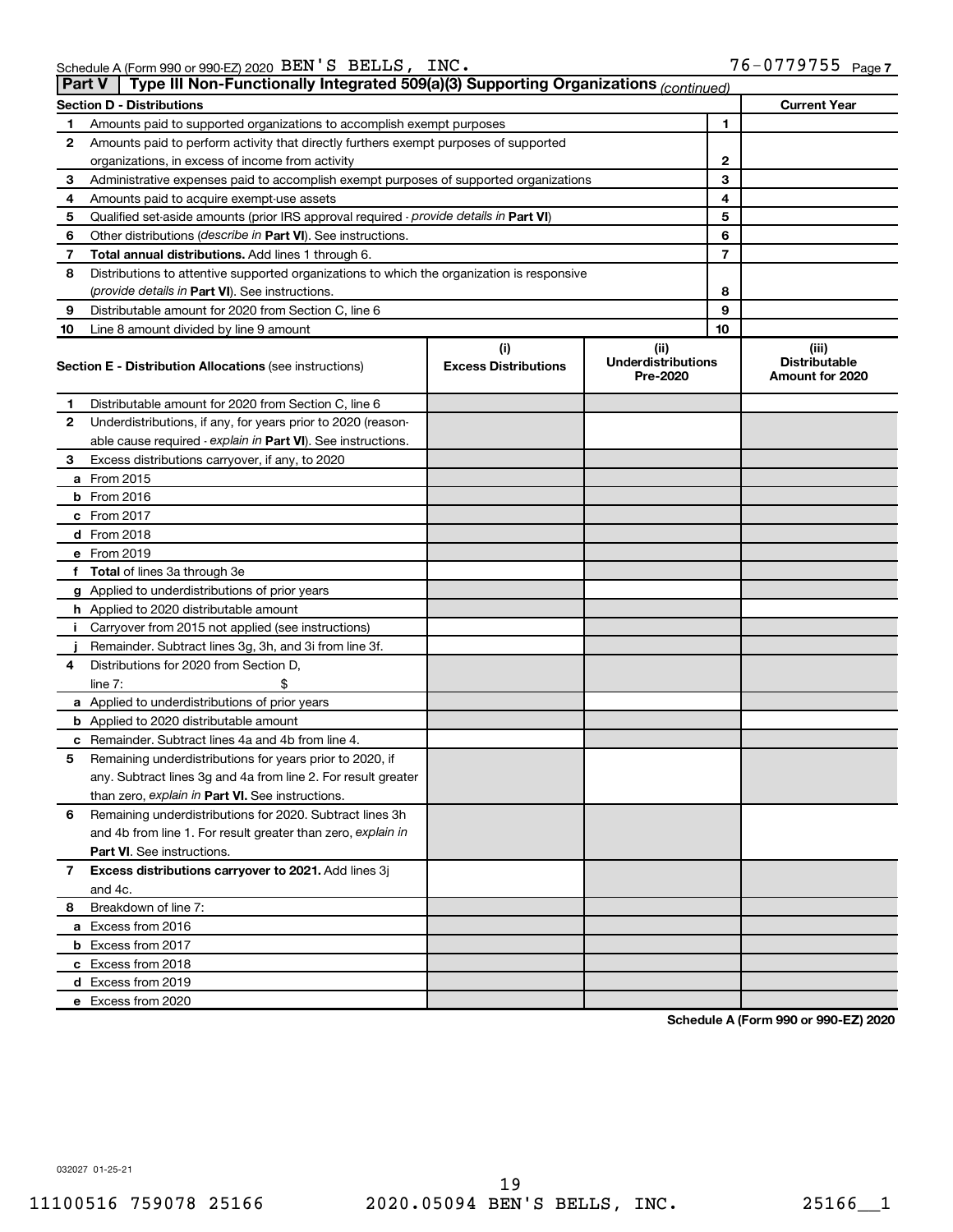|                 | Section D, lines 5, 6, and 8; and Part V, Section E, lines 2, 5, and 6. Also complete this part for any additional information.<br>(See instructions.) |
|-----------------|--------------------------------------------------------------------------------------------------------------------------------------------------------|
|                 |                                                                                                                                                        |
|                 |                                                                                                                                                        |
|                 |                                                                                                                                                        |
|                 |                                                                                                                                                        |
|                 |                                                                                                                                                        |
|                 |                                                                                                                                                        |
|                 |                                                                                                                                                        |
|                 |                                                                                                                                                        |
|                 |                                                                                                                                                        |
|                 |                                                                                                                                                        |
|                 |                                                                                                                                                        |
|                 |                                                                                                                                                        |
|                 |                                                                                                                                                        |
|                 |                                                                                                                                                        |
|                 |                                                                                                                                                        |
|                 |                                                                                                                                                        |
|                 |                                                                                                                                                        |
|                 |                                                                                                                                                        |
|                 |                                                                                                                                                        |
|                 |                                                                                                                                                        |
|                 |                                                                                                                                                        |
|                 |                                                                                                                                                        |
|                 |                                                                                                                                                        |
|                 |                                                                                                                                                        |
|                 |                                                                                                                                                        |
|                 |                                                                                                                                                        |
|                 |                                                                                                                                                        |
|                 |                                                                                                                                                        |
|                 |                                                                                                                                                        |
|                 |                                                                                                                                                        |
|                 |                                                                                                                                                        |
|                 |                                                                                                                                                        |
|                 |                                                                                                                                                        |
|                 |                                                                                                                                                        |
|                 |                                                                                                                                                        |
|                 |                                                                                                                                                        |
|                 |                                                                                                                                                        |
| 032028 01-25-21 | Schedule A (Form 990 or 990-EZ) 2020                                                                                                                   |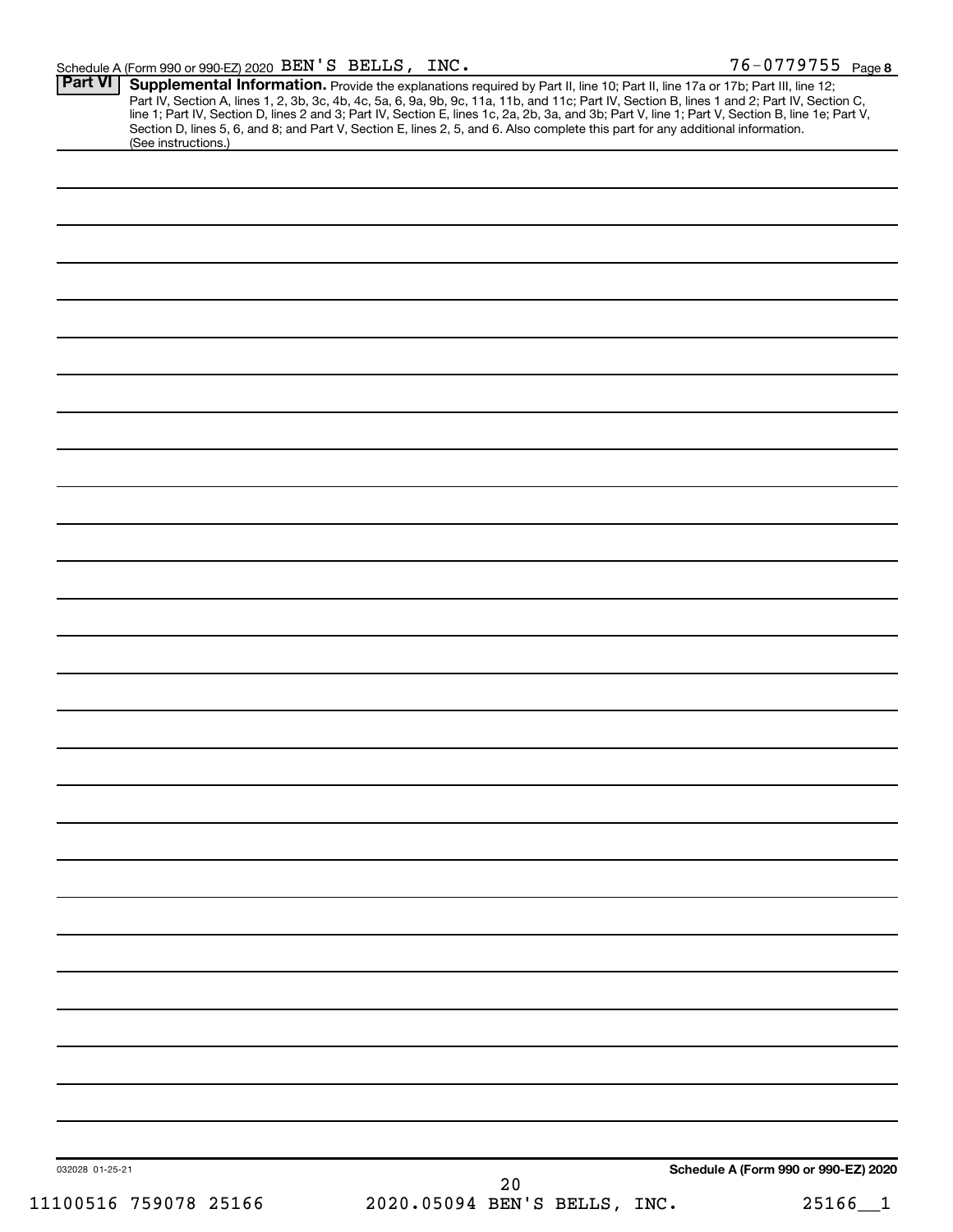Department of the Treasury Internal Revenue Service **(Form 990, 990-EZ,**

Name of the organization

#### \*\* PUBLIC DISCLOSURE COPY \*\*

# **Schedule B Schedule of Contributors**

**or 990-PF) | Attach to Form 990, Form 990-EZ, or Form 990-PF. | Go to www.irs.gov/Form990 for the latest information.** OMB No. 1545-0047

**2020**

**Employer identification number**

| $6 - 0779755$ |  |  |  |  |
|---------------|--|--|--|--|
|               |  |  |  |  |

| BEN'S BELLS, INC. | 76-0779755 |
|-------------------|------------|
|                   |            |

| <b>Organization type (check one):</b> |                                                                           |  |  |  |  |  |  |
|---------------------------------------|---------------------------------------------------------------------------|--|--|--|--|--|--|
| Filers of:                            | Section:                                                                  |  |  |  |  |  |  |
| Form 990 or 990-EZ                    | $ \mathbf{X} $ 501(c)( 3) (enter number) organization                     |  |  |  |  |  |  |
|                                       | 4947(a)(1) nonexempt charitable trust not treated as a private foundation |  |  |  |  |  |  |
|                                       | 527 political organization                                                |  |  |  |  |  |  |
| Form 990-PF                           | 501(c)(3) exempt private foundation                                       |  |  |  |  |  |  |
|                                       | 4947(a)(1) nonexempt charitable trust treated as a private foundation     |  |  |  |  |  |  |
|                                       | 501(c)(3) taxable private foundation                                      |  |  |  |  |  |  |

Check if your organization is covered by the General Rule or a Special Rule.

**Note:**  Only a section 501(c)(7), (8), or (10) organization can check boxes for both the General Rule and a Special Rule. See instructions.

#### **General Rule**

 $\Box$ 

 $\Box$ 

For an organization filing Form 990, 990-EZ, or 990-PF that received, during the year, contributions totaling \$5,000 or more (in money or property) from any one contributor. Complete Parts I and II. See instructions for determining a contributor's total contributions.

#### **Special Rules**

any one contributor, during the year, total contributions of the greater of (1) \$5,000; or (2) 2% of the amount on (i) Form 990, Part VIII, line 1h;  $\boxed{\text{X}}$  For an organization described in section 501(c)(3) filing Form 990 or 990-EZ that met the 33 1/3% support test of the regulations under sections 509(a)(1) and 170(b)(1)(A)(vi), that checked Schedule A (Form 990 or 990-EZ), Part II, line 13, 16a, or 16b, and that received from or (ii) Form 990-EZ, line 1. Complete Parts I and II.

For an organization described in section 501(c)(7), (8), or (10) filing Form 990 or 990-EZ that received from any one contributor, during the year, total contributions of more than \$1,000 exclusively for religious, charitable, scientific, literary, or educational purposes, or for the prevention of cruelty to children or animals. Complete Parts I (entering "N/A" in column (b) instead of the contributor name and address), II, and III.  $\Box$ 

purpose. Don't complete any of the parts unless the General Rule applies to this organization because it received nonexclusively year, contributions exclusively for religious, charitable, etc., purposes, but no such contributions totaled more than \$1,000. If this box is checked, enter here the total contributions that were received during the year for an exclusively religious, charitable, etc., For an organization described in section 501(c)(7), (8), or (10) filing Form 990 or 990-EZ that received from any one contributor, during the religious, charitable, etc., contributions totaling \$5,000 or more during the year  $~\ldots\ldots\ldots\ldots\ldots\ldots\ldots\ldots\blacktriangleright~$ \$

**Caution:**  An organization that isn't covered by the General Rule and/or the Special Rules doesn't file Schedule B (Form 990, 990-EZ, or 990-PF),  **must** but it answer "No" on Part IV, line 2, of its Form 990; or check the box on line H of its Form 990-EZ or on its Form 990-PF, Part I, line 2, to certify that it doesn't meet the filing requirements of Schedule B (Form 990, 990-EZ, or 990-PF).

**For Paperwork Reduction Act Notice, see the instructions for Form 990, 990-EZ, or 990-PF. Schedule B (Form 990, 990-EZ, or 990-PF) (2020)** LHA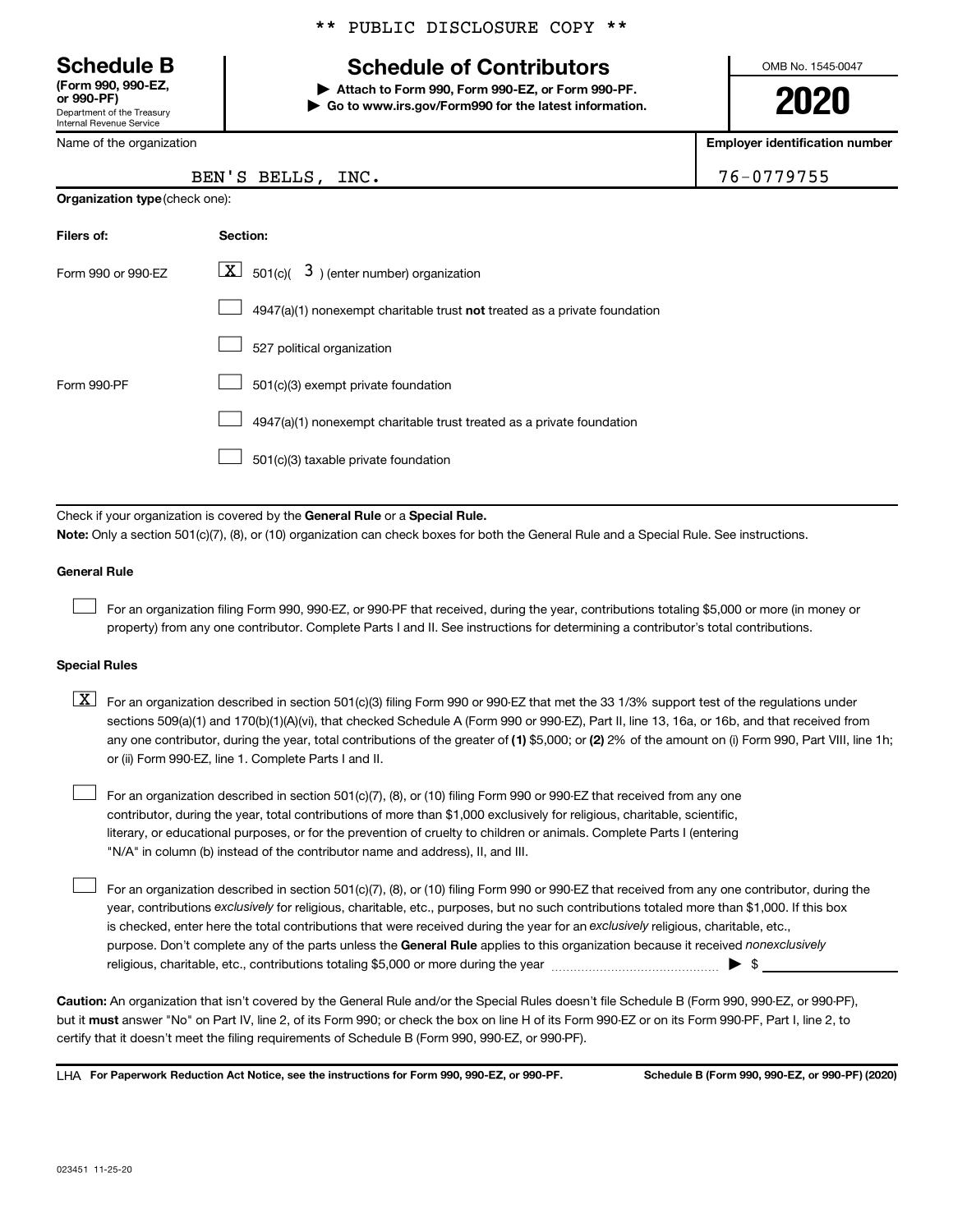#### Schedule B (Form 990, 990-EZ, or 990-PF) (2020)

Name of organization

# BEN'S BELLS, INC. 76-0779755

| Part I     | Contributors (see instructions). Use duplicate copies of Part I if additional space is needed. |                                   |                                                                                                             |
|------------|------------------------------------------------------------------------------------------------|-----------------------------------|-------------------------------------------------------------------------------------------------------------|
| (a)<br>No. | (b)<br>Name, address, and ZIP + 4                                                              | (c)<br><b>Total contributions</b> | (d)<br>Type of contribution                                                                                 |
| 1          |                                                                                                | 109,500.<br>\$                    | $\boxed{\textbf{X}}$<br>Person<br>Payroll<br>Noncash<br>(Complete Part II for<br>noncash contributions.)    |
| (a)<br>No. | (b)<br>Name, address, and ZIP + 4                                                              | (c)<br><b>Total contributions</b> | (d)<br>Type of contribution                                                                                 |
| 2          |                                                                                                | 20,000.<br>\$                     | $\overline{\mathbf{X}}$<br>Person<br>Payroll<br>Noncash<br>(Complete Part II for<br>noncash contributions.) |
| (a)<br>No. | (b)<br>Name, address, and ZIP + 4                                                              | (c)<br><b>Total contributions</b> | (d)<br>Type of contribution                                                                                 |
| 3          |                                                                                                | 15,500.<br>\$                     | $\overline{\mathbf{x}}$<br>Person<br>Payroll<br>Noncash<br>(Complete Part II for<br>noncash contributions.) |
| (a)<br>No. | (b)<br>Name, address, and ZIP + 4                                                              | (c)<br><b>Total contributions</b> | (d)<br>Type of contribution                                                                                 |
| 4          |                                                                                                | 10, 100.<br>\$                    | $\overline{\mathbf{X}}$<br>Person<br>Payroll<br>Noncash<br>(Complete Part II for<br>noncash contributions.) |
| (a)<br>No. | (b)<br>Name, address, and ZIP + 4                                                              | (c)<br><b>Total contributions</b> | (d)<br>Type of contribution                                                                                 |
| 5          |                                                                                                | 10,000.<br>$\$$                   | $\boxed{\text{X}}$<br>Person<br>Payroll<br>Noncash<br>(Complete Part II for<br>noncash contributions.)      |
| (a)<br>No. | (b)<br>Name, address, and ZIP + 4                                                              | (c)<br><b>Total contributions</b> | (d)<br>Type of contribution                                                                                 |
| 6          |                                                                                                | 10,000.<br>$\$$                   | $\boxed{\text{X}}$<br>Person<br>Payroll<br>Noncash<br>(Complete Part II for<br>noncash contributions.)      |

023452 11-25-20 **Schedule B (Form 990, 990-EZ, or 990-PF) (2020)**

11100516 759078 25166 2020.05094 BEN'S BELLS, INC. 25166\_\_1 22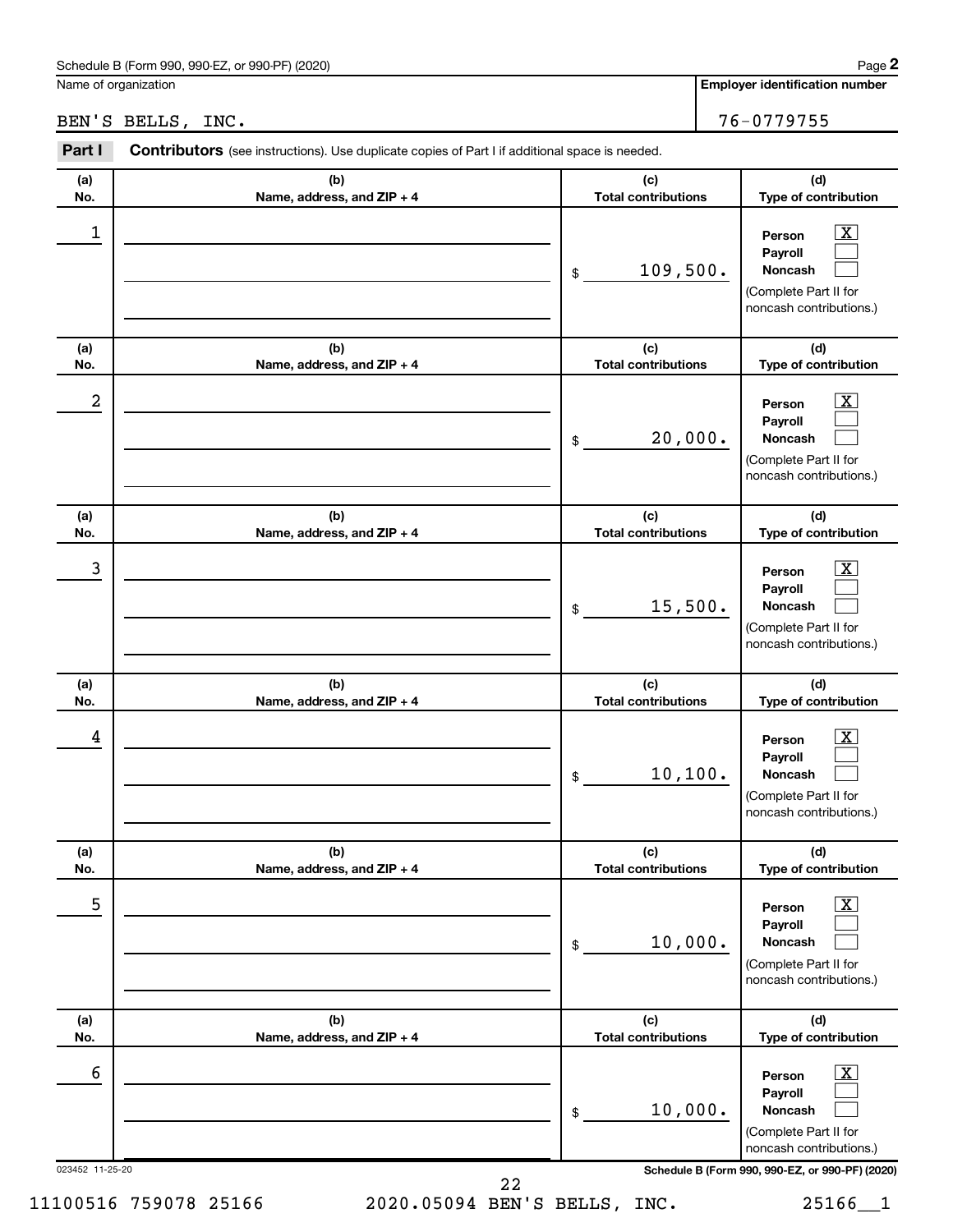| Schedule B (Form 990.<br>. or 990-PF) (2020)<br>990-EZ.<br>Paɑe |
|-----------------------------------------------------------------|
|-----------------------------------------------------------------|

Name of organization

**Employer identification number**

BEN'S BELLS, INC. 76-0779755

| (a)<br>No.<br>from<br>Part I<br>(a)<br>No.<br>from<br>Part I<br>(a)<br>No.<br>from<br>Part I | (b)<br>Description of noncash property given<br>(b)<br>Description of noncash property given | \$<br>(c)<br>FMV (or estimate)<br>(See instructions.)<br>\$<br>(c)<br>FMV (or estimate)<br>(See instructions.)<br>\$ | (d)<br>Date received<br>(d)<br>Date received |
|----------------------------------------------------------------------------------------------|----------------------------------------------------------------------------------------------|----------------------------------------------------------------------------------------------------------------------|----------------------------------------------|
|                                                                                              |                                                                                              |                                                                                                                      |                                              |
|                                                                                              |                                                                                              |                                                                                                                      |                                              |
|                                                                                              |                                                                                              |                                                                                                                      |                                              |
|                                                                                              |                                                                                              |                                                                                                                      |                                              |
|                                                                                              |                                                                                              |                                                                                                                      |                                              |
|                                                                                              | (b)<br>Description of noncash property given                                                 | (c)<br>FMV (or estimate)<br>(See instructions.)                                                                      | (d)<br>Date received                         |
|                                                                                              |                                                                                              | \$                                                                                                                   |                                              |
| (a)<br>No.<br>from<br>Part I                                                                 | (b)<br>Description of noncash property given                                                 | (c)<br>FMV (or estimate)<br>(See instructions.)                                                                      | (d)<br>Date received                         |
|                                                                                              |                                                                                              | \$                                                                                                                   |                                              |
| (a)<br>No.<br>from<br>Part I                                                                 | (b)<br>Description of noncash property given                                                 | (c)<br>FMV (or estimate)<br>(See instructions.)                                                                      | (d)<br>Date received                         |
|                                                                                              |                                                                                              | \$                                                                                                                   |                                              |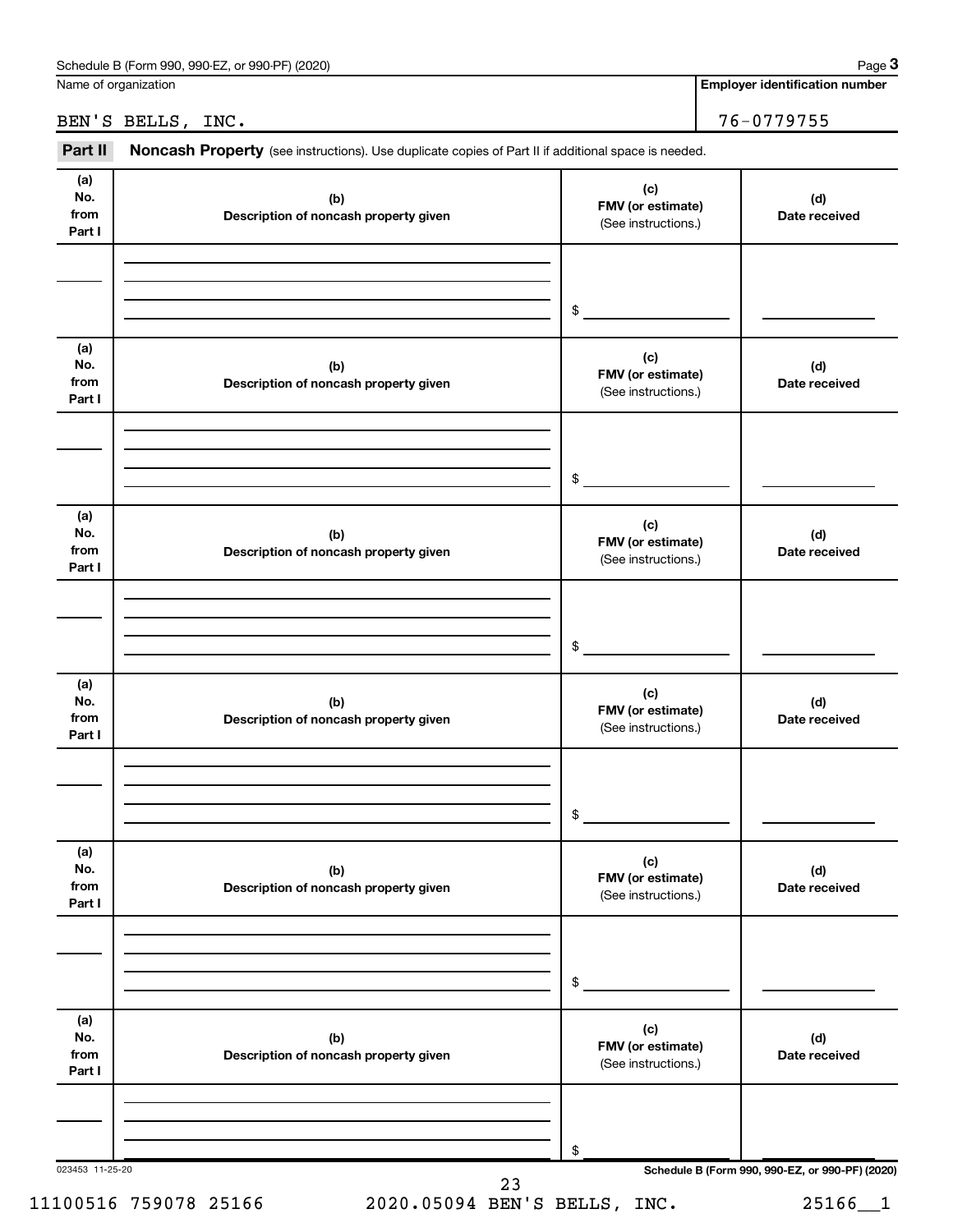| Name of organization                   |                                                                                                                                                                                                                                                                                                                                           |                      | <b>Employer identification number</b>                                                                                                                          |
|----------------------------------------|-------------------------------------------------------------------------------------------------------------------------------------------------------------------------------------------------------------------------------------------------------------------------------------------------------------------------------------------|----------------------|----------------------------------------------------------------------------------------------------------------------------------------------------------------|
|                                        | BEN'S BELLS, INC.                                                                                                                                                                                                                                                                                                                         |                      | 76-0779755                                                                                                                                                     |
| Part III                               | from any one contributor. Complete columns (a) through (e) and the following line entry. For organizations<br>completing Part III, enter the total of exclusively religious, charitable, etc., contributions of \$1,000 or less for the year. (Enter this info. once.)<br>Use duplicate copies of Part III if additional space is needed. |                      | Exclusively religious, charitable, etc., contributions to organizations described in section 501(c)(7), (8), or (10) that total more than \$1,000 for the year |
| $(a)$ No.<br>from<br>Part I            | (b) Purpose of gift                                                                                                                                                                                                                                                                                                                       | (c) Use of gift      | (d) Description of how gift is held                                                                                                                            |
|                                        |                                                                                                                                                                                                                                                                                                                                           |                      |                                                                                                                                                                |
|                                        |                                                                                                                                                                                                                                                                                                                                           | (e) Transfer of gift |                                                                                                                                                                |
|                                        | Transferee's name, address, and $ZIP + 4$                                                                                                                                                                                                                                                                                                 |                      | Relationship of transferor to transferee                                                                                                                       |
|                                        |                                                                                                                                                                                                                                                                                                                                           |                      |                                                                                                                                                                |
| (a) No.<br>from<br>Part I              | (b) Purpose of gift                                                                                                                                                                                                                                                                                                                       | (c) Use of gift      | (d) Description of how gift is held                                                                                                                            |
|                                        |                                                                                                                                                                                                                                                                                                                                           |                      |                                                                                                                                                                |
|                                        |                                                                                                                                                                                                                                                                                                                                           | (e) Transfer of gift |                                                                                                                                                                |
|                                        | Transferee's name, address, and $ZIP + 4$                                                                                                                                                                                                                                                                                                 |                      | Relationship of transferor to transferee                                                                                                                       |
|                                        |                                                                                                                                                                                                                                                                                                                                           |                      |                                                                                                                                                                |
| $\overline{a}$ ) No.<br>from<br>Part I | (b) Purpose of gift                                                                                                                                                                                                                                                                                                                       | (c) Use of gift      | (d) Description of how gift is held                                                                                                                            |
|                                        |                                                                                                                                                                                                                                                                                                                                           |                      |                                                                                                                                                                |
|                                        |                                                                                                                                                                                                                                                                                                                                           | (e) Transfer of gift |                                                                                                                                                                |
|                                        | Transferee's name, address, and ZIP + 4                                                                                                                                                                                                                                                                                                   |                      | Relationship of transferor to transferee                                                                                                                       |
|                                        |                                                                                                                                                                                                                                                                                                                                           |                      |                                                                                                                                                                |
| (a) No.<br>from<br>Part I              | (b) Purpose of gift                                                                                                                                                                                                                                                                                                                       | (c) Use of gift      | (d) Description of how gift is held                                                                                                                            |
|                                        |                                                                                                                                                                                                                                                                                                                                           |                      |                                                                                                                                                                |
|                                        |                                                                                                                                                                                                                                                                                                                                           | (e) Transfer of gift |                                                                                                                                                                |
|                                        | Transferee's name, address, and ZIP + 4                                                                                                                                                                                                                                                                                                   |                      | Relationship of transferor to transferee                                                                                                                       |
|                                        |                                                                                                                                                                                                                                                                                                                                           |                      |                                                                                                                                                                |
| 023454 11-25-20                        |                                                                                                                                                                                                                                                                                                                                           | 24                   | Schedule B (Form 990, 990-EZ, or 990-PF) (2020)                                                                                                                |

11100516 759078 25166 2020.05094 BEN'S BELLS, INC. 25166\_\_1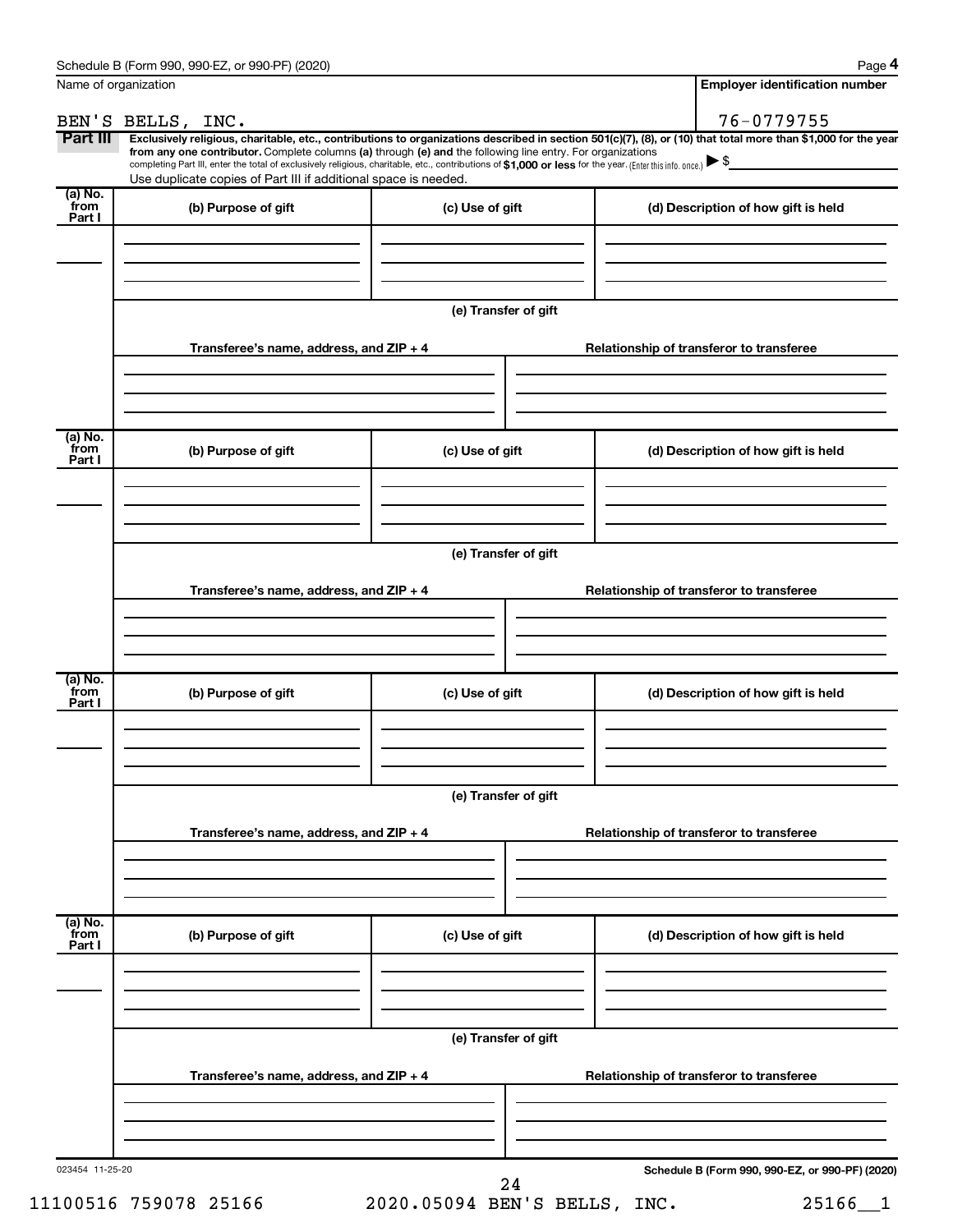|         | <b>SCHEDULE D</b>                                      |                                                                                                        | <b>Supplemental Financial Statements</b>                                                                                                                                                                                       |                          | OMB No. 1545-0047                                  |
|---------|--------------------------------------------------------|--------------------------------------------------------------------------------------------------------|--------------------------------------------------------------------------------------------------------------------------------------------------------------------------------------------------------------------------------|--------------------------|----------------------------------------------------|
|         | (Form 990)                                             |                                                                                                        | Complete if the organization answered "Yes" on Form 990,<br>Part IV, line 6, 7, 8, 9, 10, 11a, 11b, 11c, 11d, 11e, 11f, 12a, or 12b.                                                                                           |                          |                                                    |
|         | Department of the Treasury<br>Internal Revenue Service |                                                                                                        | Attach to Form 990.<br>Go to www.irs.gov/Form990 for instructions and the latest information.                                                                                                                                  |                          | <b>Open to Public</b><br><b>Inspection</b>         |
|         | Name of the organization                               |                                                                                                        |                                                                                                                                                                                                                                |                          | <b>Employer identification number</b>              |
|         |                                                        | BEN'S BELLS, INC.                                                                                      |                                                                                                                                                                                                                                |                          | 76-0779755                                         |
| Part I  |                                                        |                                                                                                        | Organizations Maintaining Donor Advised Funds or Other Similar Funds or Accounts. Complete if the                                                                                                                              |                          |                                                    |
|         |                                                        | organization answered "Yes" on Form 990, Part IV, line 6.                                              |                                                                                                                                                                                                                                |                          |                                                    |
|         |                                                        |                                                                                                        | (a) Donor advised funds                                                                                                                                                                                                        |                          | (b) Funds and other accounts                       |
| 1       |                                                        |                                                                                                        |                                                                                                                                                                                                                                |                          |                                                    |
| 2       | Aggregate value of contributions to (during year)      |                                                                                                        |                                                                                                                                                                                                                                |                          |                                                    |
| 3       |                                                        |                                                                                                        |                                                                                                                                                                                                                                |                          |                                                    |
| 4       |                                                        |                                                                                                        |                                                                                                                                                                                                                                |                          |                                                    |
| 5       |                                                        |                                                                                                        | Did the organization inform all donors and donor advisors in writing that the assets held in donor advised funds                                                                                                               |                          |                                                    |
| 6       |                                                        |                                                                                                        | Did the organization inform all grantees, donors, and donor advisors in writing that grant funds can be used only                                                                                                              |                          | Yes<br>No                                          |
|         |                                                        |                                                                                                        | for charitable purposes and not for the benefit of the donor or donor advisor, or for any other purpose conferring                                                                                                             |                          |                                                    |
|         | impermissible private benefit?                         |                                                                                                        |                                                                                                                                                                                                                                |                          | Yes<br>No                                          |
| Part II |                                                        |                                                                                                        | <b>Conservation Easements.</b> Complete if the organization answered "Yes" on Form 990, Part IV, line 7.                                                                                                                       |                          |                                                    |
| 1.      |                                                        | Purpose(s) of conservation easements held by the organization (check all that apply).                  |                                                                                                                                                                                                                                |                          |                                                    |
|         |                                                        | Preservation of land for public use (for example, recreation or education)                             |                                                                                                                                                                                                                                |                          | Preservation of a historically important land area |
|         |                                                        | Protection of natural habitat                                                                          | Preservation of a certified historic structure                                                                                                                                                                                 |                          |                                                    |
|         |                                                        | Preservation of open space                                                                             |                                                                                                                                                                                                                                |                          |                                                    |
| 2       |                                                        |                                                                                                        | Complete lines 2a through 2d if the organization held a qualified conservation contribution in the form of a conservation easement on the last                                                                                 |                          |                                                    |
|         | day of the tax year.                                   |                                                                                                        |                                                                                                                                                                                                                                |                          | Held at the End of the Tax Year                    |
|         |                                                        |                                                                                                        |                                                                                                                                                                                                                                | 2a                       |                                                    |
|         |                                                        | Total acreage restricted by conservation easements                                                     |                                                                                                                                                                                                                                | 2b                       |                                                    |
|         |                                                        |                                                                                                        |                                                                                                                                                                                                                                | 2c                       |                                                    |
| d       |                                                        |                                                                                                        | Number of conservation easements included in (c) acquired after 7/25/06, and not on a historic structure                                                                                                                       |                          |                                                    |
|         |                                                        |                                                                                                        | listed in the National Register [111] in the National Register [11] in the National Register [11] in the National Register [11] in the National Register [11] in the National Register [11] in the National Register [11] in t | 2d                       |                                                    |
| 3       |                                                        |                                                                                                        | Number of conservation easements modified, transferred, released, extinguished, or terminated by the organization during the tax                                                                                               |                          |                                                    |
|         | $\vee$ ear $\blacktriangleright$                       |                                                                                                        |                                                                                                                                                                                                                                |                          |                                                    |
| 4       |                                                        | Number of states where property subject to conservation easement is located >                          |                                                                                                                                                                                                                                |                          |                                                    |
| 5       |                                                        | Does the organization have a written policy regarding the periodic monitoring, inspection, handling of |                                                                                                                                                                                                                                |                          |                                                    |
|         |                                                        | violations, and enforcement of the conservation easements it holds?                                    |                                                                                                                                                                                                                                |                          | Yes<br>No                                          |
| 6       |                                                        |                                                                                                        | Staff and volunteer hours devoted to monitoring, inspecting, handling of violations, and enforcing conservation easements during the year                                                                                      |                          |                                                    |
|         |                                                        |                                                                                                        |                                                                                                                                                                                                                                |                          |                                                    |
| 7       |                                                        |                                                                                                        | Amount of expenses incurred in monitoring, inspecting, handling of violations, and enforcing conservation easements during the year                                                                                            |                          |                                                    |
|         | ▶ \$                                                   |                                                                                                        |                                                                                                                                                                                                                                |                          |                                                    |
| 8       |                                                        |                                                                                                        | Does each conservation easement reported on line 2(d) above satisfy the requirements of section 170(h)(4)(B)(i)                                                                                                                |                          |                                                    |
|         |                                                        |                                                                                                        |                                                                                                                                                                                                                                |                          | Yes<br>No                                          |
| 9       |                                                        |                                                                                                        | In Part XIII, describe how the organization reports conservation easements in its revenue and expense statement and                                                                                                            |                          |                                                    |
|         |                                                        |                                                                                                        | balance sheet, and include, if applicable, the text of the footnote to the organization's financial statements that describes the                                                                                              |                          |                                                    |
|         | Part III                                               | organization's accounting for conservation easements.                                                  | Organizations Maintaining Collections of Art, Historical Treasures, or Other Similar Assets.                                                                                                                                   |                          |                                                    |
|         |                                                        | Complete if the organization answered "Yes" on Form 990, Part IV, line 8.                              |                                                                                                                                                                                                                                |                          |                                                    |
|         |                                                        |                                                                                                        | 1a If the organization elected, as permitted under FASB ASC 958, not to report in its revenue statement and balance sheet works                                                                                                |                          |                                                    |
|         |                                                        |                                                                                                        | of art, historical treasures, or other similar assets held for public exhibition, education, or research in furtherance of public                                                                                              |                          |                                                    |
|         |                                                        |                                                                                                        | service, provide in Part XIII the text of the footnote to its financial statements that describes these items.                                                                                                                 |                          |                                                    |
|         |                                                        |                                                                                                        | <b>b</b> If the organization elected, as permitted under FASB ASC 958, to report in its revenue statement and balance sheet works of                                                                                           |                          |                                                    |
|         |                                                        |                                                                                                        | art, historical treasures, or other similar assets held for public exhibition, education, or research in furtherance of public service,                                                                                        |                          |                                                    |
|         |                                                        | provide the following amounts relating to these items:                                                 |                                                                                                                                                                                                                                |                          |                                                    |
|         |                                                        |                                                                                                        |                                                                                                                                                                                                                                |                          |                                                    |
|         |                                                        | (ii) Assets included in Form 990, Part X                                                               |                                                                                                                                                                                                                                | $\blacktriangleright$ \$ |                                                    |
| 2       |                                                        |                                                                                                        | If the organization received or held works of art, historical treasures, or other similar assets for financial gain, provide                                                                                                   |                          |                                                    |
|         |                                                        | the following amounts required to be reported under FASB ASC 958 relating to these items:              |                                                                                                                                                                                                                                |                          |                                                    |
| а       |                                                        |                                                                                                        |                                                                                                                                                                                                                                |                          | \$                                                 |
|         |                                                        |                                                                                                        | b Assets included in Form 990, Part X [11] matter is a substitute that is a set of the state of the state of the state of the state of the state of the state of the state of the state of the state of the state of the state |                          | - \$                                               |
|         |                                                        | LHA For Paperwork Reduction Act Notice, see the Instructions for Form 990.                             |                                                                                                                                                                                                                                |                          | Schedule D (Form 990) 2020                         |
|         | 032051 12-01-20                                        |                                                                                                        |                                                                                                                                                                                                                                |                          |                                                    |

|  |  |  |  |  | 11100516 759078 25166 |  |  |
|--|--|--|--|--|-----------------------|--|--|
|  |  |  |  |  |                       |  |  |

11100516 759078 25166 2020.05094 BEN'S BELLS, INC. 25166\_\_1 25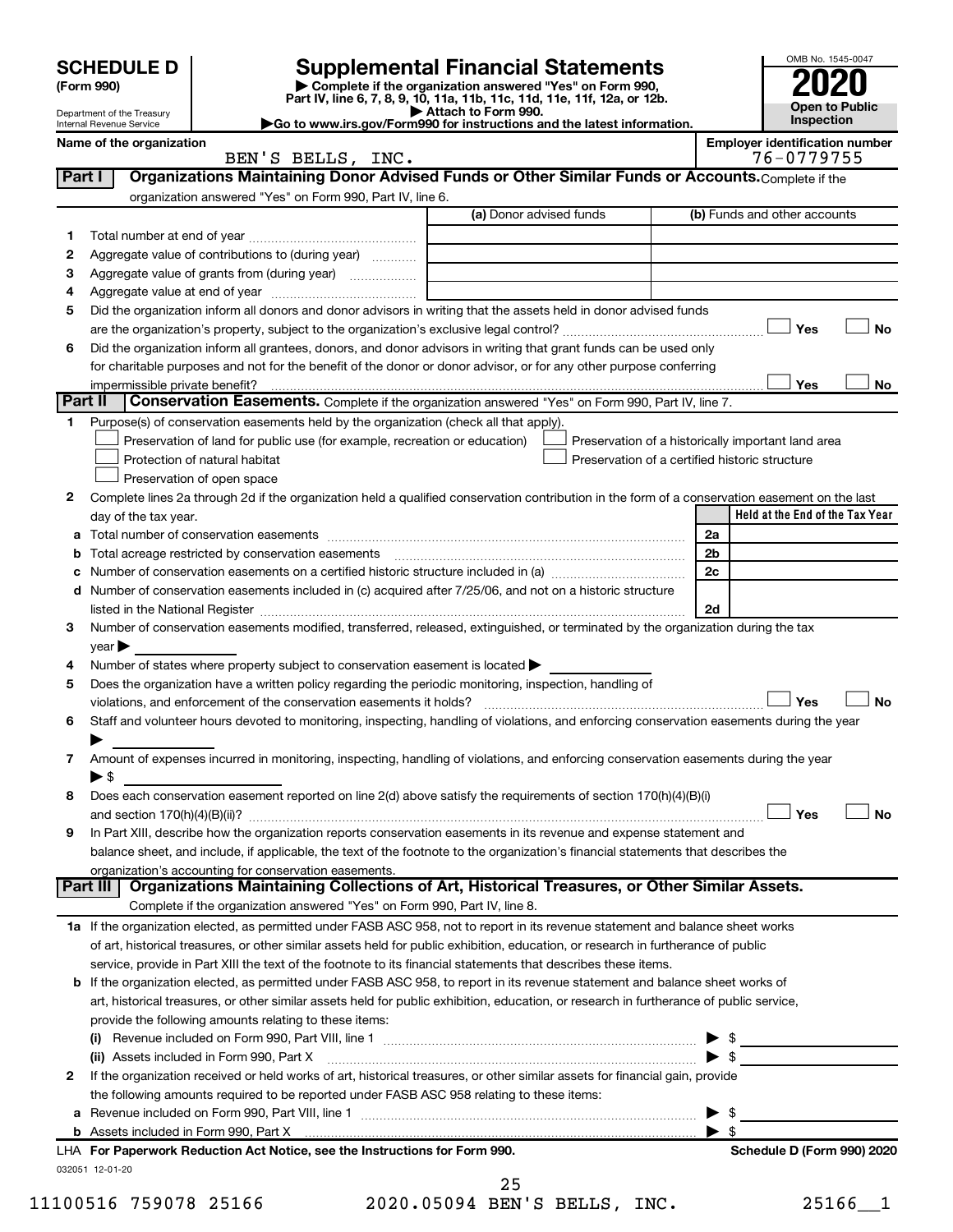|               | Schedule D (Form 990) 2020                                                                                                                                                                                                          | BEN'S BELLS, INC.                       |                |                                    |                                                                                                               |                                                                             | 76-0779755 <sub>Page</sub> 2 |           |
|---------------|-------------------------------------------------------------------------------------------------------------------------------------------------------------------------------------------------------------------------------------|-----------------------------------------|----------------|------------------------------------|---------------------------------------------------------------------------------------------------------------|-----------------------------------------------------------------------------|------------------------------|-----------|
|               | Part III  <br>Organizations Maintaining Collections of Art, Historical Treasures, or Other Similar Assets (continued)                                                                                                               |                                         |                |                                    |                                                                                                               |                                                                             |                              |           |
| 3             | Using the organization's acquisition, accession, and other records, check any of the following that make significant use of its                                                                                                     |                                         |                |                                    |                                                                                                               |                                                                             |                              |           |
|               | collection items (check all that apply):                                                                                                                                                                                            |                                         |                |                                    |                                                                                                               |                                                                             |                              |           |
| a             | Public exhibition                                                                                                                                                                                                                   |                                         |                |                                    | Loan or exchange program                                                                                      |                                                                             |                              |           |
| b             | Scholarly research                                                                                                                                                                                                                  |                                         |                |                                    | Other and the contract of the contract of the contract of the contract of the contract of the contract of the |                                                                             |                              |           |
| с             | Preservation for future generations                                                                                                                                                                                                 |                                         |                |                                    |                                                                                                               |                                                                             |                              |           |
| 4             | Provide a description of the organization's collections and explain how they further the organization's exempt purpose in Part XIII.                                                                                                |                                         |                |                                    |                                                                                                               |                                                                             |                              |           |
| 5             | During the year, did the organization solicit or receive donations of art, historical treasures, or other similar assets                                                                                                            |                                         |                |                                    |                                                                                                               |                                                                             |                              |           |
|               |                                                                                                                                                                                                                                     |                                         |                |                                    |                                                                                                               |                                                                             | Yes                          | No        |
|               | Part IV<br><b>Escrow and Custodial Arrangements.</b> Complete if the organization answered "Yes" on Form 990, Part IV, line 9, or<br>reported an amount on Form 990, Part X, line 21.                                               |                                         |                |                                    |                                                                                                               |                                                                             |                              |           |
|               |                                                                                                                                                                                                                                     |                                         |                |                                    |                                                                                                               |                                                                             |                              |           |
|               | 1a Is the organization an agent, trustee, custodian or other intermediary for contributions or other assets not included                                                                                                            |                                         |                |                                    |                                                                                                               |                                                                             | Yes                          | No        |
|               | b If "Yes," explain the arrangement in Part XIII and complete the following table:                                                                                                                                                  |                                         |                |                                    |                                                                                                               |                                                                             |                              |           |
|               |                                                                                                                                                                                                                                     |                                         |                |                                    |                                                                                                               |                                                                             | Amount                       |           |
|               | c Beginning balance <b>communications</b> and a construction of the construction of the construction of the construction of the construction of the construction of the construction of the construction of the construction of the |                                         |                |                                    |                                                                                                               | 1c                                                                          |                              |           |
|               |                                                                                                                                                                                                                                     |                                         |                |                                    |                                                                                                               | 1d                                                                          |                              |           |
|               | e Distributions during the year manufactured and continuum and contained and contained and contained and contained and contained and contained and contained and contained and contained and contained and contained and conta      |                                         |                |                                    |                                                                                                               | 1e                                                                          |                              |           |
|               |                                                                                                                                                                                                                                     |                                         |                |                                    |                                                                                                               | 1f                                                                          |                              |           |
|               | 2a Did the organization include an amount on Form 990, Part X, line 21, for escrow or custodial account liability?                                                                                                                  |                                         |                |                                    |                                                                                                               |                                                                             | Yes                          | No        |
|               |                                                                                                                                                                                                                                     |                                         |                |                                    |                                                                                                               |                                                                             |                              |           |
| <b>Part V</b> | <b>Endowment Funds.</b> Complete if the organization answered "Yes" on Form 990, Part IV, line 10.                                                                                                                                  |                                         |                |                                    |                                                                                                               |                                                                             |                              |           |
|               |                                                                                                                                                                                                                                     | (a) Current year                        | (b) Prior year |                                    |                                                                                                               | (c) Two years back $\vert$ (d) Three years back $\vert$ (e) Four years back |                              |           |
|               | 1a Beginning of year balance                                                                                                                                                                                                        |                                         |                |                                    |                                                                                                               |                                                                             |                              |           |
| b             |                                                                                                                                                                                                                                     |                                         |                |                                    |                                                                                                               |                                                                             |                              |           |
|               | Net investment earnings, gains, and losses                                                                                                                                                                                          |                                         |                |                                    |                                                                                                               |                                                                             |                              |           |
|               | Grants or scholarships                                                                                                                                                                                                              |                                         |                |                                    |                                                                                                               |                                                                             |                              |           |
|               | e Other expenditures for facilities                                                                                                                                                                                                 |                                         |                |                                    |                                                                                                               |                                                                             |                              |           |
|               | and programs                                                                                                                                                                                                                        |                                         |                |                                    |                                                                                                               |                                                                             |                              |           |
|               |                                                                                                                                                                                                                                     |                                         |                |                                    |                                                                                                               |                                                                             |                              |           |
| g             |                                                                                                                                                                                                                                     |                                         |                |                                    |                                                                                                               |                                                                             |                              |           |
| 2             | Provide the estimated percentage of the current year end balance (line 1g, column (a)) held as:                                                                                                                                     |                                         |                |                                    |                                                                                                               |                                                                             |                              |           |
| а             | Board designated or quasi-endowment                                                                                                                                                                                                 |                                         | %              |                                    |                                                                                                               |                                                                             |                              |           |
| b             | Permanent endowment                                                                                                                                                                                                                 | %<br>%                                  |                |                                    |                                                                                                               |                                                                             |                              |           |
|               | $\mathbf c$ Term endowment $\blacktriangleright$<br>The percentages on lines 2a, 2b, and 2c should equal 100%.                                                                                                                      |                                         |                |                                    |                                                                                                               |                                                                             |                              |           |
|               | 3a Are there endowment funds not in the possession of the organization that are held and administered for the organization                                                                                                          |                                         |                |                                    |                                                                                                               |                                                                             |                              |           |
|               | by:                                                                                                                                                                                                                                 |                                         |                |                                    |                                                                                                               |                                                                             |                              | Yes<br>No |
|               | (i)                                                                                                                                                                                                                                 |                                         |                |                                    |                                                                                                               |                                                                             | 3a(i)                        |           |
|               | (ii) Related organizations [11] Related organizations [11] Maximum material contract to the contract of the contract of the contract of the contract of the contract of the contract of the contract of the contract of the co      |                                         |                |                                    |                                                                                                               |                                                                             | 3a(ii)                       |           |
|               |                                                                                                                                                                                                                                     |                                         |                |                                    |                                                                                                               |                                                                             | 3b                           |           |
| 4             | Describe in Part XIII the intended uses of the organization's endowment funds.                                                                                                                                                      |                                         |                |                                    |                                                                                                               |                                                                             |                              |           |
|               | <b>Part VI</b><br>Land, Buildings, and Equipment.                                                                                                                                                                                   |                                         |                |                                    |                                                                                                               |                                                                             |                              |           |
|               | Complete if the organization answered "Yes" on Form 990, Part IV, line 11a. See Form 990, Part X, line 10.                                                                                                                          |                                         |                |                                    |                                                                                                               |                                                                             |                              |           |
|               | Description of property                                                                                                                                                                                                             | (a) Cost or other<br>basis (investment) |                | (b) Cost or other<br>basis (other) |                                                                                                               | (c) Accumulated<br>depreciation                                             | (d) Book value               |           |
|               |                                                                                                                                                                                                                                     |                                         |                |                                    |                                                                                                               |                                                                             |                              |           |
| b             |                                                                                                                                                                                                                                     |                                         |                |                                    |                                                                                                               |                                                                             |                              |           |
| С             |                                                                                                                                                                                                                                     |                                         |                |                                    | 52,497.                                                                                                       | 50,945.                                                                     |                              | 1,552.    |
|               |                                                                                                                                                                                                                                     |                                         |                |                                    | 71,041.                                                                                                       | 69,393.                                                                     |                              | 1,648.    |
|               |                                                                                                                                                                                                                                     |                                         |                |                                    |                                                                                                               |                                                                             |                              |           |
|               | Total. Add lines 1a through 1e. (Column (d) must equal Form 990, Part X, column (B), line 10c.)                                                                                                                                     |                                         |                |                                    |                                                                                                               | ▶                                                                           |                              | 3,200.    |

**Schedule D (Form 990) 2020**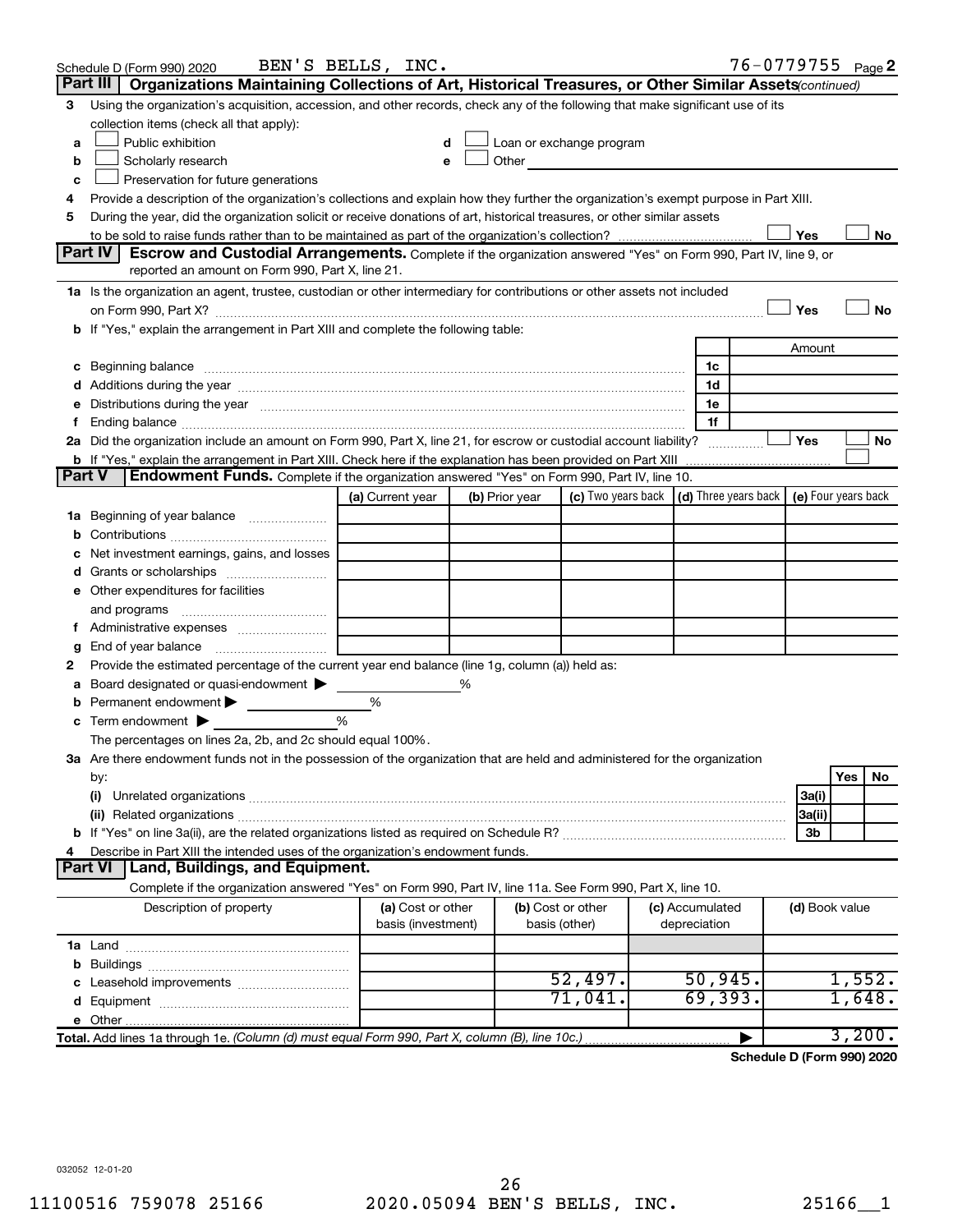| Complete if the organization answered "Yes" on Form 990, Part IV, line 11b. See Form 990, Part X, line 12.                                        |                 |                                                           |                |
|---------------------------------------------------------------------------------------------------------------------------------------------------|-----------------|-----------------------------------------------------------|----------------|
| (a) Description of security or category (including name of security)                                                                              | (b) Book value  | (c) Method of valuation: Cost or end-of-year market value |                |
| (1) Financial derivatives                                                                                                                         |                 |                                                           |                |
|                                                                                                                                                   |                 |                                                           |                |
| $(3)$ Other                                                                                                                                       |                 |                                                           |                |
| (A)                                                                                                                                               |                 |                                                           |                |
| (B)                                                                                                                                               |                 |                                                           |                |
| (C)                                                                                                                                               |                 |                                                           |                |
| (D)                                                                                                                                               |                 |                                                           |                |
| (E)                                                                                                                                               |                 |                                                           |                |
|                                                                                                                                                   |                 |                                                           |                |
| (F)<br>(G)                                                                                                                                        |                 |                                                           |                |
|                                                                                                                                                   |                 |                                                           |                |
| (H)                                                                                                                                               |                 |                                                           |                |
| Total. (Col. (b) must equal Form 990, Part X, col. (B) line 12.) $\blacktriangleright$                                                            |                 |                                                           |                |
| Part VIII Investments - Program Related.                                                                                                          |                 |                                                           |                |
| Complete if the organization answered "Yes" on Form 990, Part IV, line 11c. See Form 990, Part X, line 13.                                        |                 |                                                           |                |
| (a) Description of investment                                                                                                                     | (b) Book value  | (c) Method of valuation: Cost or end-of-year market value |                |
| (1)                                                                                                                                               |                 |                                                           |                |
| (2)                                                                                                                                               |                 |                                                           |                |
| (3)                                                                                                                                               |                 |                                                           |                |
| (4)                                                                                                                                               |                 |                                                           |                |
| (5)                                                                                                                                               |                 |                                                           |                |
| (6)                                                                                                                                               |                 |                                                           |                |
| (7)                                                                                                                                               |                 |                                                           |                |
| (8)                                                                                                                                               |                 |                                                           |                |
| (9)                                                                                                                                               |                 |                                                           |                |
| Total. (Col. (b) must equal Form 990, Part X, col. (B) line 13.)                                                                                  |                 |                                                           |                |
| <b>Other Assets.</b><br>Part IX                                                                                                                   |                 |                                                           |                |
| Complete if the organization answered "Yes" on Form 990, Part IV, line 11d. See Form 990, Part X, line 15.                                        |                 |                                                           |                |
|                                                                                                                                                   | (a) Description |                                                           | (b) Book value |
| (1)                                                                                                                                               |                 |                                                           |                |
| (2)                                                                                                                                               |                 |                                                           |                |
| (3)                                                                                                                                               |                 |                                                           |                |
| (4)                                                                                                                                               |                 |                                                           |                |
| (5)                                                                                                                                               |                 |                                                           |                |
| (6)                                                                                                                                               |                 |                                                           |                |
| (7)                                                                                                                                               |                 |                                                           |                |
|                                                                                                                                                   |                 |                                                           |                |
| (8)<br>(9)                                                                                                                                        |                 |                                                           |                |
|                                                                                                                                                   |                 |                                                           |                |
| Total. (Column (b) must equal Form 990, Part X, col. (B) line 15.)<br><b>Other Liabilities.</b><br>Part X                                         |                 |                                                           |                |
|                                                                                                                                                   |                 |                                                           |                |
| Complete if the organization answered "Yes" on Form 990, Part IV, line 11e or 11f. See Form 990, Part X, line 25.<br>(a) Description of liability |                 |                                                           |                |
| 1.                                                                                                                                                |                 |                                                           | (b) Book value |
| (1)<br>Federal income taxes                                                                                                                       |                 |                                                           |                |
| (2)                                                                                                                                               |                 |                                                           |                |
| (3)                                                                                                                                               |                 |                                                           |                |
| (4)                                                                                                                                               |                 |                                                           |                |
| (5)                                                                                                                                               |                 |                                                           |                |
| (6)                                                                                                                                               |                 |                                                           |                |
| (7)                                                                                                                                               |                 |                                                           |                |
| (8)                                                                                                                                               |                 |                                                           |                |
| (9)                                                                                                                                               |                 |                                                           |                |
|                                                                                                                                                   |                 |                                                           |                |
| Total. (Column (b) must equal Form 990, Part X, col. (B) line 25.)                                                                                |                 |                                                           |                |

**2.** Liability for uncertain tax positions. In Part XIII, provide the text of the footnote to the organization's financial statements that reports the organization's liability for uncertain tax positions under FASB ASC 740. Check here if the text of the footnote has been provided in Part XIII ...  $\fbox{\bf X}$ 

**Schedule D (Form 990) 2020**

032053 12-01-20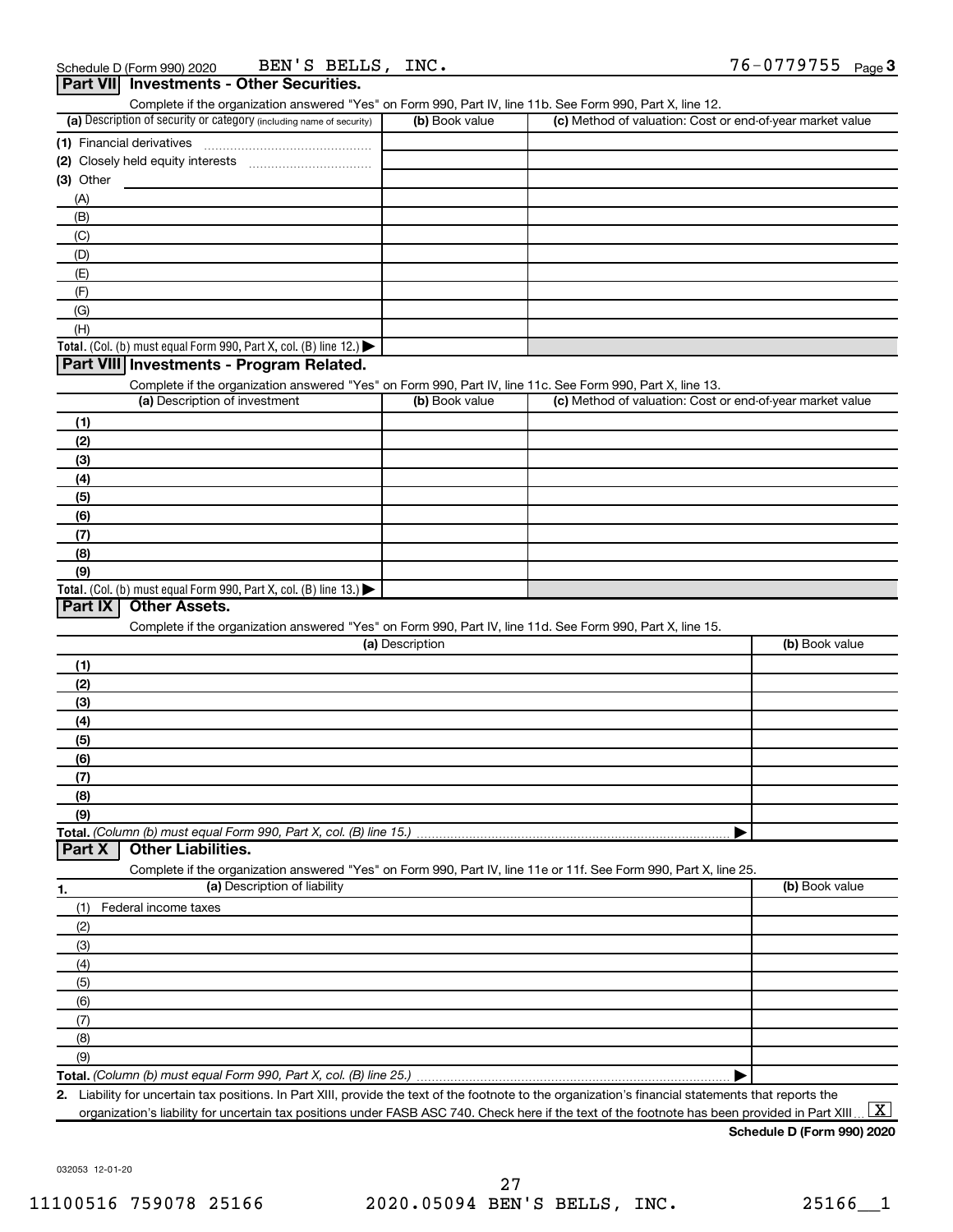|    | BEN'S BELLS, INC.<br>Schedule D (Form 990) 2020                                                                                                                                                                                          |                |            |                | 76-0779755 Page 4 |
|----|------------------------------------------------------------------------------------------------------------------------------------------------------------------------------------------------------------------------------------------|----------------|------------|----------------|-------------------|
|    | Reconciliation of Revenue per Audited Financial Statements With Revenue per Return.<br>Part XI                                                                                                                                           |                |            |                |                   |
|    | Complete if the organization answered "Yes" on Form 990, Part IV, line 12a.                                                                                                                                                              |                |            |                |                   |
| 1  | Total revenue, gains, and other support per audited financial statements                                                                                                                                                                 |                |            | $\blacksquare$ | 762,868.          |
| 2  | Amounts included on line 1 but not on Form 990, Part VIII, line 12:                                                                                                                                                                      |                |            |                |                   |
| a  |                                                                                                                                                                                                                                          | 2a             |            |                |                   |
|    |                                                                                                                                                                                                                                          | 2 <sub>b</sub> | 58,187.    |                |                   |
|    |                                                                                                                                                                                                                                          | 2c             |            |                |                   |
|    |                                                                                                                                                                                                                                          | 2d             |            |                |                   |
| е  | Add lines 2a through 2d                                                                                                                                                                                                                  |                |            | 2е             | 58,187.           |
| 3  |                                                                                                                                                                                                                                          |                |            | 3              | 704,681.          |
| 4  | Amounts included on Form 990, Part VIII, line 12, but not on line 1:                                                                                                                                                                     |                |            |                |                   |
|    |                                                                                                                                                                                                                                          | 4a             |            |                |                   |
| b  | Other (Describe in Part XIII.) (2000) (2000) (2000) (2010) (2010) (2010) (2010) (2010) (2010) (2010) (2010) (20                                                                                                                          | 4 <sub>b</sub> | $-39,811.$ |                |                   |
| C. | Add lines 4a and 4b                                                                                                                                                                                                                      |                |            | 4с             | $-39,811.$        |
|    |                                                                                                                                                                                                                                          |                |            | 5              | 664,870.          |
|    | Part XII   Reconciliation of Expenses per Audited Financial Statements With Expenses per Return.                                                                                                                                         |                |            |                |                   |
|    | Complete if the organization answered "Yes" on Form 990, Part IV, line 12a.                                                                                                                                                              |                |            |                |                   |
| 1. |                                                                                                                                                                                                                                          |                |            | $\mathbf{1}$   | 803, 803.         |
| 2  | Amounts included on line 1 but not on Form 990, Part IX, line 25:                                                                                                                                                                        |                |            |                |                   |
| a  |                                                                                                                                                                                                                                          | 2a             | 58,187.    |                |                   |
|    |                                                                                                                                                                                                                                          | 2 <sub>b</sub> |            |                |                   |
| c  |                                                                                                                                                                                                                                          | 2 <sub>c</sub> |            |                |                   |
|    |                                                                                                                                                                                                                                          | 2d             | 39,811.    |                |                   |
|    | e Add lines 2a through 2d <b>[10]</b> [10] <b>All and Property Contract 20 and 20</b> and 20 and 20 and 20 and 20 and 20 and 20 and 20 and 20 and 20 and 20 and 20 and 20 and 20 and 20 and 20 and 20 and 20 and 20 and 20 and 20 and 20 |                |            | 2е             | 97,998.           |
| 3  |                                                                                                                                                                                                                                          |                |            |                | 705,805.          |
| 4  | Amounts included on Form 990, Part IX, line 25, but not on line 1:                                                                                                                                                                       |                |            |                |                   |
|    |                                                                                                                                                                                                                                          | 4a             |            |                |                   |
| b  |                                                                                                                                                                                                                                          | 4 <sub>h</sub> |            |                |                   |
|    | c Add lines 4a and 4b                                                                                                                                                                                                                    |                |            | 4c             | 0.                |
|    |                                                                                                                                                                                                                                          |                |            | 5              | 705,805.          |
|    | Part XIII Supplemental Information.                                                                                                                                                                                                      |                |            |                |                   |

Provide the descriptions required for Part II, lines 3, 5, and 9; Part III, lines 1a and 4; Part IV, lines 1b and 2b; Part V, line 4; Part X, line 2; Part XI, lines 2d and 4b; and Part XII, lines 2d and 4b. Also complete this part to provide any additional information.

#### PART X, LINE 2:

|  | FINANCIAL STATEMENT ASC 740 FOOTNOTE: |  |  |  |
|--|---------------------------------------|--|--|--|
|--|---------------------------------------|--|--|--|

THE ORGANIZATION IS EXEMPT FROM INCOME TAXES UNDER BOTH FEDERAL INTERNAL

REVENUE CODE SECTION 501(C)(3) AND ARIZONA INCOME TAX LAWS, AND IS

CLASSIFIED AS OTHER THAN A PRIVATE FOUNDATION UNDER SECTION  $509(A)(1)$ .

INCOME FROM CERTAIN ACTIVITIES NOT DIRECTLY RELATED TO THE ORGANIZATION'S

TAX-EXEMPT PURPOSE, HOWEVER, MAY BE SUBJECT TO TAXATION AS UNRELATED

BUSINESS TAXABLE INCOME (UBTI).

#### FROM TIME TO TIME, THE ORGANIZATION MAY BE SUBJECT TO PENALTIES AND

INTEREST ASSESSED BY VARIOUS TAXING AUTHORITIES, WHICH WILL BE CLASSIFIED

# AS SUPPORT SERVICES EXPENSE, IF THEY OCCUR.

**Schedule D (Form 990) 2020**

11100516 759078 25166 2020.05094 BEN'S BELLS, INC. 25166\_\_1

032054 12-01-20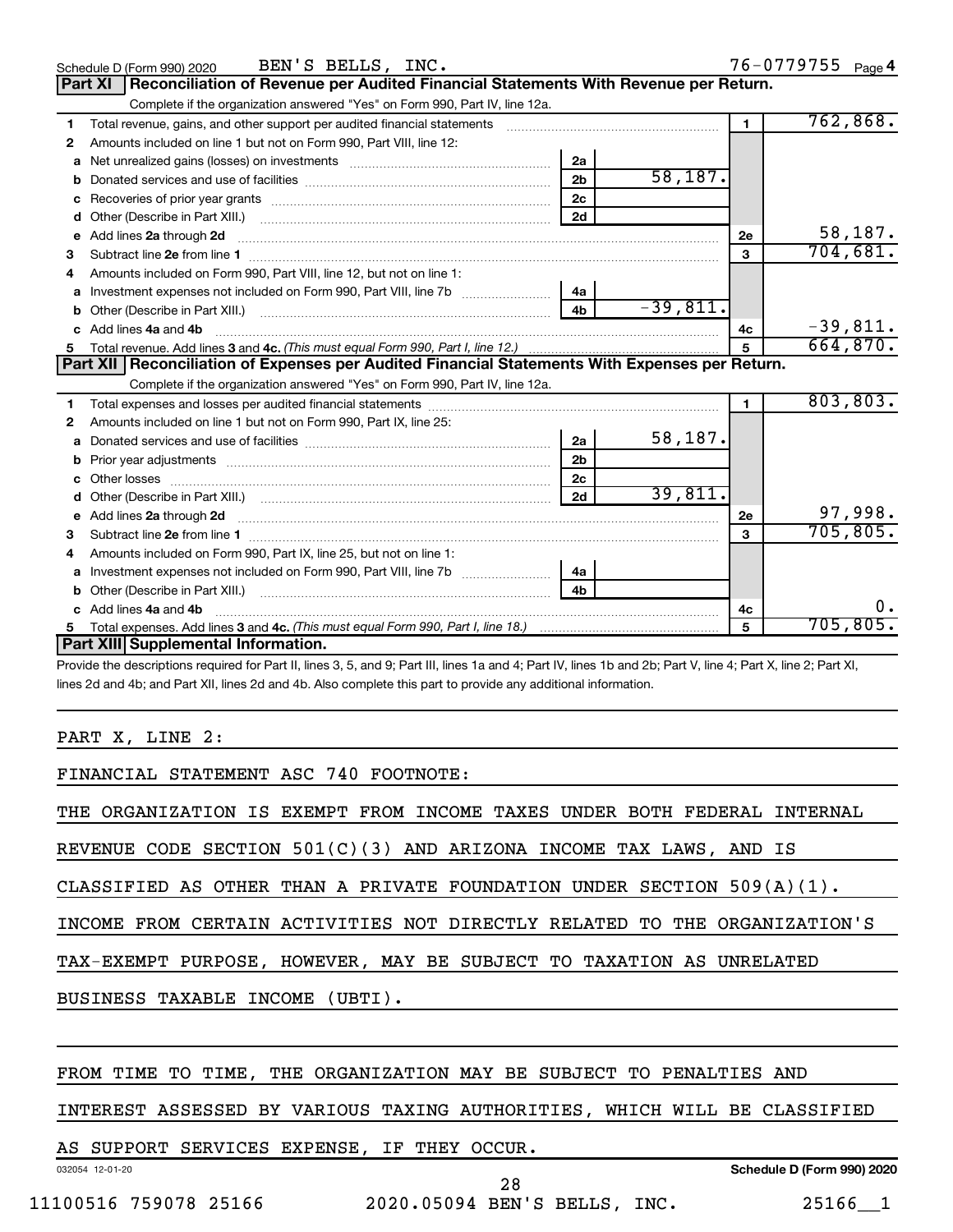| BEN'S BELLS, INC.<br>Schedule D (Form 990) 2020 BEN'S BELL<br>Part XIII Supplemental Information (continued) | 76-0779755 Page 5          |
|--------------------------------------------------------------------------------------------------------------|----------------------------|
|                                                                                                              |                            |
| PART XI, LINE 4B - OTHER ADJUSTMENTS:                                                                        |                            |
| COST OF GOODS SOLD                                                                                           | $-39,811.$                 |
| PART XII, LINE 2D - OTHER ADJUSTMENTS:                                                                       |                            |
| COST OF GOODS SOLD                                                                                           | 39,811.                    |
|                                                                                                              |                            |
|                                                                                                              |                            |
|                                                                                                              |                            |
|                                                                                                              |                            |
|                                                                                                              |                            |
|                                                                                                              |                            |
|                                                                                                              |                            |
|                                                                                                              |                            |
|                                                                                                              |                            |
|                                                                                                              |                            |
|                                                                                                              |                            |
|                                                                                                              |                            |
|                                                                                                              |                            |
|                                                                                                              |                            |
|                                                                                                              |                            |
| 032055 12-01-20                                                                                              | Schedule D (Form 990) 2020 |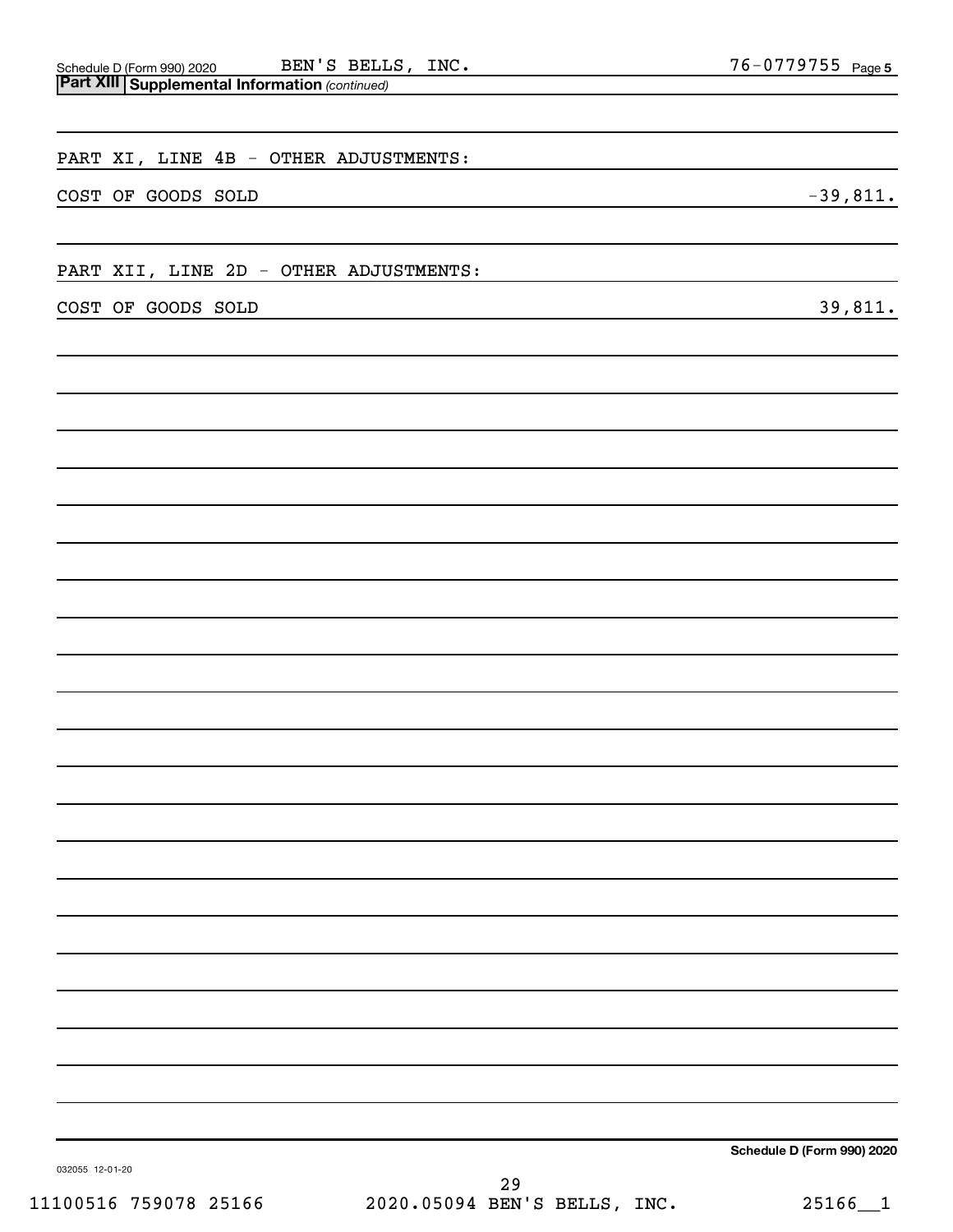| <b>SCHEDULE G</b>                                                                        |                                                                                                                                                                     | <b>Supplemental Information Regarding Fundraising or Gaming Activities</b>                                                                                                                                                                |                                                                            |     |                                                                            |  |                                                                            | OMB No. 1545-0047                                       |  |
|------------------------------------------------------------------------------------------|---------------------------------------------------------------------------------------------------------------------------------------------------------------------|-------------------------------------------------------------------------------------------------------------------------------------------------------------------------------------------------------------------------------------------|----------------------------------------------------------------------------|-----|----------------------------------------------------------------------------|--|----------------------------------------------------------------------------|---------------------------------------------------------|--|
| (Form 990 or 990-EZ)                                                                     | Complete if the organization answered "Yes" on Form 990, Part IV, line 17, 18, or 19, or if the<br>organization entered more than \$15,000 on Form 990-EZ, line 6a. |                                                                                                                                                                                                                                           |                                                                            |     |                                                                            |  |                                                                            |                                                         |  |
| Department of the Treasury                                                               | Attach to Form 990 or Form 990-EZ.<br><b>Open to Public</b>                                                                                                         |                                                                                                                                                                                                                                           |                                                                            |     |                                                                            |  |                                                                            |                                                         |  |
| Internal Revenue Service                                                                 |                                                                                                                                                                     | ► Go to www.irs.gov/Form990 for instructions and the latest information.                                                                                                                                                                  |                                                                            |     |                                                                            |  |                                                                            | Inspection                                              |  |
| Name of the organization                                                                 |                                                                                                                                                                     | BEN'S BELLS, INC.                                                                                                                                                                                                                         |                                                                            |     |                                                                            |  | 76-0779755                                                                 | <b>Employer identification number</b>                   |  |
| Part I                                                                                   |                                                                                                                                                                     | Fundraising Activities. Complete if the organization answered "Yes" on Form 990, Part IV, line 17. Form 990-EZ filers are not                                                                                                             |                                                                            |     |                                                                            |  |                                                                            |                                                         |  |
|                                                                                          | required to complete this part.                                                                                                                                     |                                                                                                                                                                                                                                           |                                                                            |     |                                                                            |  |                                                                            |                                                         |  |
| Mail solicitations<br>a<br>b<br>Phone solicitations<br>с<br>In-person solicitations<br>d | Internet and email solicitations                                                                                                                                    | 1 Indicate whether the organization raised funds through any of the following activities. Check all that apply.<br>е<br>f<br>Special fundraising events<br>g                                                                              |                                                                            |     | Solicitation of non-government grants<br>Solicitation of government grants |  |                                                                            |                                                         |  |
|                                                                                          |                                                                                                                                                                     | 2 a Did the organization have a written or oral agreement with any individual (including officers, directors, trustees, or<br>key employees listed in Form 990, Part VII) or entity in connection with professional fundraising services? |                                                                            |     |                                                                            |  | Yes                                                                        | <b>No</b>                                               |  |
|                                                                                          |                                                                                                                                                                     | b If "Yes," list the 10 highest paid individuals or entities (fundraisers) pursuant to agreements under which the fundraiser is to be                                                                                                     |                                                                            |     |                                                                            |  |                                                                            |                                                         |  |
| compensated at least \$5,000 by the organization.                                        |                                                                                                                                                                     |                                                                                                                                                                                                                                           |                                                                            |     |                                                                            |  |                                                                            |                                                         |  |
| (i) Name and address of individual<br>or entity (fundraiser)                             |                                                                                                                                                                     | (ii) Activity                                                                                                                                                                                                                             | (iii) Did<br>fundraiser<br>have custody<br>or control of<br>contributions? |     | (iv) Gross receipts<br>from activity                                       |  | (v) Amount paid<br>to (or retained by)<br>fundraiser<br>listed in col. (i) | (vi) Amount paid<br>to (or retained by)<br>organization |  |
|                                                                                          |                                                                                                                                                                     |                                                                                                                                                                                                                                           | Yes                                                                        | No. |                                                                            |  |                                                                            |                                                         |  |
|                                                                                          |                                                                                                                                                                     |                                                                                                                                                                                                                                           |                                                                            |     |                                                                            |  |                                                                            |                                                         |  |
|                                                                                          |                                                                                                                                                                     |                                                                                                                                                                                                                                           |                                                                            |     |                                                                            |  |                                                                            |                                                         |  |
|                                                                                          |                                                                                                                                                                     |                                                                                                                                                                                                                                           |                                                                            |     |                                                                            |  |                                                                            |                                                         |  |
|                                                                                          |                                                                                                                                                                     |                                                                                                                                                                                                                                           |                                                                            |     |                                                                            |  |                                                                            |                                                         |  |
|                                                                                          |                                                                                                                                                                     |                                                                                                                                                                                                                                           |                                                                            |     |                                                                            |  |                                                                            |                                                         |  |
|                                                                                          |                                                                                                                                                                     |                                                                                                                                                                                                                                           |                                                                            |     |                                                                            |  |                                                                            |                                                         |  |
|                                                                                          |                                                                                                                                                                     |                                                                                                                                                                                                                                           |                                                                            |     |                                                                            |  |                                                                            |                                                         |  |
|                                                                                          |                                                                                                                                                                     |                                                                                                                                                                                                                                           |                                                                            |     |                                                                            |  |                                                                            |                                                         |  |
|                                                                                          |                                                                                                                                                                     |                                                                                                                                                                                                                                           |                                                                            |     |                                                                            |  |                                                                            |                                                         |  |
|                                                                                          |                                                                                                                                                                     |                                                                                                                                                                                                                                           |                                                                            |     |                                                                            |  |                                                                            |                                                         |  |
|                                                                                          |                                                                                                                                                                     |                                                                                                                                                                                                                                           |                                                                            |     |                                                                            |  |                                                                            |                                                         |  |
| Total                                                                                    |                                                                                                                                                                     |                                                                                                                                                                                                                                           |                                                                            |     |                                                                            |  |                                                                            |                                                         |  |
|                                                                                          |                                                                                                                                                                     | 3 List all states in which the organization is registered or licensed to solicit contributions or has been notified it is exempt from registration                                                                                        |                                                                            |     |                                                                            |  |                                                                            |                                                         |  |
| or licensing.                                                                            |                                                                                                                                                                     |                                                                                                                                                                                                                                           |                                                                            |     |                                                                            |  |                                                                            |                                                         |  |
|                                                                                          |                                                                                                                                                                     |                                                                                                                                                                                                                                           |                                                                            |     |                                                                            |  |                                                                            |                                                         |  |
|                                                                                          |                                                                                                                                                                     |                                                                                                                                                                                                                                           |                                                                            |     |                                                                            |  |                                                                            |                                                         |  |
|                                                                                          |                                                                                                                                                                     |                                                                                                                                                                                                                                           |                                                                            |     |                                                                            |  |                                                                            |                                                         |  |
|                                                                                          |                                                                                                                                                                     |                                                                                                                                                                                                                                           |                                                                            |     |                                                                            |  |                                                                            |                                                         |  |
|                                                                                          |                                                                                                                                                                     |                                                                                                                                                                                                                                           |                                                                            |     |                                                                            |  |                                                                            |                                                         |  |
|                                                                                          |                                                                                                                                                                     |                                                                                                                                                                                                                                           |                                                                            |     |                                                                            |  |                                                                            |                                                         |  |
|                                                                                          |                                                                                                                                                                     |                                                                                                                                                                                                                                           |                                                                            |     |                                                                            |  |                                                                            |                                                         |  |

**For Paperwork Reduction Act Notice, see the Instructions for Form 990 or 990-EZ. Schedule G (Form 990 or 990-EZ) 2020** LHA

032081 11-25-20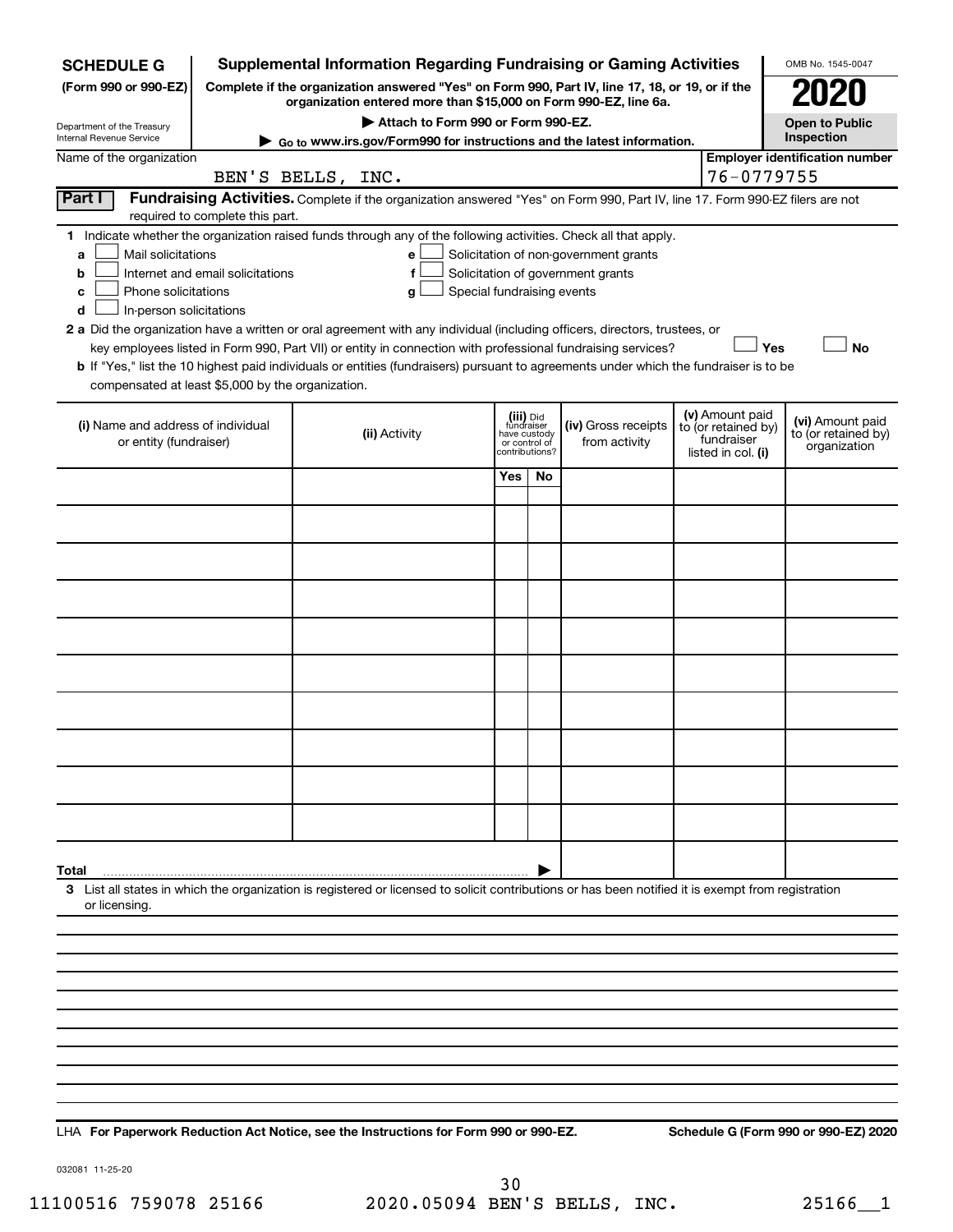76-0779755 <sub>Page 2</sub> Schedule G (Form 990 or 990-EZ) 2020  $BEN'S$   $BELLS$  ,  $INC$  .  $76-0779755$   $Page$ Part II | Fundraising Events. Complete if the organization answered "Yes" on Form 990, Part IV, line 18, or reported more than \$15,000 of fundraising event contributions and gross income on Form 990-EZ, lines 1 and 6b. List events with gross receipts greater than \$5,000. **(a)** Event  $#1$  **(b)** Event  $#2$ (c) Other events **(d)**  Total events CKD | VIRTUAL | NONE (add col. (a) through (VIRTUAL) AUCTIONS col. **(c)**) (event type) (event type) (total number) Revenue 12,679. 13,498. 26,177. **1** Gross receipts ~~~~~~~~~~~~~~ 9,500. 357. 357. **2** Less: Contributions ~~~~~~~~~~~ 3,179. 13,141. 16,320. **3** Gross income (line 1 minus line 2) . . . . . . . . . . . . **4** Cash prizes ~~~~~~~~~~~~~~~ **5** Noncash prizes ~~~~~~~~~~~~~ Expenses Rent/facility costs ~~~~~~~~~~~~ **6**

|                 | 6        |                                                                                                          |           |                                                  |                  |                                                     |
|-----------------|----------|----------------------------------------------------------------------------------------------------------|-----------|--------------------------------------------------|------------------|-----------------------------------------------------|
| Direct Expenses |          | Food and beverages                                                                                       | 40.       |                                                  |                  | 40.                                                 |
|                 | 8        |                                                                                                          |           |                                                  |                  |                                                     |
|                 | 9        |                                                                                                          | 5,434.    | 1,390.                                           |                  | 6,824.                                              |
|                 | 10       | Direct expense summary. Add lines 4 through 9 in column (d)                                              |           |                                                  |                  | 6,864.                                              |
|                 |          |                                                                                                          |           |                                                  |                  | 9,456.                                              |
|                 | Part III | Gaming. Complete if the organization answered "Yes" on Form 990, Part IV, line 19, or reported more than |           |                                                  |                  |                                                     |
|                 |          | \$15,000 on Form 990-EZ, line 6a.                                                                        |           |                                                  |                  |                                                     |
| Revenue         |          |                                                                                                          | (a) Bingo | (b) Pull tabs/instant<br>bingo/progressive bingo | (c) Other gaming | (d) Total gaming (add<br>col. (a) through col. (c)) |
|                 |          |                                                                                                          |           |                                                  |                  |                                                     |
|                 |          |                                                                                                          |           |                                                  |                  |                                                     |
|                 |          |                                                                                                          |           |                                                  |                  |                                                     |
|                 | 2        |                                                                                                          |           |                                                  |                  |                                                     |
| penses          |          |                                                                                                          |           |                                                  |                  |                                                     |
|                 | 3        | Noncash prizes                                                                                           |           |                                                  |                  |                                                     |

|                 |    | <b>L CASIL</b> PILLES                                       |  |                              |  |           |   |  |                |  |
|-----------------|----|-------------------------------------------------------------|--|------------------------------|--|-----------|---|--|----------------|--|
| Direct Expenses | з  | Noncash prizes                                              |  |                              |  |           |   |  |                |  |
|                 | 4  | Rent/facility costs                                         |  |                              |  |           |   |  |                |  |
|                 | 5. |                                                             |  |                              |  |           |   |  |                |  |
|                 | 6  | Volunteer labor                                             |  | <b>Yes</b><br>%<br><b>No</b> |  | Yes<br>No | % |  | Yes<br>%<br>No |  |
|                 | 7  | Direct expense summary. Add lines 2 through 5 in column (d) |  |                              |  |           |   |  |                |  |
|                 | 8  |                                                             |  |                              |  |           |   |  |                |  |
|                 |    |                                                             |  |                              |  |           |   |  |                |  |

**9** Enter the state(s) in which the organization conducts gaming activities:

**a** Is the organization licensed to conduct gaming activities in each of these states? ~~~~~~~~~~~~~~~~~~~~ **b** If "No," explain:  $\Box$  Yes  $\Box$  No

**10 a** Were any of the organization's gaming licenses revoked, suspended, or terminated during the tax year? ~~~~~~~~~ **b** If "Yes," explain:  $\Box$  Yes

032082 11-25-20

**Schedule G (Form 990 or 990-EZ) 2020**

**Yes No**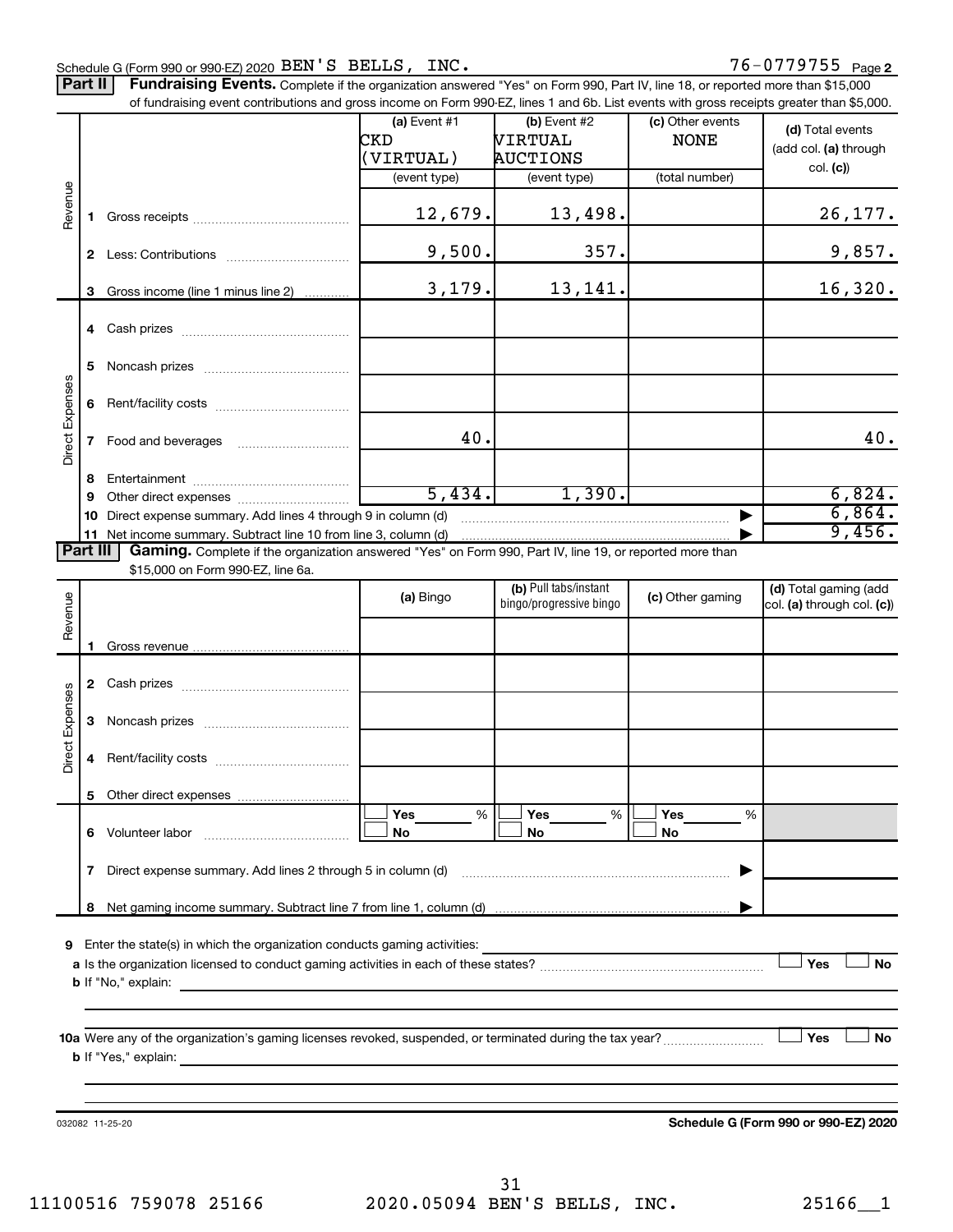| Schedule G (Form 990 or 990-EZ) 2020 BEN'S BELLS, INC.                                                                                                                                                                                                             | $76 - 0779755$ Page 3                |                             |
|--------------------------------------------------------------------------------------------------------------------------------------------------------------------------------------------------------------------------------------------------------------------|--------------------------------------|-----------------------------|
| 11.                                                                                                                                                                                                                                                                | Yes                                  | <b>No</b>                   |
| 12 Is the organization a grantor, beneficiary or trustee of a trust, or a member of a partnership or other entity formed                                                                                                                                           | <b>」Yes</b>                          |                             |
|                                                                                                                                                                                                                                                                    |                                      | No                          |
| <b>13</b> Indicate the percentage of gaming activity conducted in:                                                                                                                                                                                                 | 13a                                  | %                           |
|                                                                                                                                                                                                                                                                    | 13 <sub>b</sub>                      | $\%$                        |
| 14 Enter the name and address of the person who prepares the organization's gaming/special events books and records:                                                                                                                                               |                                      |                             |
|                                                                                                                                                                                                                                                                    |                                      |                             |
| Name $\blacktriangleright$<br><u>and the state of the state of the state of the state of the state of the state of the state of the state of the state of the state of the state of the state of the state of the state of the state of the state of the state</u> |                                      |                             |
|                                                                                                                                                                                                                                                                    |                                      |                             |
|                                                                                                                                                                                                                                                                    |                                      | <b>No</b>                   |
|                                                                                                                                                                                                                                                                    |                                      |                             |
| of gaming revenue retained by the third party $\triangleright$ \$                                                                                                                                                                                                  |                                      |                             |
| c If "Yes," enter name and address of the third party:                                                                                                                                                                                                             |                                      |                             |
| Name $\blacktriangleright$ $\blacksquare$                                                                                                                                                                                                                          |                                      |                             |
|                                                                                                                                                                                                                                                                    |                                      |                             |
|                                                                                                                                                                                                                                                                    |                                      |                             |
| Gaming manager information:<br>16                                                                                                                                                                                                                                  |                                      |                             |
| Name $\blacktriangleright$                                                                                                                                                                                                                                         |                                      |                             |
| Gaming manager compensation > \$                                                                                                                                                                                                                                   |                                      |                             |
|                                                                                                                                                                                                                                                                    |                                      |                             |
| Description of services provided $\blacktriangleright$                                                                                                                                                                                                             |                                      |                             |
|                                                                                                                                                                                                                                                                    |                                      |                             |
| Director/officer<br>Employee<br>Independent contractor                                                                                                                                                                                                             |                                      |                             |
|                                                                                                                                                                                                                                                                    |                                      |                             |
| <b>17</b> Mandatory distributions:                                                                                                                                                                                                                                 |                                      |                             |
| <b>a</b> Is the organization required under state law to make charitable distributions from the gaming proceeds to                                                                                                                                                 |                                      |                             |
| retain the state gaming license?                                                                                                                                                                                                                                   | $\Box$ Yes $\quad \Box$              | $\overline{\phantom{a}}$ No |
| <b>b</b> Enter the amount of distributions required under state law to be distributed to other exempt organizations or spent in the                                                                                                                                |                                      |                             |
| organization's own exempt activities during the tax year $\triangleright$ \$<br><b>Part IV</b><br>Supplemental Information. Provide the explanations required by Part I, line 2b, columns (iii) and (v); and Part III, lines 9, 9b, 10b,                           |                                      |                             |
| 15b, 15c, 16, and 17b, as applicable. Also provide any additional information. See instructions.                                                                                                                                                                   |                                      |                             |
|                                                                                                                                                                                                                                                                    |                                      |                             |
|                                                                                                                                                                                                                                                                    |                                      |                             |
|                                                                                                                                                                                                                                                                    |                                      |                             |
|                                                                                                                                                                                                                                                                    |                                      |                             |
|                                                                                                                                                                                                                                                                    |                                      |                             |
|                                                                                                                                                                                                                                                                    |                                      |                             |
|                                                                                                                                                                                                                                                                    |                                      |                             |
|                                                                                                                                                                                                                                                                    |                                      |                             |
|                                                                                                                                                                                                                                                                    |                                      |                             |
|                                                                                                                                                                                                                                                                    |                                      |                             |
|                                                                                                                                                                                                                                                                    |                                      |                             |
|                                                                                                                                                                                                                                                                    |                                      |                             |
|                                                                                                                                                                                                                                                                    |                                      |                             |
| 032083 11-25-20<br>32                                                                                                                                                                                                                                              | Schedule G (Form 990 or 990-EZ) 2020 |                             |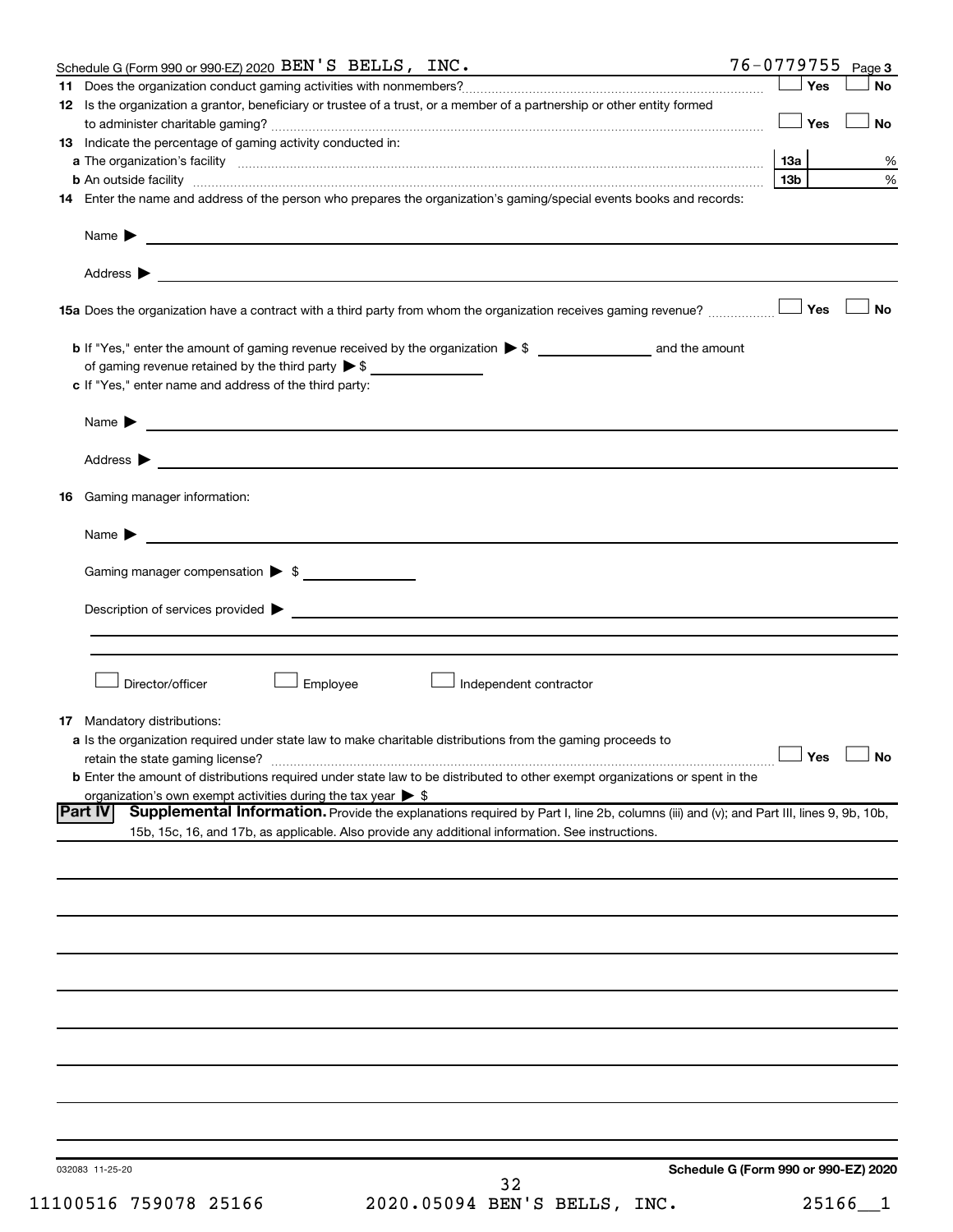|                 | Schedule G (Form 990 or 990-EZ) |
|-----------------|---------------------------------|
| 032084 04-01-20 |                                 |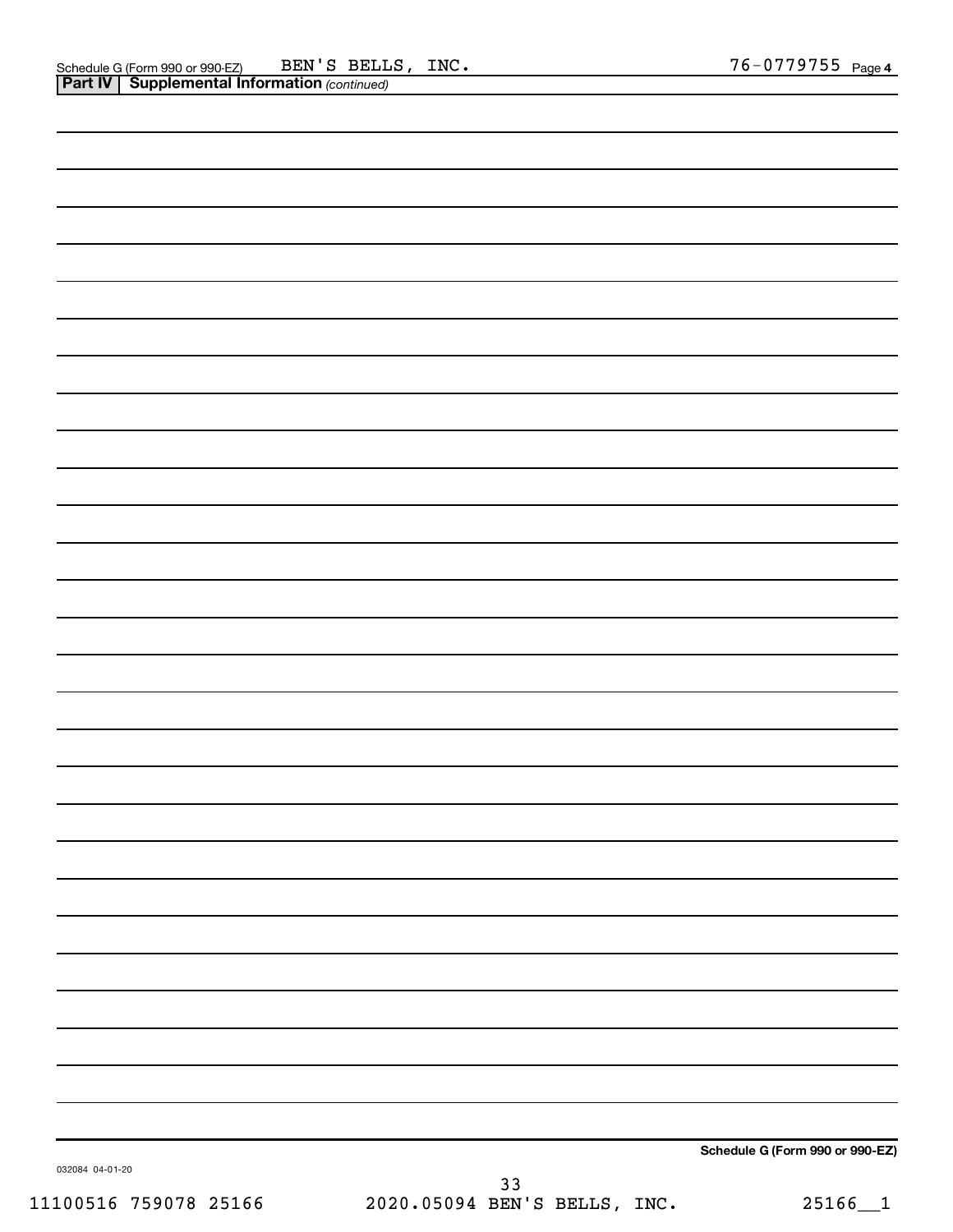**(Form 990 or 990-EZ)**

Department of the Treasury

Name of the organization

Internal Revenue Service

**Complete to provide information for responses to specific questions on Form 990 or 990-EZ or to provide any additional information. | Attach to Form 990 or 990-EZ. | Go to www.irs.gov/Form990 for the latest information. SCHEDULE O Supplemental Information to Form 990 or 990-EZ 2020**<br>(Form 990 or 990-EZ) **2020** 



BEN'S BELLS, INC. 199755

FORM 990, PART III, LINE 4A, PROGRAM SERVICE ACCOMPLISHMENTS:

COMMUNITY. EVERY HANDMADE AND HAND-SELECTED ITEM SOLD HELPS FUND BEN'S

BELLS' OPEN ART STUDIOS, KINDNESS EDUCATION, AND FURTHERS THE MISSION

OF INSPIRING KINDNESS.

FORM 990, PART III, LINE 4B, PROGRAM SERVICE ACCOMPLISHMENTS:

PARTICIPATE IN OUR KINDNESS EDUCATION PROGRAMMING THROUGH SPEAKING

ENGAGEMENTS, GROUP VOLUNTEERING, AND WORKSHOPS. IN 2020-2021, WE

HONORED 36 INDIVIDUALS FOR THEIR KINDNESS WITH BEN'S BELLS. WE HAVE

ALSO DISTRIBUTED OVER 70,000 BELLS SINCE WE STARTED IN 2003. OUR

MISSION ALSO CONTINUES TO RESONATE WITH OUR COMMUNITIES, AND OUR

VOLUNTEER CORPS CONTINUES TO BE A STRONG AND IMPORTANT PRESENCE TO OUR

MISSION AND GOALS. EVEN WITH A REDUCTION IN IN PERSON VOLUNTEER

OPPORTUNITIES DUE TO COVID, THIS YEAR, 247 PARTICIPANTS DEDICATED 9,388

HOURS TO HELP CREATE HAND-MADE ART PIECES, PARTICIPATE IN OUR

EDUCATIONAL OUTREACH, AND SUPPORT OUR MESSAGE OF INTENTIONAL KINDNESS

AT EVENTS THROUGHOUT ARIZONA AND CONNECTICUT.

FORM 990, PART III, LINE 4C, PROGRAM SERVICE ACCOMPLISHMENTS:

MAIN GATE SQUARE. THE ZAGAR WORKSHOP RESULTED IN THE COMPLETION OF THE

FIRST LARGE-SCALE KINDNESS CORRIDOR MOSAIC ART MURAL.

SINCE THEN, BEN'S BELLS HAS BEEN INVOLVED IN CREATING DOZENS MORE

COMMUNITY MURALS, AND WE REGULARLY INSTALL OUR BELOVED "BE KIND" FLOWER

AND "KINDNESS TREE" AT SCHOOLS AND COMMUNITY ORGANIZATIONS IN ARIZONA,

CONNECTICUT, AND THE SURROUNDING AREAS.

032211 11-20-20 **For Paperwork Reduction Act Notice, see the Instructions for Form 990 or 990-EZ. Schedule O (Form 990 or 990-EZ) 2020** LHA